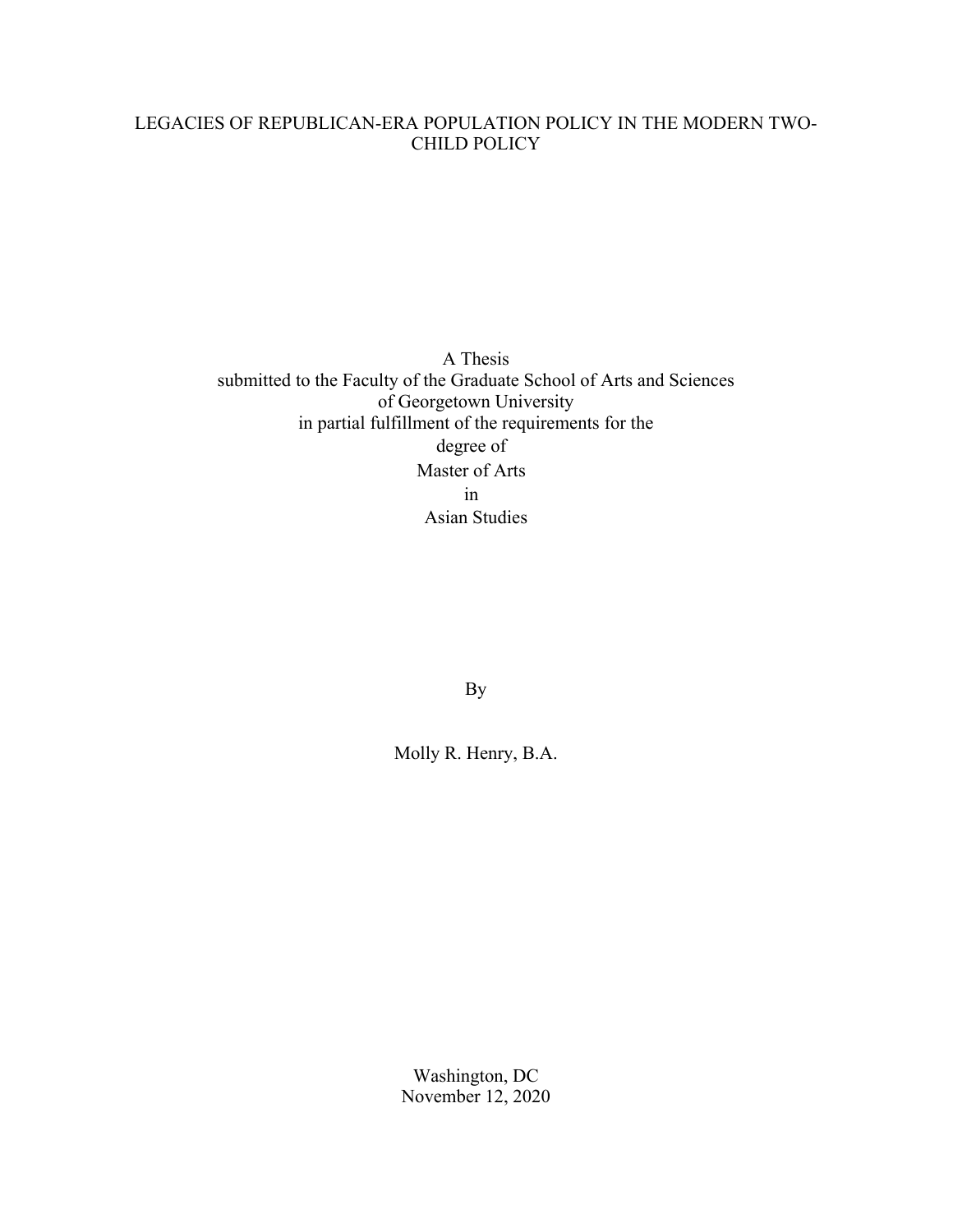### LEGACIES OF REPUBLICAN-ERA POPULATION POLICY IN THE MODERN TWO-CHILD POLICY

Molly R. Henry, B.A.

Thesis Advisor: Kristen Looney, Ph.D.

#### **ABSTRACT**

Fears of a demographic crisis in China have led the Chinese government to relax its one-child policy to a two-child policy. Policies intended to reduce the cost of childbearing have not successfully raised the birth rate, and the government instead encourages women to take on the work of childcare and domestic labor. Comparing gender politics and intellectual debates on national population policy in the 1911-49 Republican Era and the present, this paper finds that in both eras, authoritarian governments advocated for a gender ideal that combined appropriated Confucian traditions with a modern nationalist ideal of women's citizenship, encouraging a focus on family in reaction to individualism, economic changes, and feminist challenges. Cultural, political, and intellectual discourses on gender shaped progressive intellectuals' beliefs about women, population, and reproduction. Chinese Communist leaders were aware of the discussion on population policy, first consciously rejecting state birth planning, then adopting it with a "socialist" justification. This paper contextualizes Chinese population policy's origins in pre-Communist programs of nation-building and modernization, and argues birth limitations have not been abandoned because of the enduring belief among political elites that it is the state's responsibility to create "modern" small families for national economic productivity and citizen "quality." My research finds parallels between modern and historical Chinese political anxieties about development and modernity, state control of the population, independent feminist activism, and globalized capitalism.

ii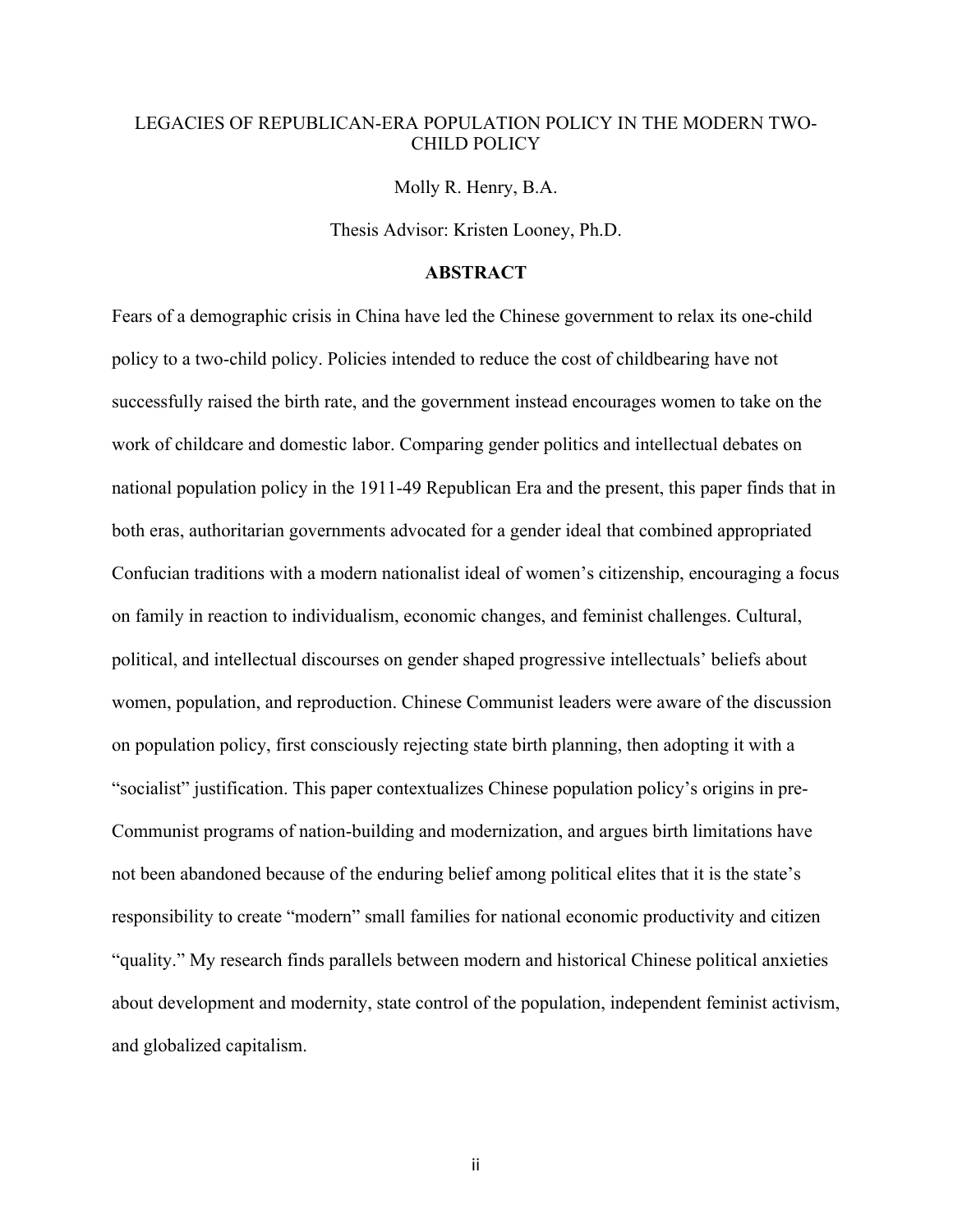# TABLE OF CONTENTS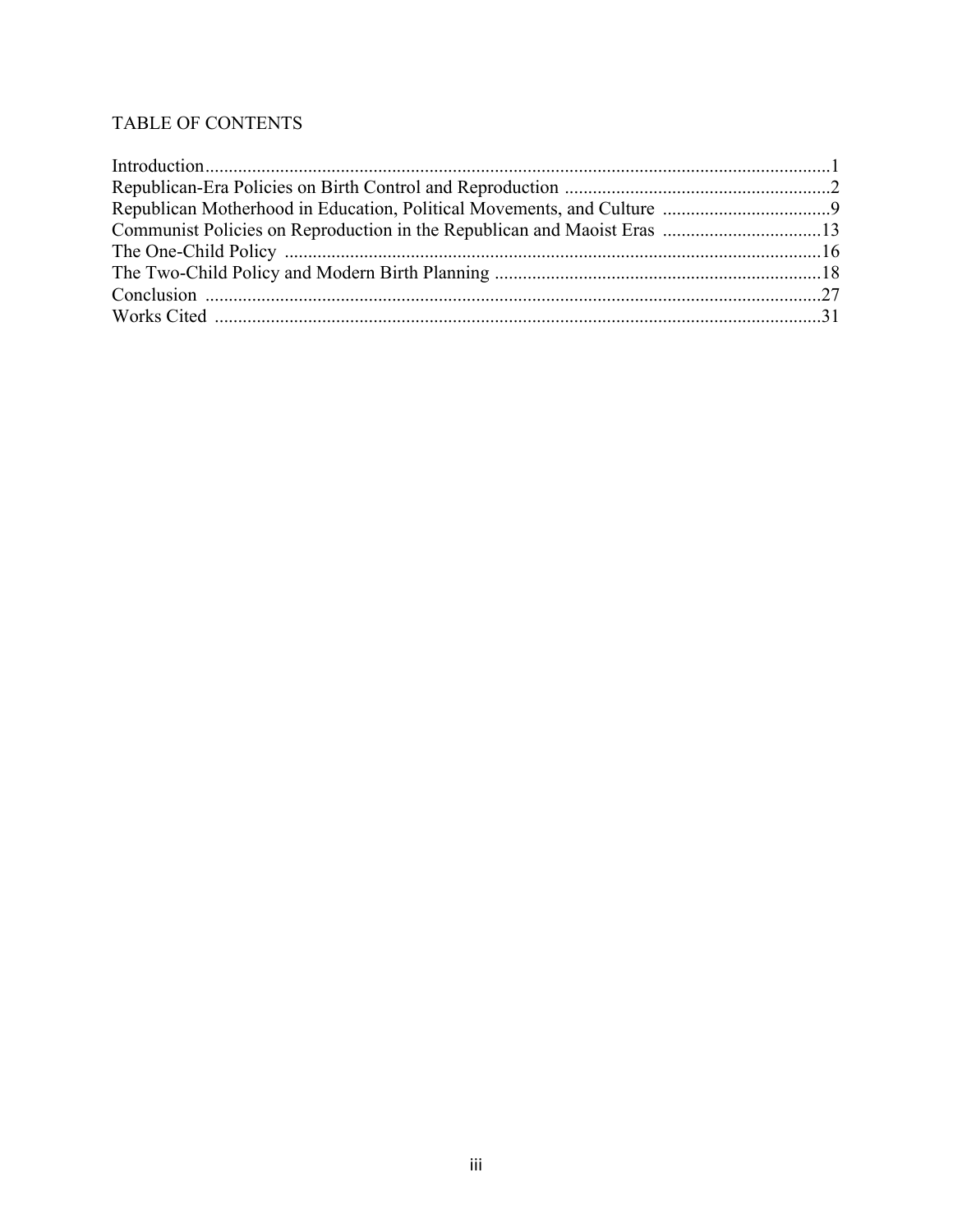### Introduction

Facing a demographic crisis, the Chinese government has sought to raise fertility rates through its "Comprehensive Two-Child Policy," announced in 2015 and enacted in 2016. However, the policy has failed to address the underlying economic pressures and cultural changes behind the declining birthrate. China's government now openly or tacitly encourages women to marry, have children, and prioritize duties to the nation and their family over personal autonomy and professional advancement. The two-child policy is not merely a modification of the Reform-Era one-child policy, nor is the Chinese Communist Party's (CCP) current emphasis on raising the birthrate a complete reversal of past population policy focused on lowering it. The CCP's current population policy framework builds upon a history that began in the Republican Era, where the government sought to manage the population by encouraging an ideal "modern" family model and regulating women's reproduction. Republican goals for population policy and beliefs about motherhood endured in modified form throughout the Maoist era, and are now seeing a resurgence in reaction to the socioeconomic shifts of the present day.

I argue that the Republican Era's discourse on population was fundamental to modern Chinese population theory, state intervention in reproductive and domestic life, and understandings of sexual, social, and political identity, leaving a strong and enduring legacy among Chinese government institutions. According to Michel Foucault's theory of biopolitics, modern governance pictures the national community in biological terms, intervening in the lives of individuals to ensure citizen productivity and "healthy" social order.<sup>1</sup> Drawing on Susan

 <sup>1</sup> Lacking library access to Michel Foucault's *History of Sexuality* (1976) and Frank Dikötter's *Sex, Culture, and Modernity in China* (1995), I have referred to Susan Brownell's review of Dikötter in *The American Historical Review* 102, no. 5 (1997): 1548-549, doi:10.2307/2171197 and the discussions of Foucault in scholarship including Leon Rocha, "A Small Business of Sexual Enlightenment: Zhang Jingsheng's 'Beauty Bookshop,' Shanghai 1927- 1929," *British Journal of Chinese Studies* 9, no. 2 (2019): 1-30, https://bjocs.site/index.php/bjocs/article/view/35 and Haiyan Lee, "Governmentality and the Aesthetic State: a Chinese Fantasia," *Positions: East Asia Cultures Critique* 14, no. 1 (2006): 99–129, https://doi.org/10.1215/10679847-14-1-99.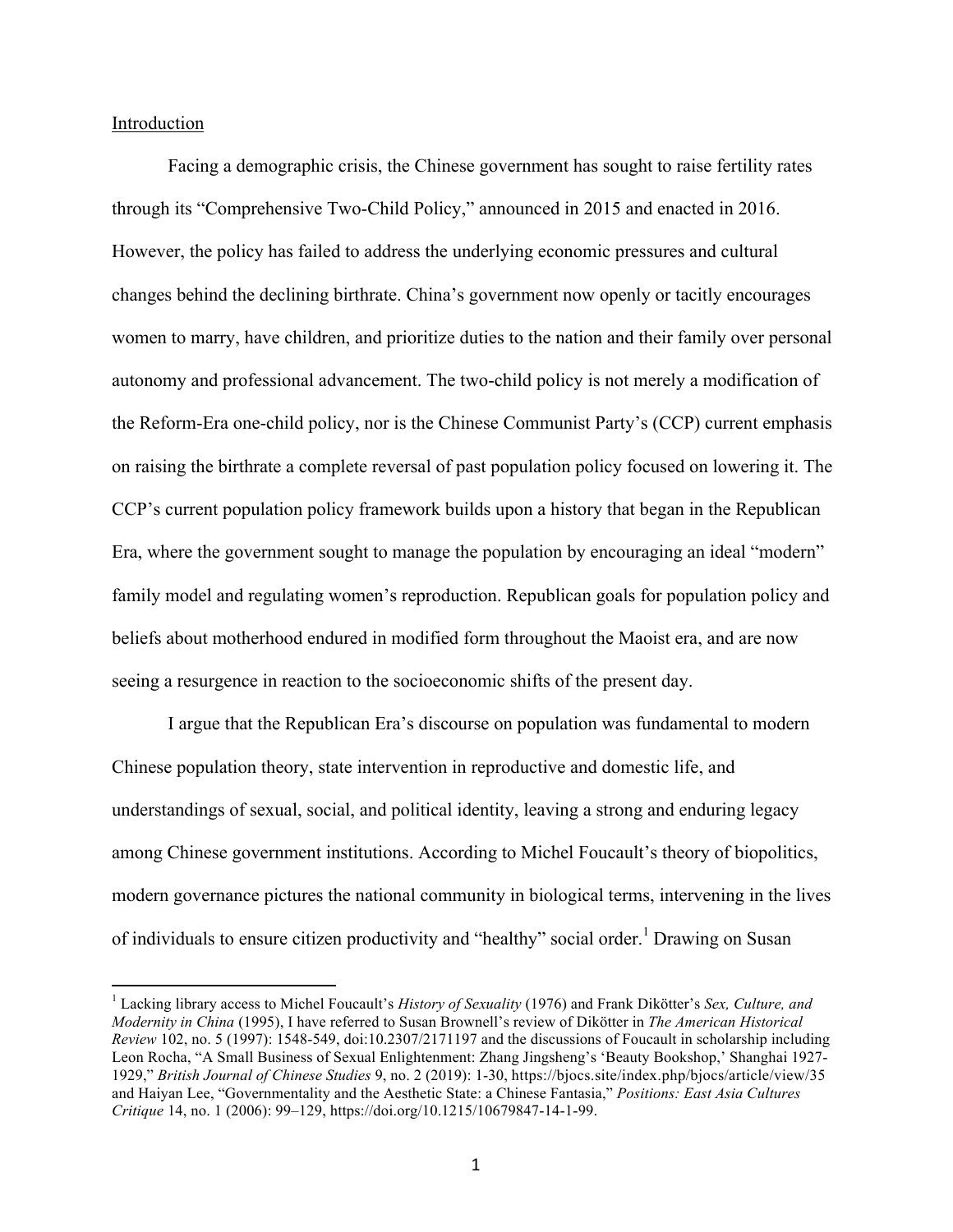Greenhalgh's argument that Maoist-Era officials combined discourses of "women, population, and nation" into a new biopolitical "narrative of population," I instead date the fundamentals of this narrative to the Republican-Era intellectuals who were predecessors or contemporaries to key CCP leaders.<sup>2</sup> While Republican population narratives had a limited impact on policy due to the limited governing capacity of the Republican state, debates on population and reproduction clearly influenced the era's popular print culture, mass campaigns, and official medical and educational institutions. The eugenicist, modernizing argument for state-led population control therefore provided overlooked context and inspiration for the CCP's population policy and policies on women. My argument that the modern Chinese government's basic population policy framework has neglected historical origins builds upon *China's Longest Campaign: Birth Planning in the People's Republic*, in which Tyrene White described Maoist population policy's influence on the one-child policy.<sup>3</sup> My comparison between the social and political context of population policy in the Republican Era and present day relies upon Leta Hong Fincher's work on modern Chinese "patriarchal authoritarianism" and the repression of Chinese feminist advocacy,<sup>4</sup> as well as Wang Zheng's work on the contradictory mandates of PRC "state" feminist" institutions and the agency of feminist women within such institutions.<sup>5</sup> In addition to studying policy, I also cite official and popular news sources, and take an approach emphasizing the relationship between population policy and popular gender ideals.

### Republican-Era Policies on Birth Control and Reproduction

<sup>&</sup>lt;sup>2</sup> Susan Greenhalgh, "Fresh Winds in Beijing: Chinese Feminists Speak Out on the One-Child Policy and Women's Lives," *Signs* 26, no. 3 (2001): 847-886, https://www.jstor.org/stable/3175541.

<sup>&</sup>lt;sup>3</sup> Tyrene White, *China's Longest Campaign: Birth Planning in the People's Republic, 1949-2005* (Ithaca, N.Y: Cornell University Press, 2006), 20-26.<br><sup>4</sup> Leta Hong Fincher, *Betraying Big Brother: The Feminist Awakening in China* (New York: Verso, 2018).<br><sup>5</sup> Wang Zheng, *Finding Women in the State: A Socialist Feminist Revolution* 

*<sup>1949-1964</sup>* (Oakland, California: University of California Press, 2017).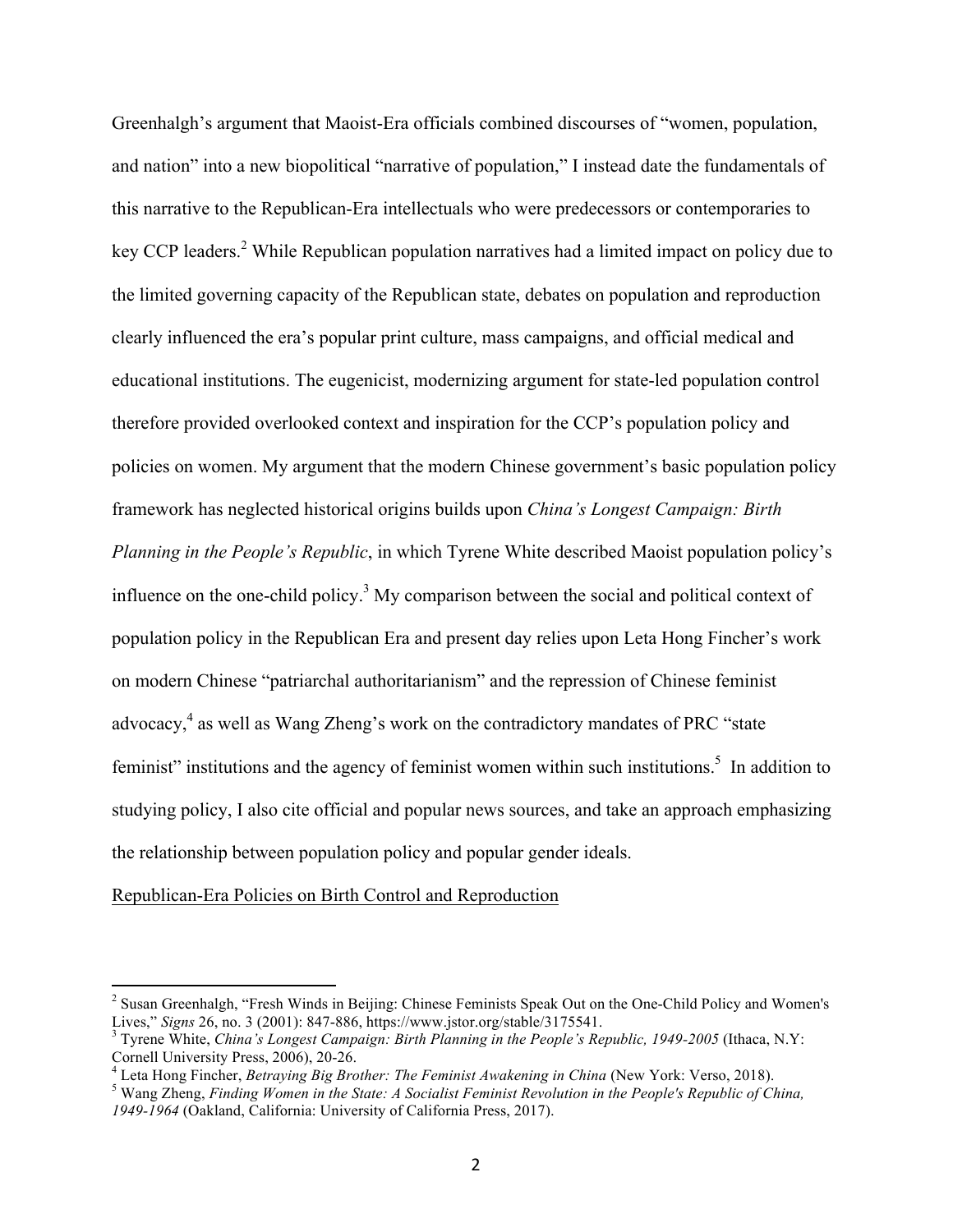In the late nineteenth and early twentieth centuries, Chinese educational institutions and publishers began translating Western theories on birth control and eugenics from European, American, and Japanese writers. In the 1920s, particularly after Margaret Sanger's 1922 visit to China, the idea of a national "population problem" that could be solved through birth control became a popular topic of study and debate, influenced by Social Darwinism and the international neo-Malthusian movement. Publications like the progressive magazine *New Youth* hosted arguments over the merits of a national birth control policy, expressing fears about the size and "quality" of China's population. Women's rights advocates critical of traditional culture saw birth control as a means for women to establish bodily autonomy, pursue education and professional work by reducing their domestic burdens, and improve their status within the family and society by increasing their personal independence.<sup>6</sup> In reaction, culturally conservative intellectuals argued that allowing women to control their own fertility was unnatural, encouraged immoral, undisciplined female sexuality outside of marriage, and threatened the social order.<sup>7</sup> The traditional stigma of female sexuality, as well as fertility pressures from family, discouraged women themselves from advocating for birth control as an issue of individual rights and women's empowerment. <sup>8</sup> Instead, male intellectuals focused on the *national* implications of women's fertility.

Activism for birth control was often more theoretical than practical, and China's first dedicated contraceptive clinic, founded in Beijing in 1930, saw very little demand, mostly from

 

<sup>6</sup> Yu Lianshi 俞莲实, "Minguo shiqi guanyu shengyu jiezhi de si da lunzhan" 民国时期关于生育节制的四大论战, *Shilin* 史林 5, (2008): 128-146; Hiroko Sakamoto, "The Cult of "Love and Eugenics" in May Fourth Movement Discourse," *Positions: Asia Critique* 12, no. 2 (2004): 329-376.

 $7$  Pan Rulong 潘如龙 and Yang Faxiang 杨发祥, "Ershi shiji sansishi niandai Zhongguo de jieyu lunzheng yu shixian" 二十世纪三四十年代中国的节育论争与实践, *Xinan Jiaotong Daxue xuebao* 西南交通大学学报 6, no. 6 (2005).

<sup>8</sup> Michelle T. King, "Margaret Sanger in Translation: Gender, Class, and Birth Control in 1920s China," *Journal of Women's History* 29, no. 3 (2017), 61-83.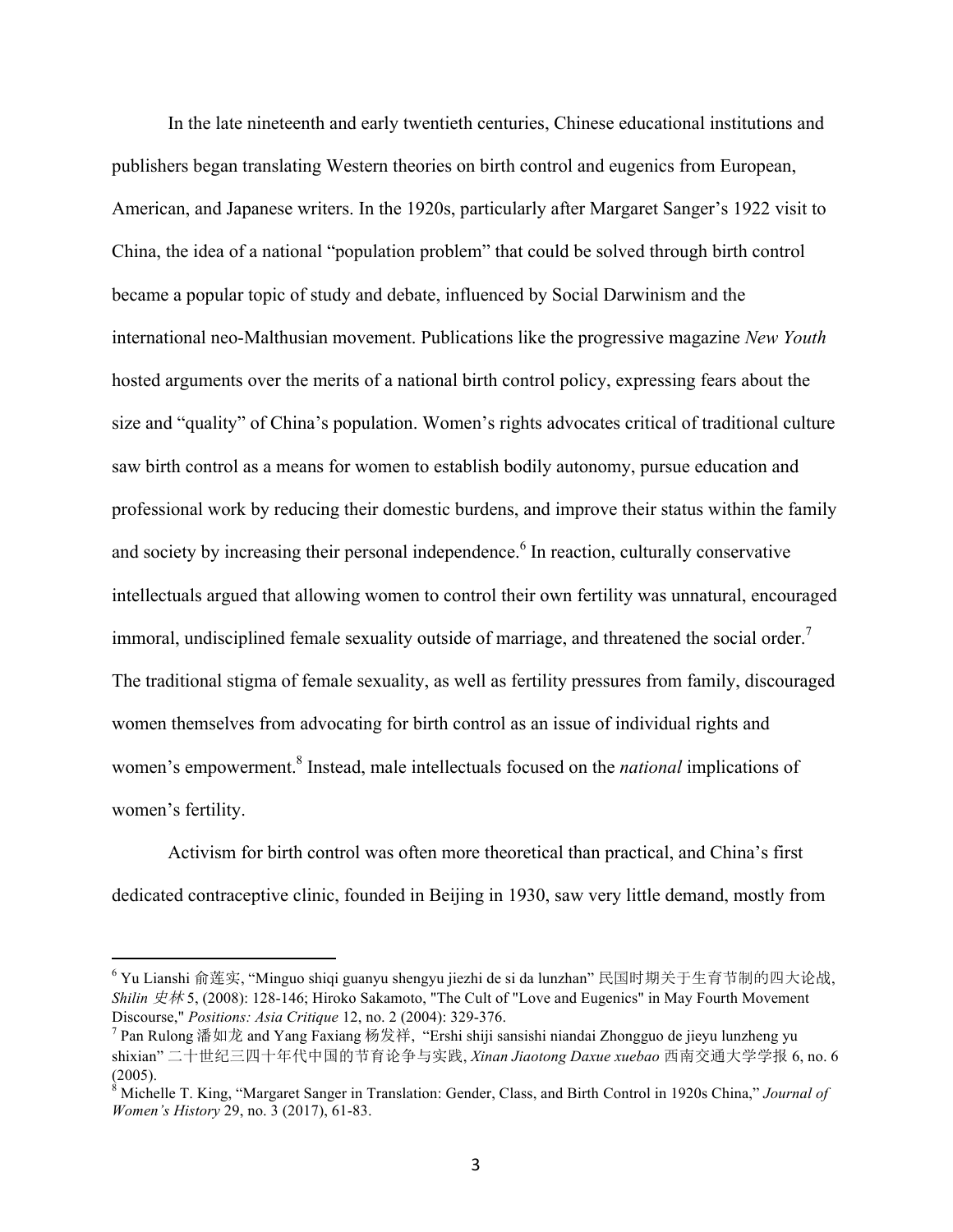relatively well-educated urban couples.<sup>9</sup> In small-scale surveys of educated urban women from 1929-30, a substantial majority expressed approval of birth control and interest in learning about contraception. However, in one 1933 survey of married, educated women in Shanghai, only half of the 120 respondents were willing to answer a question about how they might avoid pregnancy. Only 26 of those respondents had suggestions for contraception other than abstinence. 23 admitted to having used birth control methods in the past, while 76 said that abortion was "common" among the women they knew, likely a result of the lack of reliable contraception.<sup>10</sup> When Sanger planned a return to China in 1936, one newspaper commentator wrote that despite public fascination over her 1922 visit, "Chinese women's fertility has never been checked by [Sanger's recommended methods] … Obviously, Madam Sanger's ideas are out of fashion… The only people who advocate for birth control have already got a son and a daughter."<sup>11</sup> This viewpoint may not have been entirely accurate, but it indicates the gap between elite advocacy for birth control and popular practice, as perceived by a writer outside the field of population studies. Though birth control advocacy which made use of traditional Chinese medical theories and methods might have better received by the general population (such an approach was used in the Maoist Era with some success), Republican activists focused on Western medical methods, which they considered more modern and scientific.<sup>12</sup> These "scientific" methods—namely "the rhythm method," medications, condoms, spermicides, diaphragms, and suppositories—actually

 <sup>9</sup> Tina Johnson, *Childbirth in Republican China: Delivering Modernity* (Lanham, MD: Lexington Books, 2011), 124-159.

 $^{10}$  Yu Lianshi 俞莲实, "Minguo shiqi chengshi shengyu jiezhi yundong de yanjiu" 民国时期城市生育节制运动的 研究 (doctoral dissertation, Fudan University, 2008), 161-169.

<sup>11</sup> "Zuotanhui" 座谈会, *Tie bao* 鐵報, March 11, 1936, East View Global Press Archive.

<sup>&</sup>lt;sup>12</sup> Sarah Mellors, "Less Reproduction, More Production: Birth Control in the Early People's Republic of China, 1949–1958," *East Asian Science, Technology and Society* 13, no. 3 (2019): 367-389; King, "Sanger in Translation."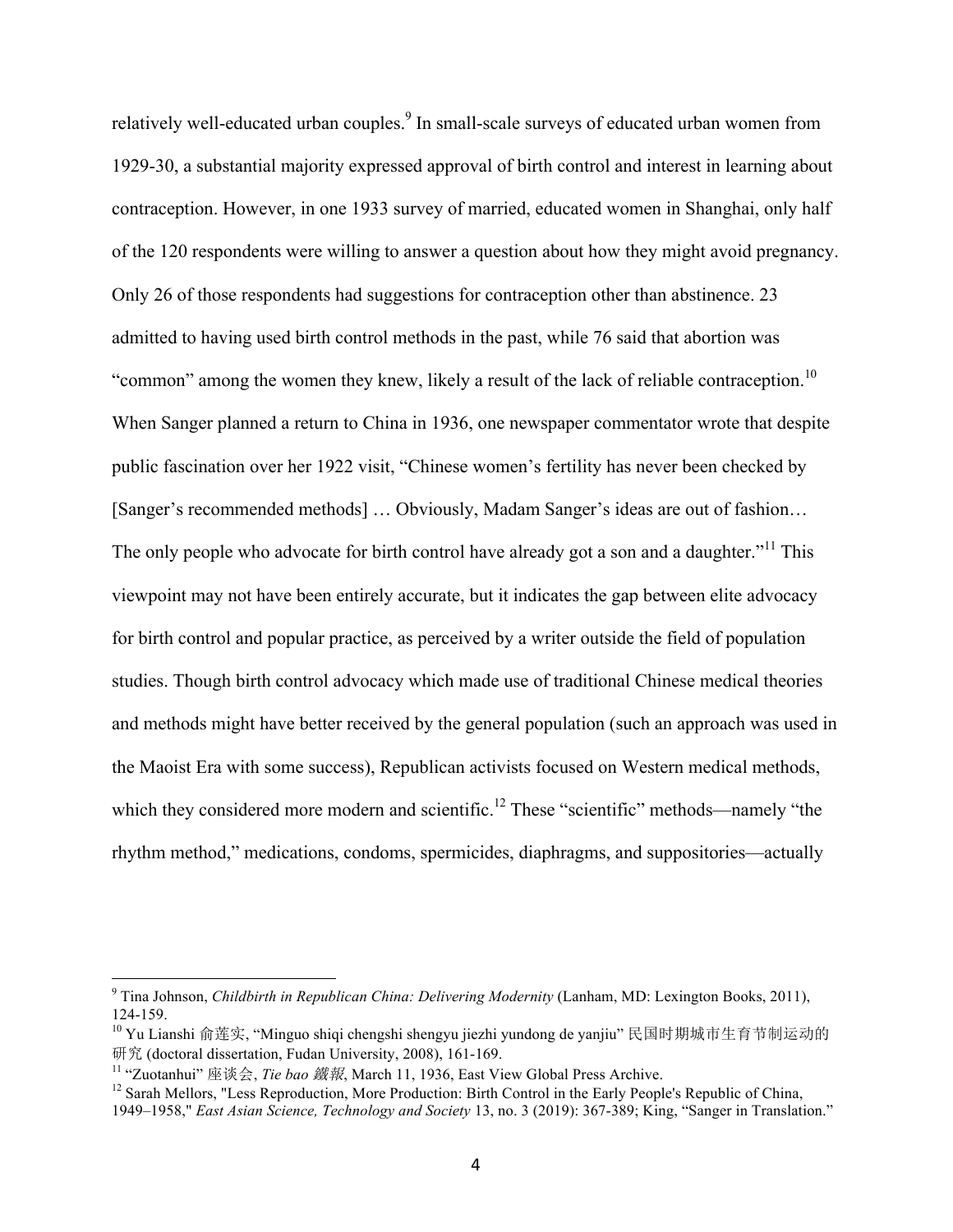had a wide range of effectiveness, and none were completely effective in preventing unintended pregnancy for couples practicing birth control.<sup>13</sup>

Chinese social scientists and public intellectuals mainly framed the birth control issue as an abstract question for the government of how to shape and control China's entire population, not a matter of individual preference. Male intellectuals of the New Culture Movement also saw birth control as key to an ideal "modern" family in a culture and political system built on liberal ideals. The New Culture family would be small and nuclear, based on a free marriage of intellectual equals, and independent from the authority of an elderly patriarch. The new family structure was meant to be individually empowering and free, but also serve the national interest by producing and educating a modern, patriotic generation. In the New Culture family, women would ideally possess greater personal independence than in traditional family structures, but remain primarily domestic and maternal.<sup>14</sup> In both birth control and family reform, male intellectuals argued on behalf of the nation's women in ways that could overlook actual women's concerns and neglect more radical possibilities of family, sexuality, and reproduction, using the "progressive" form of Western patriarchy as a model.

The Nationalist government's nation-building project and external threats exacerbated the intellectual tendency to view the issue primarily as a matter of national strength and development rather than part of a struggle for gender equality, giving weight to a eugenic argument for birth control.<sup>15</sup> The legacy of May Fourth "scientism," the belief that national problems could be solved through the purely objective truths offered by Western science, also lent itself to

<sup>&</sup>lt;sup>13</sup> Rocha, "A Small Business of Sexual Enlightenment."

<sup>&</sup>lt;sup>14</sup> Susan L. Glosser, "'The Truths I Have Learned': Nationalism, Family Reform, and Male Identity in China's New Culture Movement, 1915-1923," in *Chinese Femininities/Chinese Masculinities,* eds. Susan Brownell and Jeffrey

<sup>&</sup>lt;sup>15</sup> Johnson, *Childbirth in Republican China*; Paul J, Bailey, *Gender and Education in China: Gender Discourses and Women's Schooling in the Early Twentieth Century* (New York: Routledge, 2007).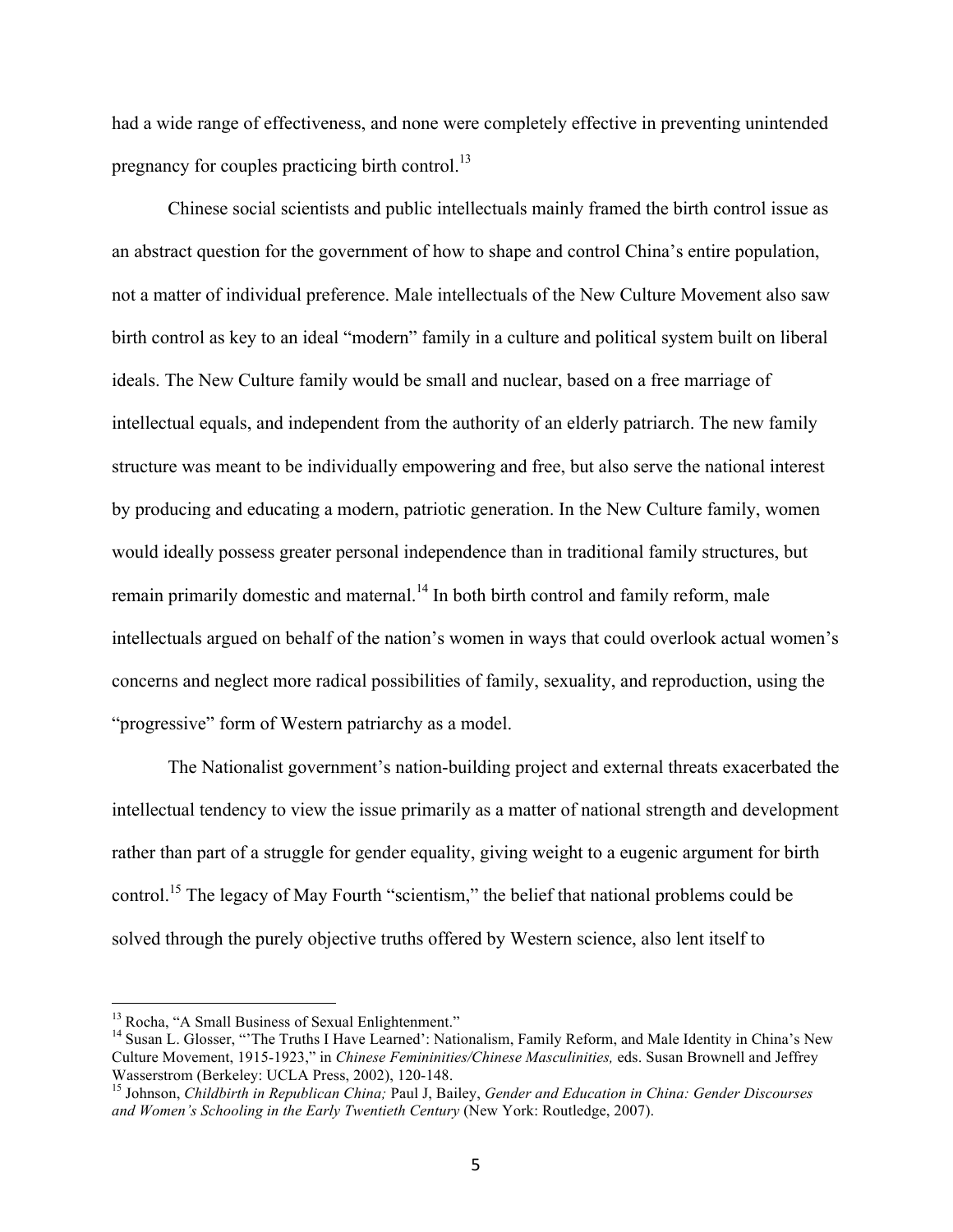sweeping plans to "scientifically" manage China's population.<sup>16</sup> Debates on birth control were therefore dominated by male intellectuals and medical professionals who believed China's population needed to be eugenically managed by the state, rather than feminists seeking freedom to limit their own fertility for personal reasons. While CCP founding member Chen Duxiu criticized the racism of eugenic theory as a justification for Western and Japanese imperialism in China, he also believed eugenics could strengthen the Chinese nation and "race," a position shared by the preeminent population theorist Chen Changheng and other widely-read intellectuals. <sup>17</sup> Late Qing reformers and revolutionaries, including Liang Qichao, had already written on how to strengthen the Chinese "race" and nation before eugenic theories became popular in China in the Republican Era.<sup>18</sup> Popular articles, textbooks, and prominent academics popularized the beliefs that modern Chinese nationalism was built on a historic Chinese racial identity, that European and Asian races were superior to others, and that Asians faced a Darwinist competition for future survival and supremacy.<sup>19</sup> Like leading Western eugenicists including Margaret Sanger, most Chinese eugenicists used nationalism and racial theory to argue that birth control could not be a purely voluntary individual choice, but had to target the poor and disabled in a mass campaign of sex education, contraceptive services, and even forced sterilization, ideally implemented on a national policy level. Their reasoning was that otherwise, the educated upper classes who produced the most eugenically desirable offspring would be the only ones with the resources, knowledge, and will to limit their births. At the same time, the

 <sup>16</sup> Susan Greenhalgh, "Science, Modernity, and the Making of China's One-Child Policy," *Population and Development Review* 29, no. 2 (2003): 163-196, https://www.jstor.org/stable/3115224.<br><sup>17</sup> Sakamoto, "Love and Eugenics."

<sup>18</sup> Gao Min 高敏, "Minguo shiqi shengyu jiezhi sixiang tan wei" 民国时期生育节制思想探微, *Shang* 商 4, no. 18 (2014): 60.

<sup>&</sup>lt;sup>19</sup> Frank Dikötter, "The Discourse of Race in Twentieth-Century China," in *Race and Racism in Modern East Asia* : *Western and Eastern Constructions,* eds. Rotem Kowner and Walter Demel (Leiden: BRILL, 2012), 351-368.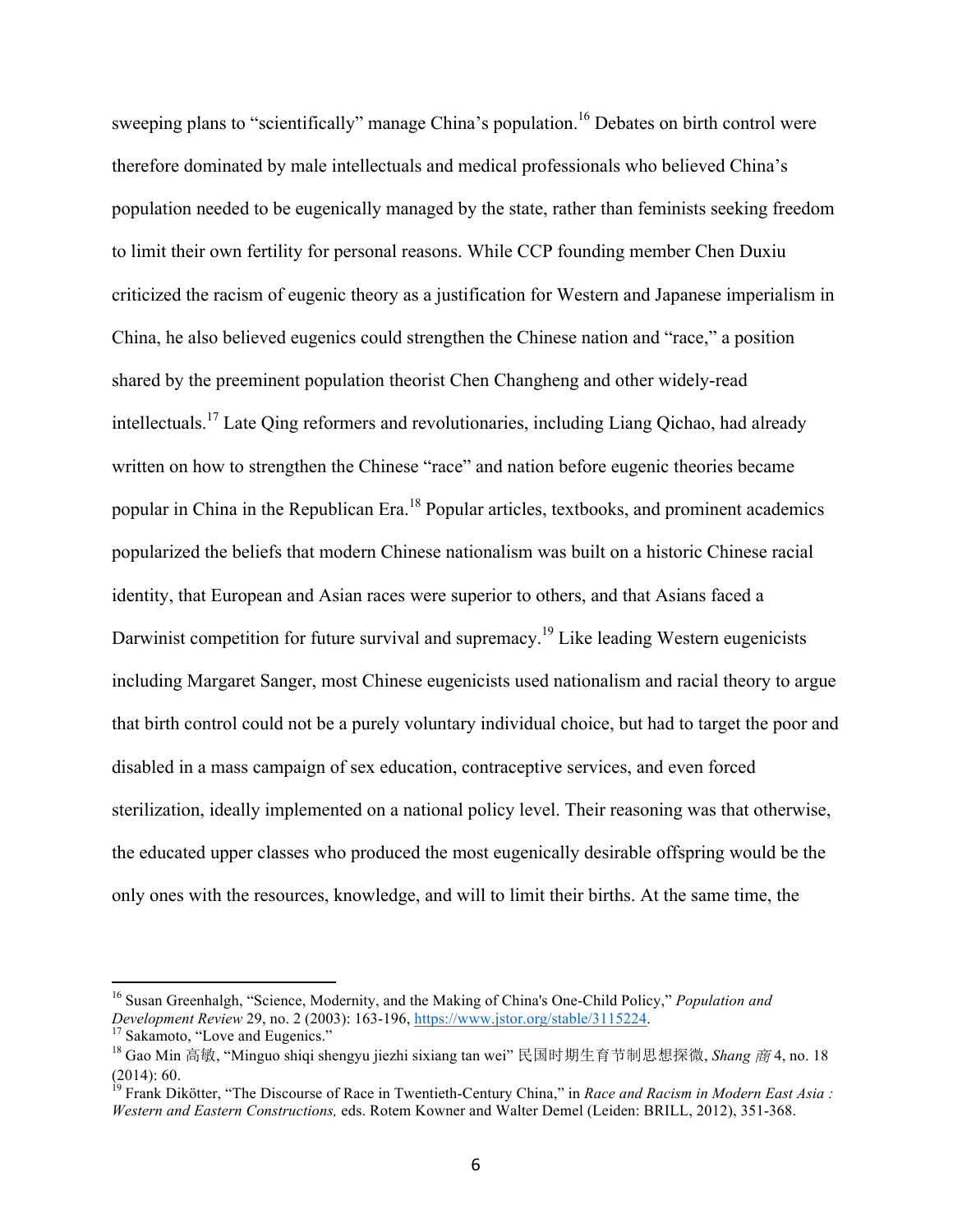lower classes would remain too ignorant, medically underserved, and culturally traditional to willingly adopt birth control. Without a state eugenics policy and mass education in birth control, the net result would be "degeneracy" and national decline.<sup>20</sup> The close link between birth control and eugenics contributed to the Nationalist government's interest in population theory and attempts to standardize and "modernize" birth, reproduction, and domestic life. With the consolidation of authoritarian Nationalist power and rise of anti-Japanese Chinese nationalism, the argument for population management through birth control became mainstream, and the argument for birth control as a way to empower women declined.<sup>21</sup>

Some writers tried to reconcile birth control's promise of individual freedom with its importance in nationalist population theory. One 1936 article in *Linglong* women's magazine said that contrary to popular belief, "marriage actually has two purposes. One is for the enjoyment of individuals. One is for the continuation of the race. The former concerns individual freedoms, we absolutely cannot interfere with it; [but] the latter concerns the future of the race and the well-being of society, so the government necessarily must control it." But what of the tensions between individual freedoms that must be protected and the public good that must be legislated? The *Linglong* piece simply assumed that individual benefits and the public good would *both* be served through birth control, and the government should do its best to ensure couples were both happy with each other and appropriately fertile.<sup>22</sup> The mainstream birth control movement of the Republican Era largely failed to consider the conflict between individual and national interests. It could cite sociological and feminist theories of the day to argue that limited fertility was simply in women's best interests, and women would come to

<sup>&</sup>lt;sup>20</sup> Sakamoto, "Love and Eugenics."<br><sup>21</sup> Yu, "Minguo shiqi guanyu shengyu jiezhi de si da lunzhan."

<sup>22</sup> Sha Le 莎樂, "Jiehun yu jiyu" 結婚與節育, *Linglong* 玲瓏 no. 233, April 22, 1936, University of Heidelberg Archive, accessed on March 30, 2020.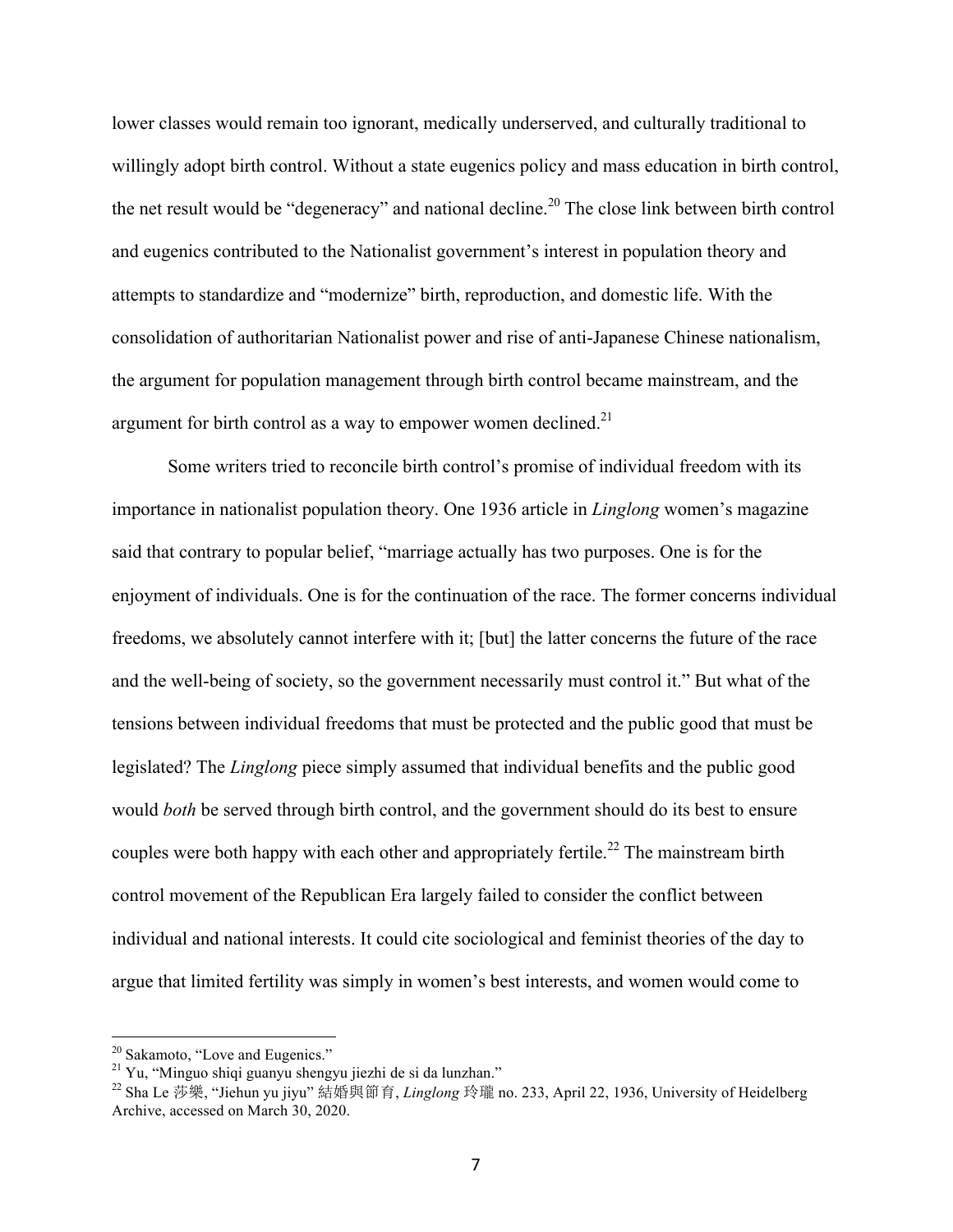embrace it once liberated from the false consciousness of traditional patriarchy. Such faith in the positive impact of birth control overshadowed questions of individual choice and rights, and encouraged a state-centric approach to birth control advocacy.

Though it never had the resources to implement a large-scale population policy, the Guomindang (GMD) tried to regulate birth practices, birth control, and midwifery. Public health laws in GMD-controlled areas officially licensed midwives with modern medical training while banning "untrained" traditional midwifery, which the GMD government saw as dangerous to women's health. These policies were technically implemented on a national level after 1927, but the GMD never had the funds or governing capacity to enforce them, nor the funding for more than a small pilot program that trained midwives to use Western medical techniques and collect demographic information at births.<sup>23</sup> Public schools in GMD-controlled areas provided sex education, but entirely avoided the topic of birth control, teaching boys to practice sexual abstinence while teaching girls to maintain good health for reproduction.<sup>24</sup> GMD laws also banned abortion: despite the GMD's interest in limiting population growth, the party and mainstream medical establishment considered abortion an immoral, unhygienic, and backwards practice, the worst of many traditional reproductive practices that endangered women's health. In the context of these regulations, doctors advocating for birth control policies argued contraception was a safe and modern alternative to abortion and traditional methods for birth control. 25

<sup>&</sup>lt;sup>23</sup> Johnson, *Childbirth in Republican China*.<br><sup>24</sup> Jen-Der Lee, "Sex in School: Educating the Junior High Students in Early Republican China," in *Gender, Health, and History in Modern East Asia*, eds. Leung Angela Ki Che, Nakayama Izumi (Hong Kong: HKU Press, 2017), 61- 91.

<sup>25</sup> Johnson, *Childbirth in Republican China,* 20.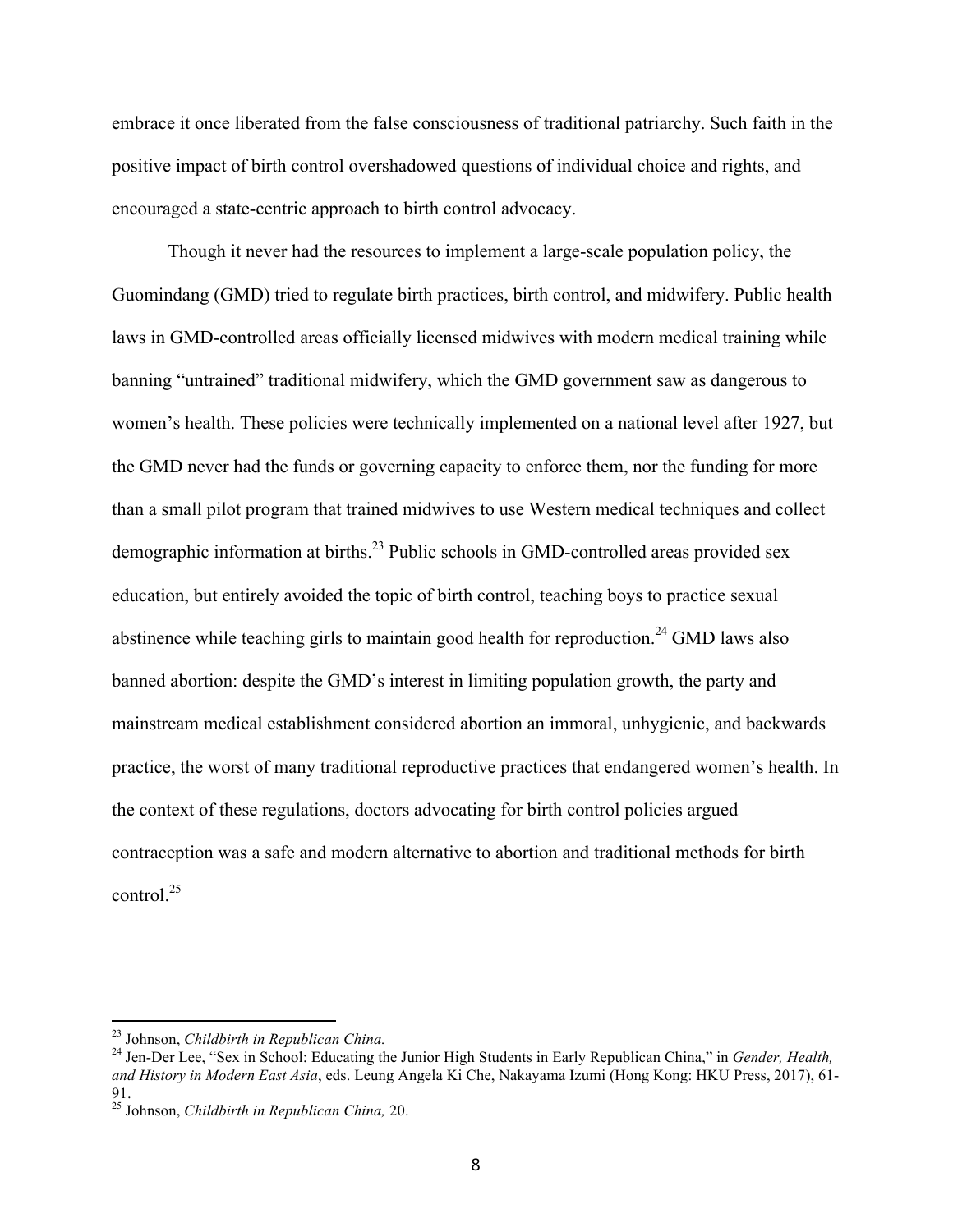While the Sino-Japanese War sapped the GMD's already weak funding and logistical capabilities, resource scarcity eventually led the government to view the "population problem" with increasing urgency.<sup>26</sup> Unable to increase available resources for the population, the GMD instead considered measures to limit the population's size. In 1941, the government formed a Population Policy Research Committee of demographers, medical professionals, and academics, many of whom had personal connections to politicians. The committee concluded that China was overpopulated, and it successfully advocated for the formal legalization of birth control devices in 1945.<sup>27</sup> The need for such a policy was perhaps a result of inconsistent local laws and their enforcement, as contraceptive devices and medications were already commercially available and openly advertised throughout the Republican Era.<sup>28</sup> The policy was likely intended to signal the first step in a more proactive program for birth control education and population control, but it was rendered irrelevant by the civil war and foundation of the People's Republic.

### Republican Motherhood in Education, Political Movements, and Culture

Despite the lack of a national birth control policy, the Nationalist government also put forth more successful and culturally significant policies and propaganda campaigns that encouraged state control of reproduction, women's health, and childrearing. Throughout the Republican Era, mainstream perspectives on women's education emphasized motherhood as women's main purpose in society. Borrowing from the Meiji ideal of the educated "good wife, wise mother" (賢妻良母), central and local educational authorities of the early Republican Era saw motherhood as women's most important responsibility, but felt the state needed to intervene through education to create appropriately skilled, modern, and nationalist mothers. From its

<sup>&</sup>lt;sup>26</sup> Yu, "Minguo shiqi guanyu shengyu jiezhi de si da lunzhan."<br><sup>27</sup> Pan and Yang, "Birth Control in Debate and Practice." <sup>28</sup> Yu, "Minguo shiqi chengshi shengyu jiezhi yundong de yanjiu," 293-294.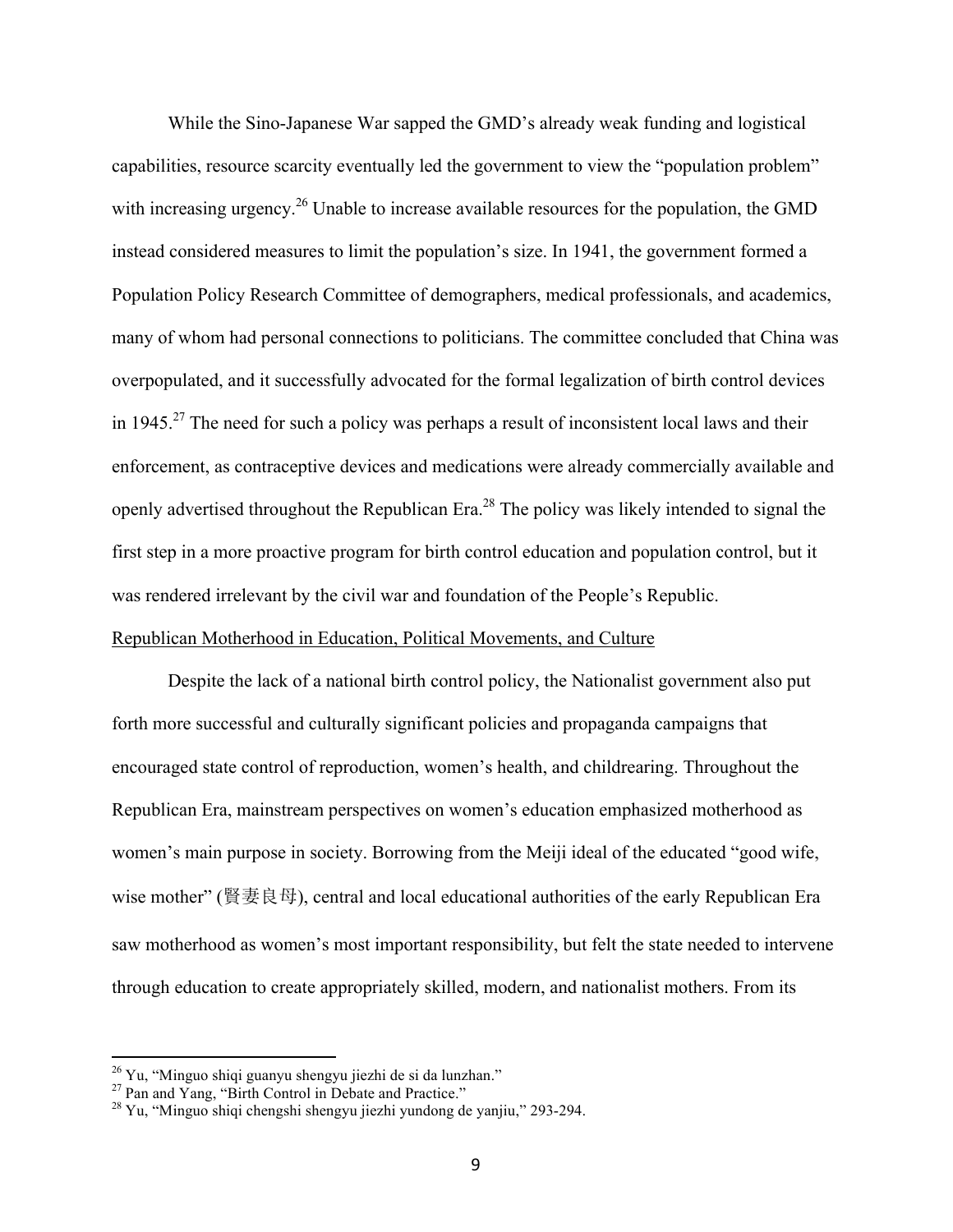beginnings in the late nineteenth and early twentieth century, women's public education in China was less for the sake of women's personal empowerment, and more out of nationalist reformers' belief that women were both victims and causes of Chinese national weakness and "backwardness." These reformers pictured traditional Chinese housewives as ignorant, unproductive, and detrimental to Chinese modernization, ignoring the value of childcare and domestic chores as well as women's labor in fields like farming, spinning, and handicrafts.<sup>29</sup> Conservative critics from the late Qing onwards argued that educating girls risked undermining the moral authority and control of their families. In response, many advocates for women's education argued education was an ideal way to ensure selected "traditional" moral values like modesty, frugality, and filial piety, maintaining familial and social stability.<sup>30</sup> The system emphasized that women's ultimate role in society was to become mothers and, in turn, educate their children to be good citizens. For example, 1935 goals for the Nationalist educational system included "develop kindness, fraternity, physical stamina and knowledge in future mothers in order to save our people from destruction and lay a solid foundation for the society and the nation.<sup>331</sup> Feminist activists, particularly those associated with the May Fourth Movement, were critical of this emphasis on motherhood in the educational system, but the "good wife, wise mother" justification for women's education remained mainstream throughout the Republican Era.<sup>32</sup> While the Republican-Era education of boys sought to create politically active citizens, education of girls sought to create mothers who were physically healthy, knowledgeable, and

<sup>&</sup>lt;sup>29</sup> Gail Hershatter, *Women in China's Long Twentieth Century*, (Berkeley: University of California Press, 2007); Melissa J. Brown, "Dutiful Help: Masking Rural Women's Economic Contributions," in *Transforming Patriarchy: Chinese Families in the Twenty-First Century*, ed. Gonçalo Santos and Stevan Harrell (Seattle: University of

Washington Press, 2017), 39-58.<br><sup>30</sup> Bailey, *Gender and Education*; Prasenjit Duara, *Sovereignty and Authenticity: Manchukuo and the East Asia Modern* (Lanham: Rowman & Littlefield, 2003).

<sup>&</sup>lt;sup>31</sup> Military History Bureau of the Republic of China, *History of the Sino-Japanese War (1937-1945)*, comp. Hsu Long-hsuen and Chang Ming-kai, trans. Wen Ha-hsiung, (Taipei: Chung Wu Publishing, 1971), 114-115. <sup>32</sup> Bailey, *Gender and Education,* 121.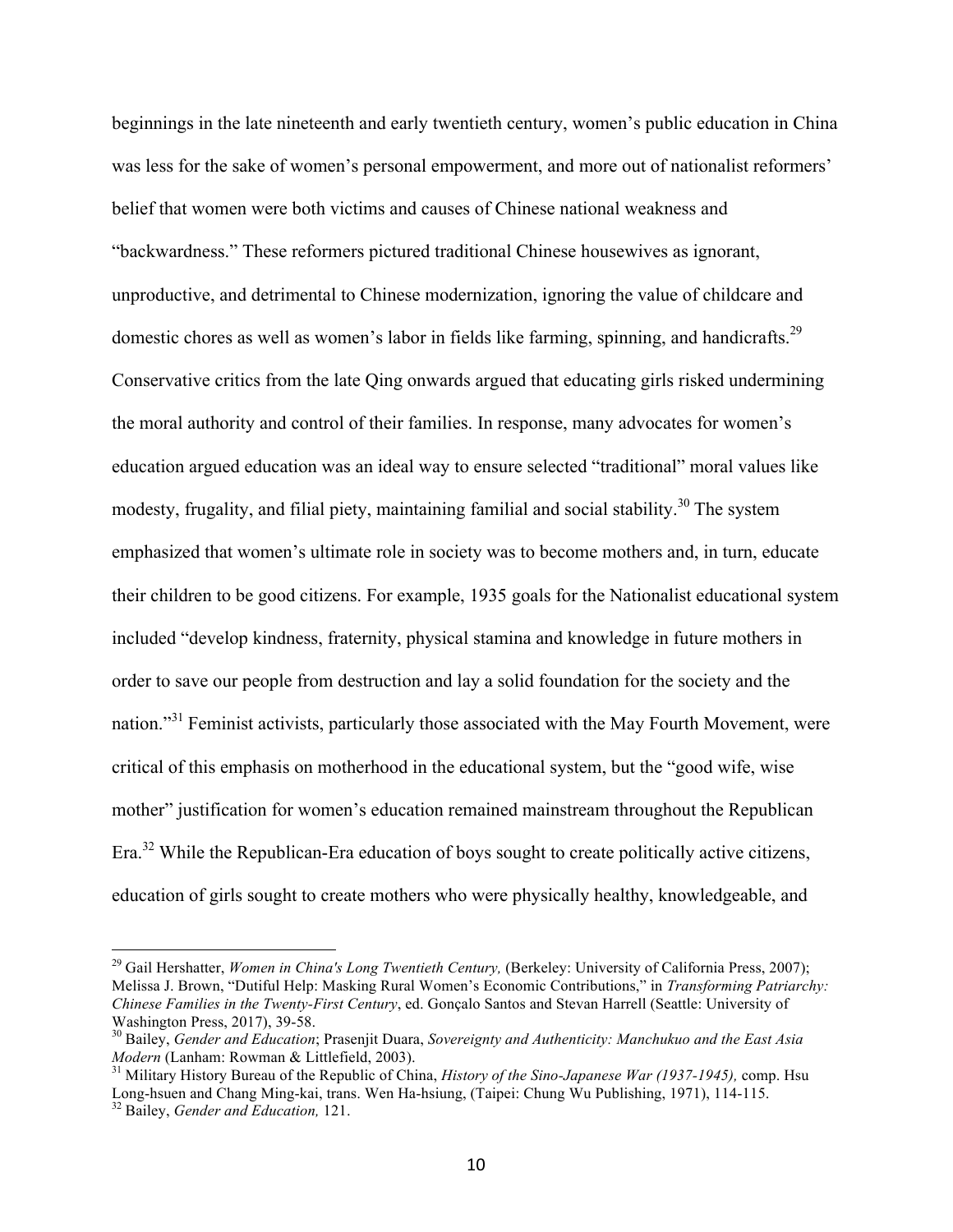moral enough to raise "high-quality" modern citizens, making women a symbolic nexus between the government and the national population.

Republican academia also spread a new ideal of modern motherhood reliant on birth control and education: Families should be small enough for mothers to personally spend a large amount of time and resources on each child, and childrearing was a modern science that only educated mothers—not the backwards rural poor—could excel in.<sup>33</sup> "Domestic science" became a popular topic of advanced study and a professional specialty for women. Elite, collegeeducated women reframed domestic labor and childrearing as a modern and scientific endeavor, equal in status to men's work. By claiming a unique ability to "modernize" rural and poor women's domestic skills, elite women could justify careers in sociology, education, and medicine. These educated women pointed to their symbolically maternal professions to justify remaining single or childless, arguing that caring for one's own children and working for the national population as a whole were equal ways to perform a woman's maternal duty.<sup>34</sup> In both the content of their work and the way they explained their profession, female academics emphasized the value of domesticity and motherhood. Their ideal of "scientific" domesticity and childrearing spread among the urban, literate population through articles and advertising in the popular press.35 The new ideal of motherhood drew on medical science, sociology, population theory, feminism, and nationalism. It reified the domestic and maternal role of women, yet redefined this role as a source of moral authority and national strength.

 

<sup>&</sup>lt;sup>33</sup> Helen M. Schneider, "Raising the Standards of Family Life: Ginling Women's College and Christian Social Service in Republican China," in *Divine Domesticities: Christian Paradoxes in Asia and the Pacific*, ed. Hyaeweol Choi and Margaret Jolly (ANU Press, 2014); Johnson, *Childbirth in Republican China*, 40-77.

<sup>&</sup>lt;sup>34</sup> Helen M. Schneider, *Keeping the Nation's House: Domestic Management and the Making of Modern China* (Vancouver: UBC Press, 2008).

<sup>&</sup>lt;sup>35</sup> Yu Lianshi, "Minguo shiqi guanyu shengyu jiezhi de si da lunzhan," 143-8.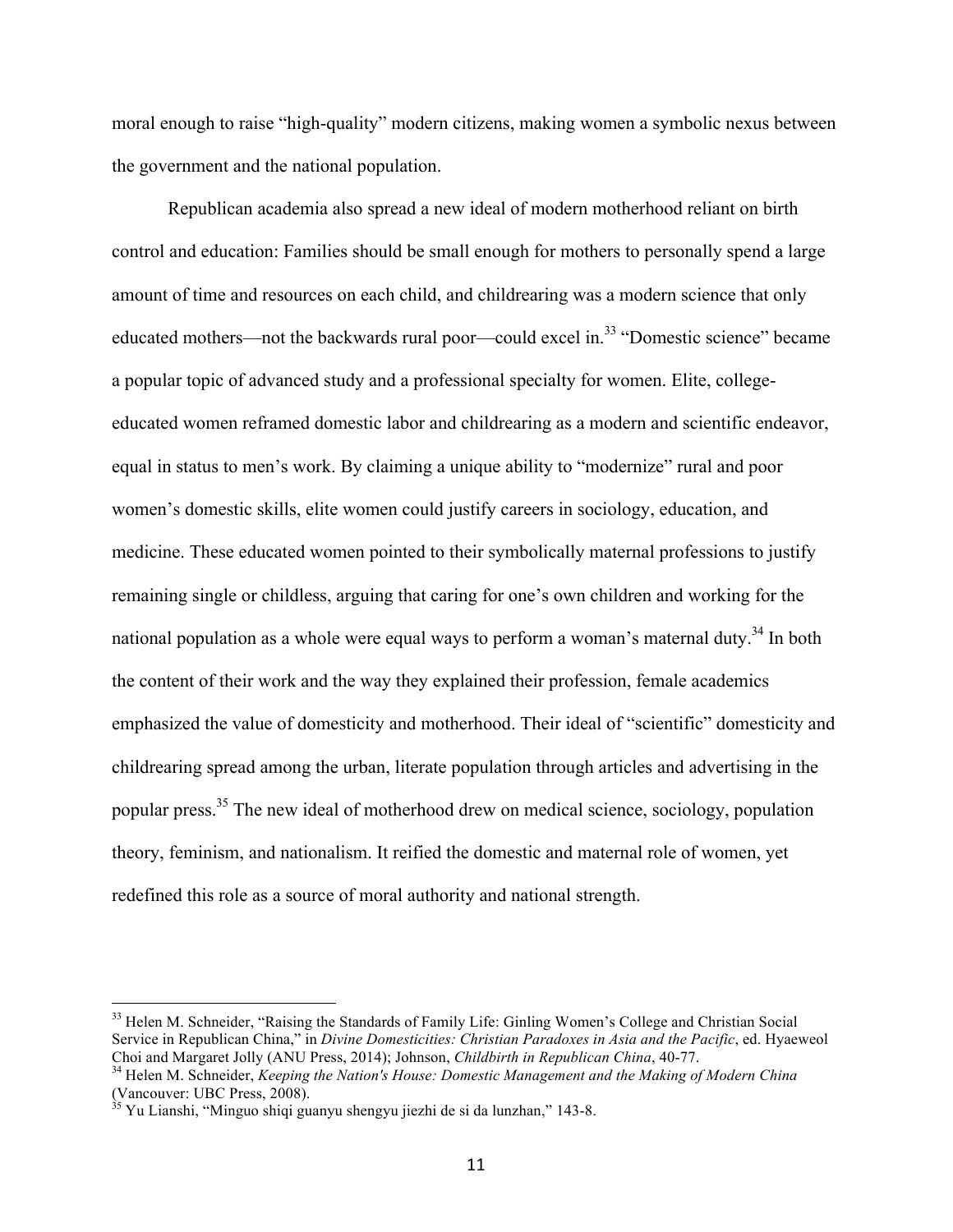The belief that women's personal health and domestic life were national policy issues found renewed validation in the New Life Movement of the late 1930s. The mass campaign did not directly touch on birth control, but its ideals of increasing the health, strength, morality, and patriotism of the citizenry according to standard scientific principles echoed eugenic principles and population theory of the era.<sup>36</sup> The movement to "revitalize" the population explicitly included women, and extended to individual health.<sup>37</sup> As Prasenjit Duara writes, the ideal woman citizen of the New Life Movement represented "tradition within modernity" as the head of a newly private domestic sphere. The Nationalist government wanted women who could help meet the demands of modern capitalism and nationalism while physically embodying nostalgic ideals of traditional culture, authentic morality, and patriarchal family through her dress, conduct, and childbearing.<sup>38</sup> Though the New Life Movement was skeptical of consumerism, advertising popularized and commercialized its themes of women's personal and domestic hygiene, nationalism, and modernity, combining propaganda themes with references to scholarship on "domestic science," sociology, and reproductive health.<sup>39</sup> The movement emphasized women's educational and professional capabilities, physical strength, and importance as citizens, but also cautioned women to avoid perceived moral corruption of professional, cosmopolitan "New Women."<sup>40</sup> The movement came after the GMD's repression of leftist feminism, and despite its focus on women's duties as citizens, the GMD refused to grant women equal political rights. In conclusion, the Republican government's healthcare programs, educational system, and cultural

<sup>&</sup>lt;sup>36</sup> Johnson, *Childbirth in Republican China*.<br><sup>37</sup> Hsiao-pei Yen, "Body Politics, Modernity and National Salvation: The Modern Girl and the New Life Movement," Asian Studies Review 29, no. 2 (2005): 165-186; Schneider, "Raising the Standards of Family Life."<br><sup>38</sup> Yen, "Body Politics"; Duara, *Sovereignty and Authenticity*.<br><sup>39</sup> Tani E. Barlow, "Wanting Some: Commodity

*Republican Period in Historical Perspective*, ed. Mechthild Leutner and Nicola Spakowski (Münster: Lit Verlag,

<sup>2005), 312-350.&</sup>lt;br><sup>40</sup> Yen, "Body Politics"; Louise Edwards, "The Shanghai Modern Woman's American Dreams: Imagining America's Depravity to Produce China's 'Moderate Modernity,'" *Pacific Historical Review* 81, no. 4 (2012): 567-601.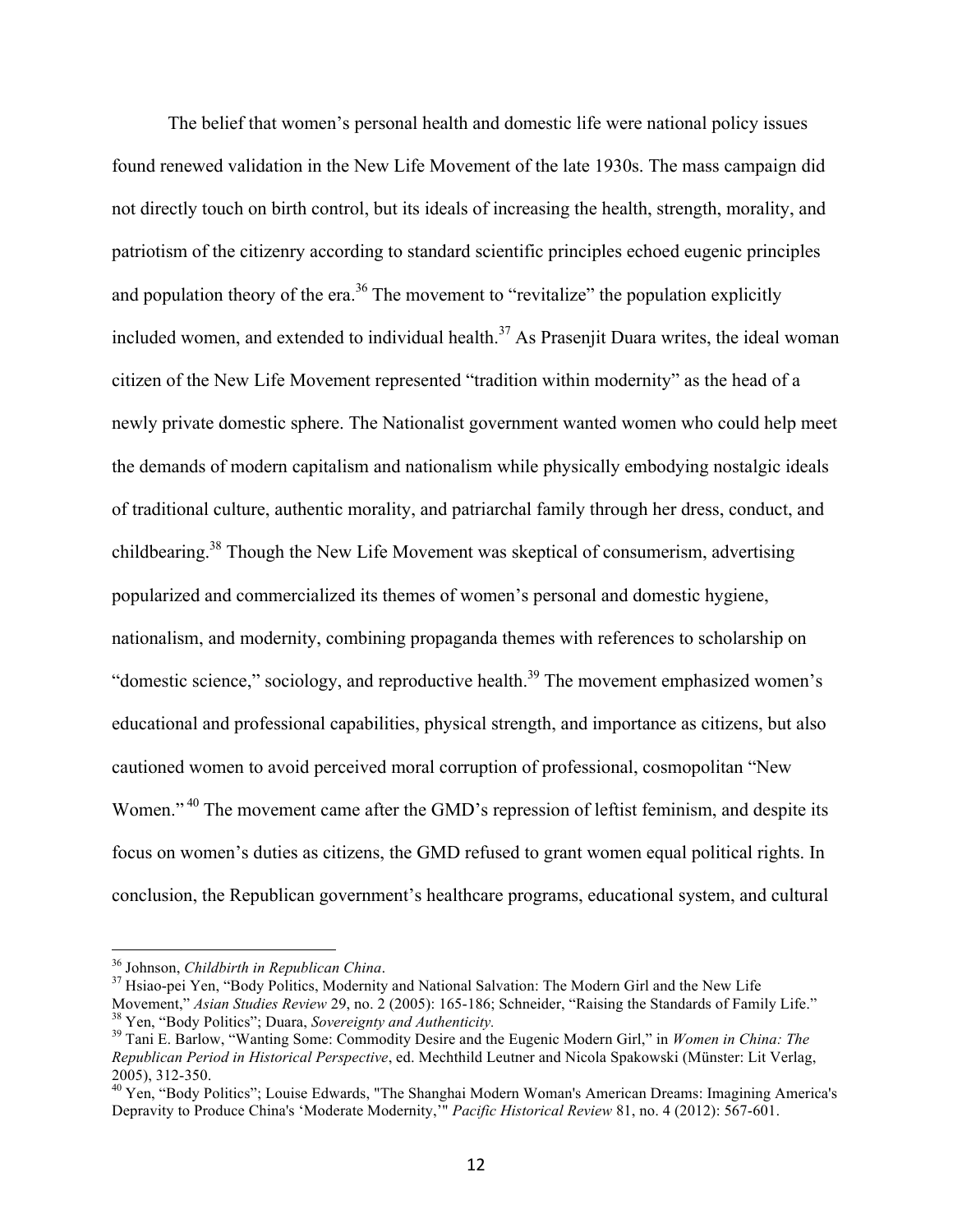movements emphasized women's maternal duty and state control of the population according to modern, scientific principles, setting a precedent for the CCP's perspective on reproduction and related programs of social engineering.

#### Communist Policies on Reproduction in the Republican and Maoist Eras

In the Republican Era, Chinese Marxist thinkers were well-aware of the controversies around birth control, and highly critical of the mainstream birth control movement's elitism and embrace of eugenics. However, they were not necessarily opposed to birth control itself: socialist and leftist intellectuals both within and outside the CCP emphasized that birth control could have positive effects if it was part of a larger program for development and reform. Others, including Mao, were more skeptical, arguing that the "population problem" was fundamentally caused by imperialist and capitalist exploitation, and that there would be no need to limit fertility in a socialist society free of poverty and scarcity.<sup>41</sup> The Maoist critique of mainstream birth control advocacy was largely accurate: Sanger and the international birth control movement were openly classist and imperialist, building ties to eugenicist organizations that blamed the world's social and economic problems on the "overpopulation" of colonized and poor countries.<sup>42</sup> At the same time, just as the mainstream progressive perspective assumed any woman with modern education and access to birth control would (and should) use it to limit the size of her family, Mao's perspective assumed that any woman without the pressures of poverty and resource scarcity would (and should) shun birth control and want a large family. Both perspectives failed to

<sup>&</sup>lt;sup>41</sup> Yu, "Minguo shiqi guanyu shengyu jiezhi de si da lunzhan." Similarly, CCP leaders argued that the mainstream feminist movement was bourgeois and would be rendered irrelevant after the revolution. The Party's dedicated women's organization, the All-China Women's Federation, was created with the dual purpose of mobilizing women for general policy campaigns and advocating for women's interests, giving feminists a degree of political power. However, "women's issues" were often neglected and subordinated to other policy mobilizations. See Wang Zheng, "'State Feminism?' Gender and Socialist State Formation in Maoist China," *Feminist Studies* 31, no. 3 (2005): 519- 551 and *Finding Women in the State*.<br><sup>42</sup> Aiko Takeuchi-Demirci, *Contraceptive Diplomacy: Reproductive Politics and Imperial Ambitions in the United* 

*States and Japan* (Stanford: Stanford University Press, 2018), 105-115.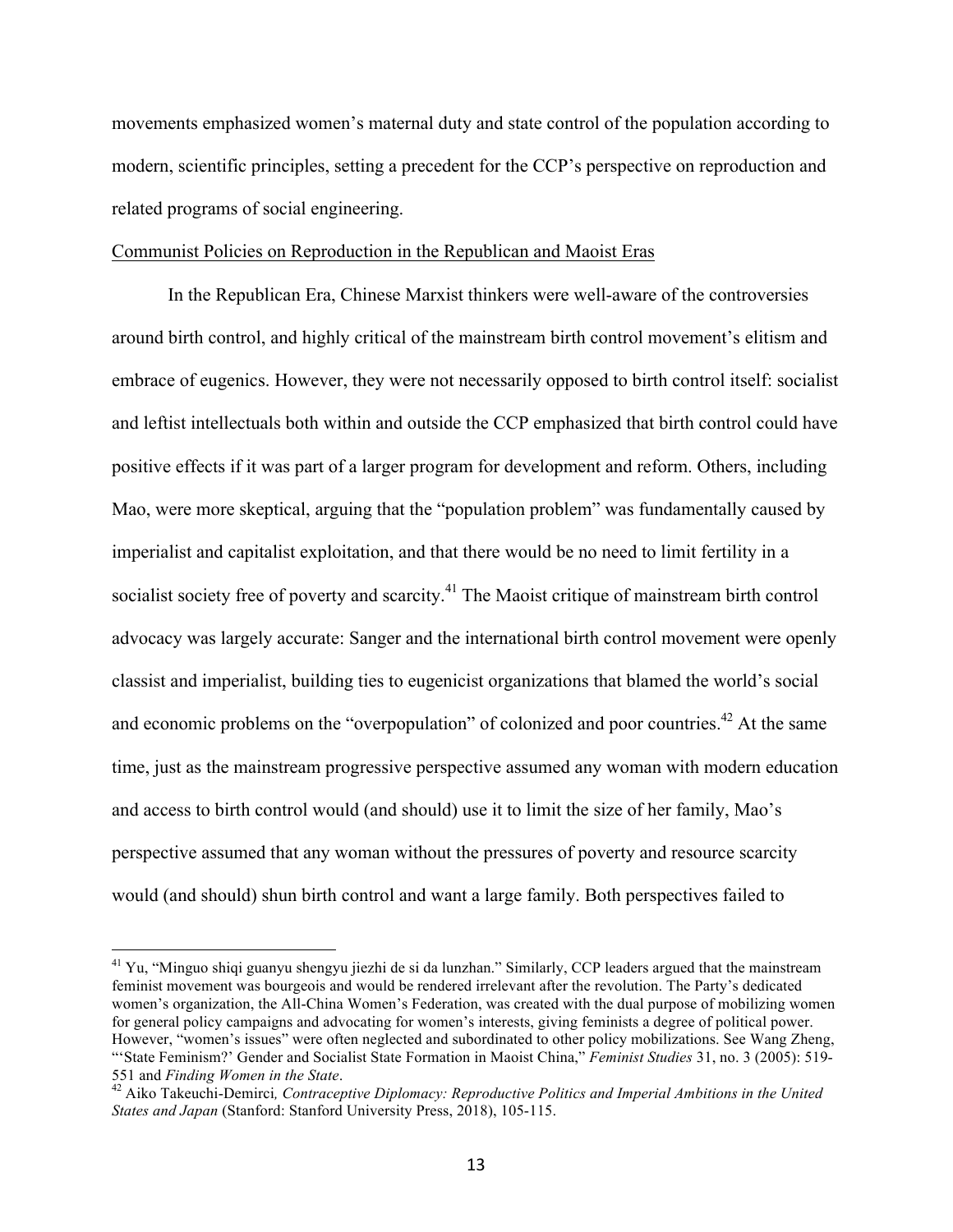consider that women's choices for fertility are driven by personal preferences as well as the constraints of social, political, and economic factors.

Maoist population policy was inconsistent in practice, with strong pro-natalist leanings moderated by pragmatic realities—a socialist China was not yet free of scarcity and poverty. While the CCP officially allowed birth control for married women during wartime, it was only made available in base areas to cadres and intellectuals considered to have more important revolutionary duties than childbearing. Within the Party, even limited provision of contraception was controversial, and abortion, sterilization, and contraceptive access outside of marriage were all officially restricted. After the founding of the People's Republic, Mao encouraged the "baby boom" that came with peacetime, even labelling population studies a reactionary discipline for its connections to birth control.<sup>43</sup> The Ministry of Health enacted strict limitations on abortion and sterilization that in practice amounted to a ban, while moving to end the importation and domestic production of contraceptives. The policy was only moderated after a deluge of complaints from female cadres and urban workers prompted an official Party investigation led by Zhou Enlai, which concluded that smaller families had better living conditions. His investigation led to a pro-birth control policy in 1954 that allowed women to purchase their own contraception with the support of the healthcare system. However, supply remained severely limited in cities and nonexistent in rural areas, abortion and sterilization remained difficult to access, and healthcare and Party personnel often refused to provide information or approval out of personal opposition to artificial contraceptive methods.<sup>44</sup>

 $43$  This era in population policy coincided with a similar pro-natalist policy in the Soviet Union, which included a 1936-55 abortion ban. Greenhalgh, "The Making of China's One-Child Policy." <sup>44</sup> White, *China's Longest Campaign,* 20-26.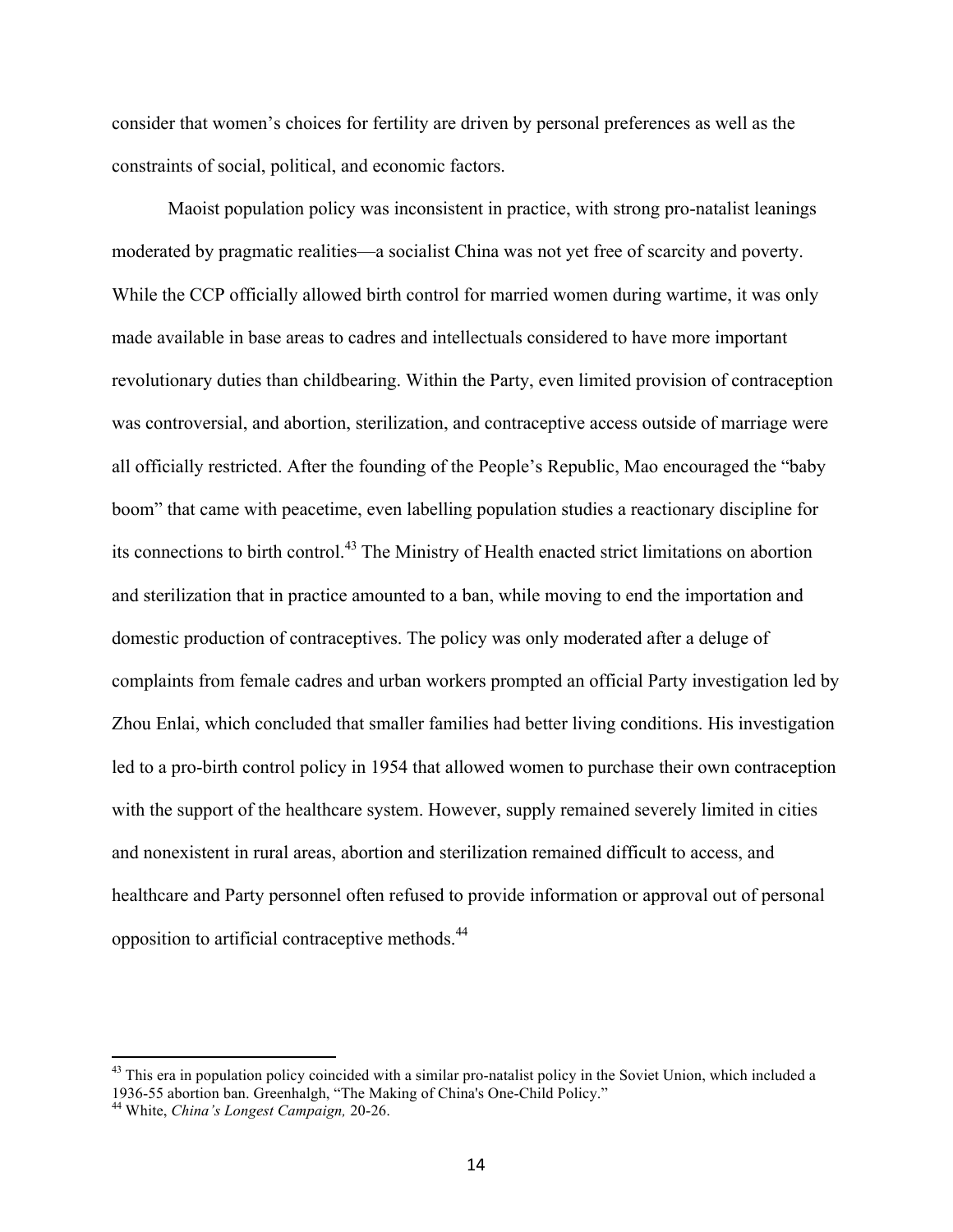After new rural healthcare networks and the first national census in 1953 measured a post-war baby boom, Mao and Party leaders began to actively advocate for "birth planning" (计 划生育), distinguished from "birth control" (节制生育). The new policy direction was justified not as a matter of reducing family size, but as a way to coordinate population growth in line with the first Five-Year Plan and the needs of the masses.<sup>45</sup> Maoist government sought to distinguish the idea of "birth planning," required of disciplined masses for the collective good, from the idea of "birth control," imposed by elitist authorities for the good of capitalism.<sup>46</sup> However, the fundamental theory of "birth planning" drew on Republican population theory. Both theories claimed the state should further Chinese development and raise living standards by limiting births according to a central plan, while maintaining that birth control was only moral for married couples who already had or planned to have children. For both eras, the wellbeing of individuals was secondary to the wellbeing of the entire nation, and the possibility of greater autonomy for women through birth control was seen as more a matter of economic productivity than a basis for radically rethinking women's roles in society and the family.

Maoist "birth planning" had a greater influence on policy, culture, and popular practice than Republican-Era birth control had in its day, though like in the past, its impact was largely limited to cities.<sup>47</sup> Moreover, Maoist-Era policy was inconsistent, based in some years on realistic fear of famine and the continued pro-birth control advocacy of Zhou Enlai, in others on utopian production drives which focused on the strength of a large population.<sup>48</sup> In 1970, the "later, longer, fewer" campaign encouraged a new cultural model of smaller families through

<sup>&</sup>lt;sup>45</sup> White, *China's Longest Campaign*, 32-41.<br><sup>46</sup> Susan Greenhalgh, "Planned Births, Unplanned Persons: "Population" in the Making of Chinese Modernity," *American Ethnologist* 30, no. 2 (2003): 196-215. <sup>47</sup> Mellors, "Less Reproduction, More Production." <sup>48</sup> White, *China's Longest Campaign,* 42-70.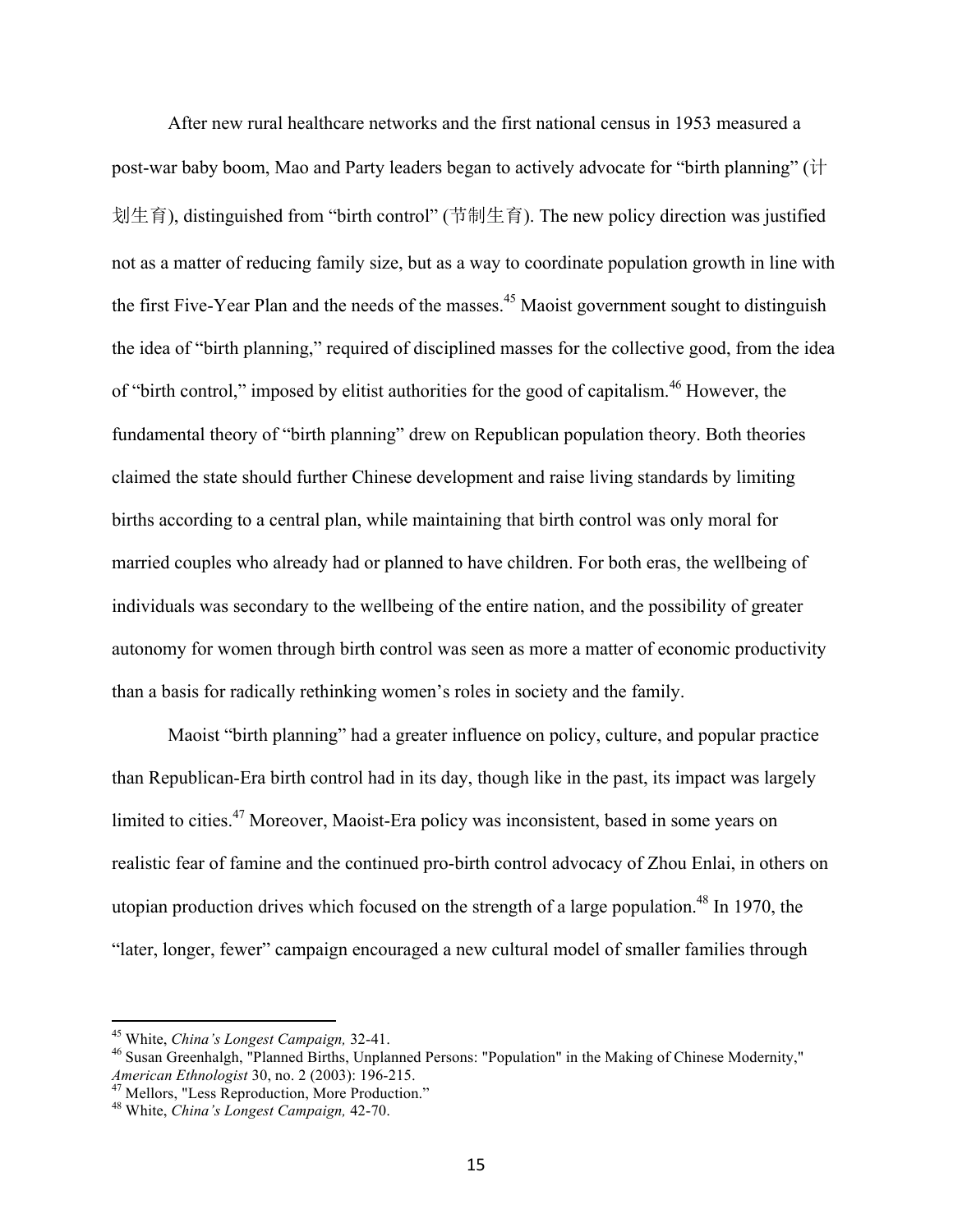birth planning. The campaign was spearheaded by Zhou Enlai, internally justified for economic reasons, and supported by Mao. It set clear national targets for birth rates, created birth planning offices and "leading small groups" at all levels of government and Party organizations, and budgeted central funding to fully subsidize contraceptive products and surgeries.<sup>49</sup> Over the 1970s, the policy approximately halved the fertility rate in both urban and rural areas, often through coercive methods, and laid the groundwork for the stricter one-child policy that would follow.<sup>50</sup> By trying to solve scarcity in the national economy with a demographic shift to "modern" small families, propagandized as healthier and more productive, CCP leaders had simply adapted and implemented the "reactionary" Republican-Era population policy ideas that they would be familiar with from the public debates of the 1920s and 30s.

### The One-Child Policy

Though the one-child policy that was gradually rolled out in 1978 and made national in 1980 was not the beginning of state-sponsored birth control or birth planning in China, as is often presumed, it marked an extreme new phase of Chinese population policy. The policy was enshrined in the constitution, nationally planned and hyper-locally, coercively enforced, imposed total state control of reproductive life, and created a demographic shift that changed cultural beliefs on family and gender.<sup>51</sup> The creation of the policy was influenced by similar factors that had motivated population theorists of the Republican Era: foreign neo-Malthusian theories, anxiety about Chinese citizens' insufficient education and skills to compete in the international

<sup>&</sup>lt;sup>49</sup> White, *China's Longest Campaign*, 58-61; 70-110.<br><sup>50</sup> White, *China's Longest Campaign, 73*; Martin King Whyte, Wang Feng, and Yong Cai, "Challenging Myths About China's One-Child Policy," *The China Journal* no. 74 (2015): 144-159. <sup>51</sup> White, *China's Longest Campaign*; Gonçalo Santos and Stevan Harrell, *Transforming Patriarchy: Chinese* 

*Families in the Twenty-First Century*, (Seattle: University of Washington Press, 2017).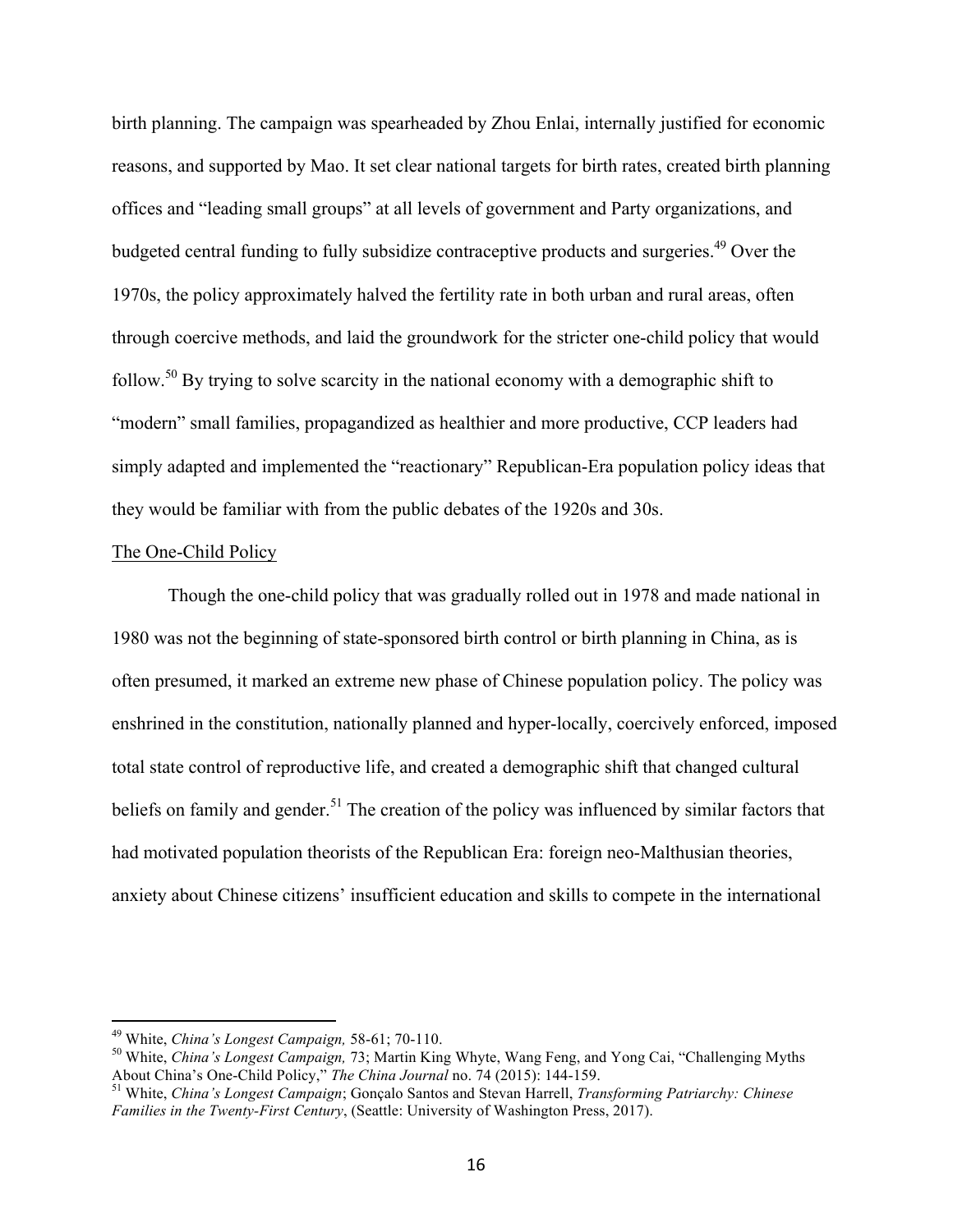capitalist economy, and the desire to scientifically engineer a stronger nation through eugenics.<sup>52</sup> Not only were couples rewarded or punished for their adherence to birth planning, they were prohibited from having children at all if deemed medically "unsuitable" in a mandatory examination, a policy that had once been proposed by eugenicist writers in the Republican Era.<sup>53</sup> Two-child exceptions and lighter penalties were often allowed for rural and ethnic minority families, but the policy specifically targeted and disproportionately impacted rural and ethnic minority women, continuing a eugenicist history of labelling these groups "backwards," "lowquality," and excessively fertile.<sup>54</sup> As in the Republican and Maoist Eras, lowering the birthrate was justified as a way to support development programs intended to raise the cultural "quality," economic productivity, and modern education of rural women. These development programs were often run by Women's Federations and female academics who had studied sociology and domestic science in the Republican Era.<sup>55</sup>

The one-child policy imposed severe limitations on family size, yet official texts, political statements, and educational materials of the Reform Era put renewed emphasis on women's domestic and maternal role, in contrast to the Maoist emphasis on women's formal employment. Reminiscent of the Republican Era's movement to educate women without sacrificing their domestic and maternal role, Reform-Era government and society stressed the importance of proper, "modern" motherhood and domestic work at the same time that it encouraged women to

 <sup>52</sup> Susan Greenhalgh, *Cultivating Global Citizens: Population in the Rise of China* (Cambridge, Mass: Harvard University Press, 2010); Paul Bailey, *Women and Gender in Twentieth-Century China* (New York: Palgrave Macmillan, 2012), 143.<br><sup>53</sup> Bailey, *Women and Gender*, 143; Sha Le, "Jiehun yu jiyu."

<sup>&</sup>lt;sup>54</sup> Bailey, *Women and Gender,* 144-5; Hong Fincher, Betraying Big Brother, 180-181; Wang Feng, Yong Cai, and Baochang Gu, "Population, Policy, and Politics: How Will History Judge China's One-Child Policy?" *Population* 

<sup>&</sup>lt;sup>55</sup> Ellen Judd, *The Chinese Women's Movement Between State and Market* (Palo Alto: Stanford University Press, 2002); Schneider, *Keeping the Nation's House.*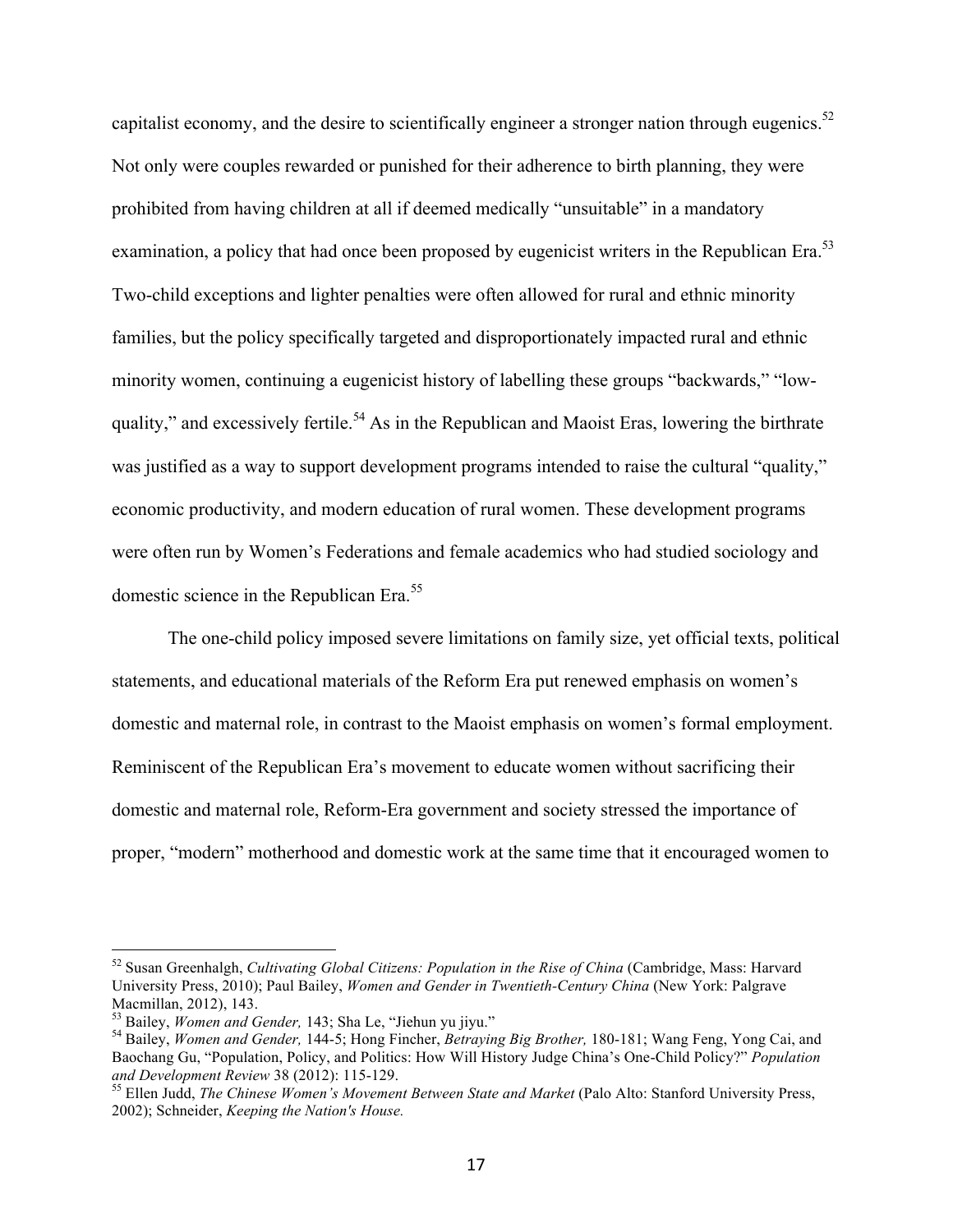take part in the emerging market economy.<sup>56</sup> This is not to say Maoist government had actually "liberated" women from their "narrow-minded" and bourgeois domestic sphere, as it claimed.<sup>57</sup> Rather, like in the Soviet Union, the government encouraged women to take on non-domestic labor that was officially recognized and rewarded while providing inadequate replacements for childcare and other critical domestic labor. This left women with both new and traditional responsibilities, and men did not alleviate the burden by taking on domestic work and childcare.<sup>58</sup> In contrast, in the Reform Era, official commentaries and state-owned enterprises going through mass layoffs urged women to devote more time and energy to motherhood as a key duty to the nation and society.<sup>59</sup> The privatization of housing, childcare, and employment further increased the pressure on women to correctly manage the domestic sphere. Pressure on women to have careers while providing high-quality, time-intensive parenting only increased as the labor market became more competitive and economic reforms made childcare, healthcare, education, and retirement more costly.<sup>60</sup> Faced with a new double burden and rising costs of living, China's female labor force participation has declined from roughly 50% higher than the OECD average during the Reform Era to only 21.5% higher in the present day.<sup>61</sup>

### The Two-Child Policy and Modern Birth Planning

The one-child policy was subject to domestic and international criticism, but remained largely intact until the 2010s. The political importance of the one-child policy, the official claim

<sup>&</sup>lt;sup>56</sup> Schneider, *Keeping the Nation's House*, 224.<br><sup>57</sup> Harriet Evans, "Past, Perfect or Imperfect: Changing Images of the Real Wife," in *Chinese Femininities/Chinese*<br>*Masculinities*, eds. Susan Brownell and Jeffrey Wass

<sup>&</sup>lt;sup>58</sup> Bailey, *Women and Gender*, 131-7; Hong Fincher, *Betraying Big Brother*, 124-6.<br><sup>59</sup> Bailey, *Women and Gender*, 136, 142.<br><sup>60</sup> Johnson, *Childbirth in Republican China*.<br><sup>61</sup> The World Bank, *Labor Force Participat* 

https://data.worldbank.org/indicator/SL.TLF.CACT.FE.NE.ZS?locations=CN-OE. Though OECD women's labor force participation has also increased over time, a steady drop in Chinese women's employment makes up the majority of the narrowing gap between China and the OECD average.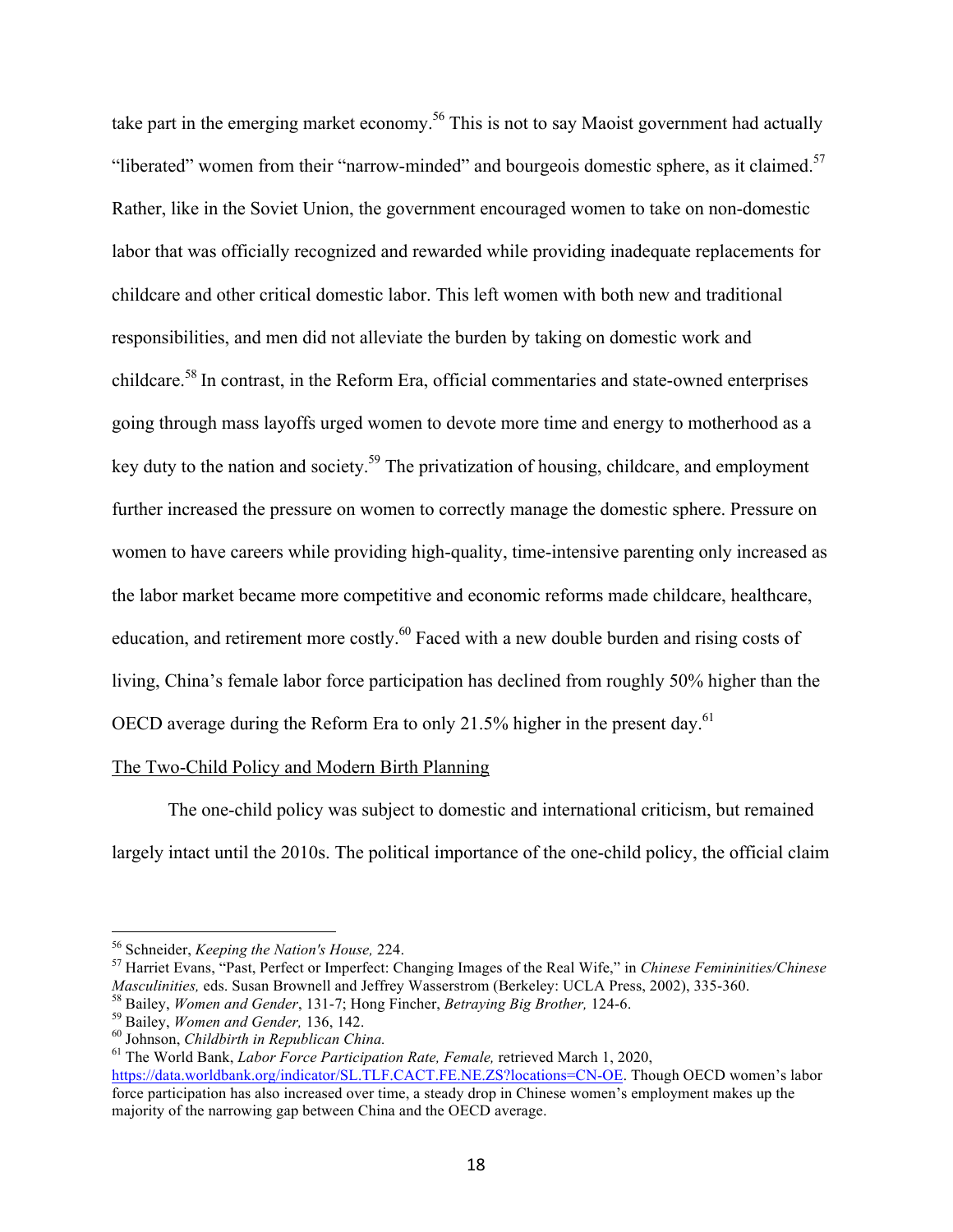that it was a key factor for China's economic "miracle," and the intensely personal significance of its implementation made it difficult for the state to recognize the deep flaws in the policy and begin loosening birth restrictions.<sup>62</sup> The policy was internally controversial, and its enforcement was often difficult and alienating for both targeted women and the (usually female) cadres tasked with ensuring women met birth planning goals.<sup>63</sup> It was vocally criticized by international human rights groups and foreign governments, particularly in the 1980s and 90s. Domestically, limited public criticisms of the policy emerged alongside the rise of feminism in academia in the 1990s. Encouraged by new leadership in the National Family Commission, elite intellectual "insiders" in academia and government began to tentatively criticize aspects of the policy, such as an overreliance on dangerous and invasive surgeries, while upholding its basic legitimacy.<sup>64</sup> Despite its unpopularity, the policy was not revised on a national level until the "demographic dividend" of a large workforce with few children began aging into a "demographic crisis" of a gender imbalance and a steadily shrinking labor force caring for a large generation of elders.<sup>65</sup> As was the case with the National Population Policy Research Committee in the Republican Era and population policies of the early PRC, modern birth planning policy is led by government figures and state-affiliated intellectuals concerned with large-scale economic issues, rather than citizen demands or feminist advocacy for reproductive rights and autonomy.

Over the 2000s, local governments began to gradually increase exemptions to allow more second children. In 2013, the central government granted a two-child allowance to only-child parents, which had already been the policy in most provinces.<sup>66</sup> When fewer than expected

 

<sup>&</sup>lt;sup>62</sup> Wang, Cai, and Gu, "How Will History Judge China's One-Child Policy?"<br><sup>63</sup> White, *China's Longest Campaign*.<br><sup>64</sup> Greenhalgh, "Fresh Winds in Beijing."<br><sup>65</sup> Whyte, Wang, and Cai, "Challenging Myths About China's One 1938, https://www.ncbi.nlm.nih.gov/pmc/articles/PMC5944611/.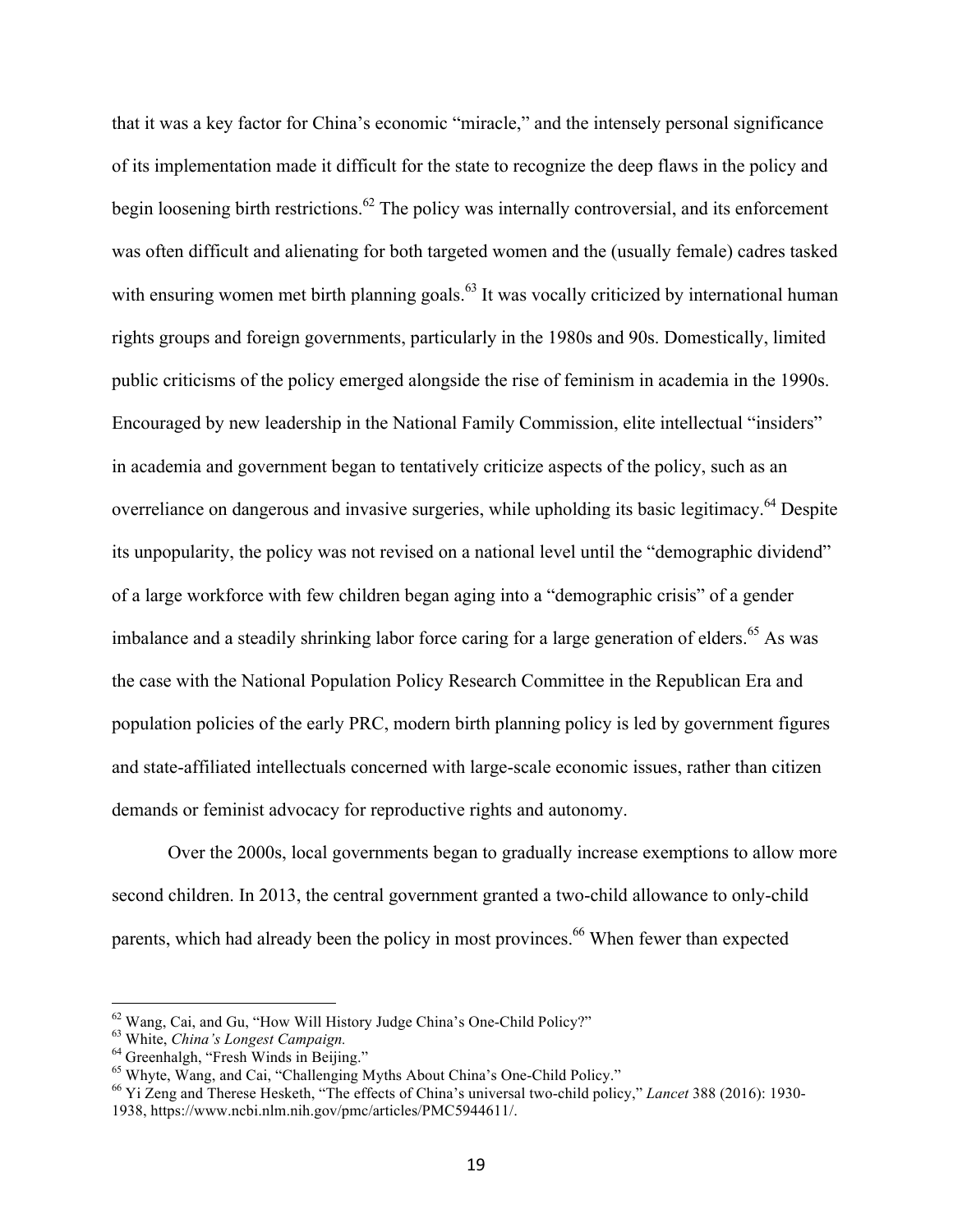couples made use of their exemptions to have a second child, the central government implemented a "Comprehensive Two-Child Policy" for all married couples in 2015—though some provinces continue to monitor and restrict reproduction for married individuals with disabilities and hereditary illnesses.<sup>67</sup> The fundamental logic of the one-child policy has remained intact, and modern population policy continues the Republican, Maoist, and Reform-Era belief that a smaller population has higher "quality" and state planning is necessary to counteract traditional Chinese fertility preferences, particularly those of rural families.<sup>68</sup>

The central government seems to have recognized popular dissatisfaction with birth planning programs. The  $13<sup>th</sup>$  Five-Year Plan (2016-2020) promised to "reform and improve the management of family planning services" and "improve the strategy on population development and establish sound mechanisms for integrated decision-making on population and development."<sup>69</sup> In 2018, the National Health and Birth Planning Commission was reorganized as the National Health Commission, and references to "birth planning" were excluded from the 2020 national civil code (effective January 1, 2020). Though these changes prompted a relaxation in birth-planning law enforcement for local governments and sparked speculation that the birth limits would soon be abolished, birth restrictions still remain in place.<sup>70</sup> State media has tacitly acknowledged the one-child policy's negative effects and limitations on reproductive choice, such as in a *People's Daily* article that claimed the two-child policy would address

 <sup>67</sup> Zeng and Hesketh, "China's universal two-child policy," Joanna McMillan, *Sex, Science and Morality in China* (Oxfordshire: Taylor and Francis, 2006), 70.<br>
<sup>68</sup> McMillian, *Sex, Science and Morality*; Greenhalgh, "Fresh Winds in Beijing."

<sup>&</sup>lt;sup>69</sup> The 13th Five Year Plan for Economic and Social Development of the People's Republic of China, trans. Compilation and Translation Bureau, Central Committee of the Communist Party of China (Beijing: Central Compilation and Translation Press, 2016), 185.

<sup>70</sup> Viola Zhou, "Could China be about to abolish population controls?" *Inkstone,* August 28, 2018, https://www.inkstonenews.com/society/china-drops-family-planning-civil-code-draft-phase-out-birthlimits/article/2161672; "Zhonghua minzu gongheguo minfadian" 中华人民共和国民法典, *China Law Translate*, May 29, 2020, https://www.chinalawtranslate.com/civilcode/.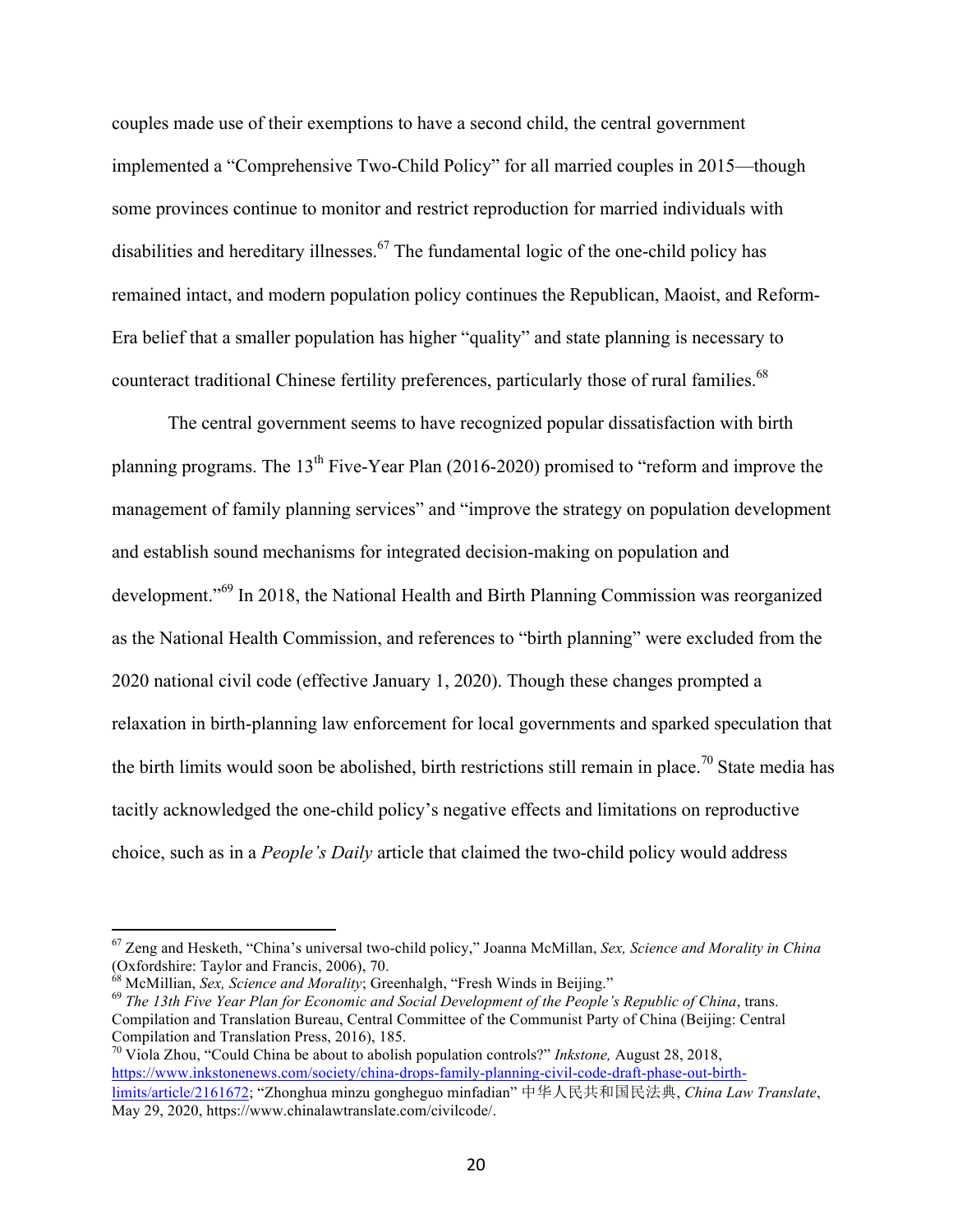gender inequality and empower women to "[realize] their own dreams and aspirations in both career and life.<sup> $n^{71}$ </sup> However, the two-child policy is yet another top-down population plan chosen by the Central Committee, made for economic reasons unrelated to the unpopularity of the onechild policy. Official coverage overwhelmingly emphasizes the economic benefits of the policy, such as increased consumption and a larger future workforce, while acknowledging the need for better maternal healthcare, childcare, maternity leave, and workplace protections for mothers to allow the policy to actually succeed in raising the birth rate.<sup>72</sup>

After more than a century where officially-endorsed population theory mostly focused on reducing the birthrate, the government now faces the task of raising the birthrate—without abandoning the two-child limit that officially determines an ideal, "modern" family. Despite a slight increase in births after the new policy came into effect, the birth rate has continued its declining trend, and hit an all-time low in 2018.<sup>73</sup> The government has begun to recognize the longstanding foreign scholarly consensus: without the one-child policy, the fertility rate would have probably gradually declined to current levels as a function of economic changes and social service reforms that made smaller families more desirable.<sup>74</sup> Official sources have begun to acknowledge high expenses and lagging social services as causes for the low birthrate, admitting that past population policy neglected these issues.<sup>75</sup> The 13<sup>th</sup> Five Year Plan stated, "We will

<sup>&</sup>lt;sup>71</sup> Zehui Dai and Weiwei Jiang, "A Qualitative Content Analysis of the Two-Child Policy on Chinese News Media,"<br>China Media Research, 14 no. 3 (2018): 71. China Media Research, 14 no. 3 (2018): 71.<br><sup>72</sup> Dai and Jiang, "A Qualitative Content Analysis," 73 -81.<br><sup>73</sup> "Census Statistics," China Data Online, All China Data Center, accessed April 2020, https://www-china-data-

online-com; Sui-Lee Wee and Steven Lee Myers, "China's Birthrate Hits Historic Low, in Looming Crisis for Beijing," *New York Times*, January 16, 2020, https://nyti.ms/2tpRi6X.<br><sup>74</sup> Wang, Cai, and Gu, "How Will History Judge China's One-Child Policy?" 122-3; Susan Greenhalgh and John

Bongaarts, "Fertility Policy in China: Future Options," *Science* 235, no. 4793 (1987): 1167-1172, https://www.jstor.org/stable/1698242.

<sup>&</sup>lt;sup>75</sup> "Jiusan xueshe zhongyang: guanyu zhongshi jiating jianshe wanshan xiangguan gonggong zhengce de jianyi"  $\hbar$ 三学社中央:关于重视家庭建设完善相关公共政策的建议, *Zhongguo tongyi zhanxian xinwen wang* 中国统一战 线新闻网, March 1, 2018, http://tyzx.people.cn/n1/2018/0301/c417762-29842260.html.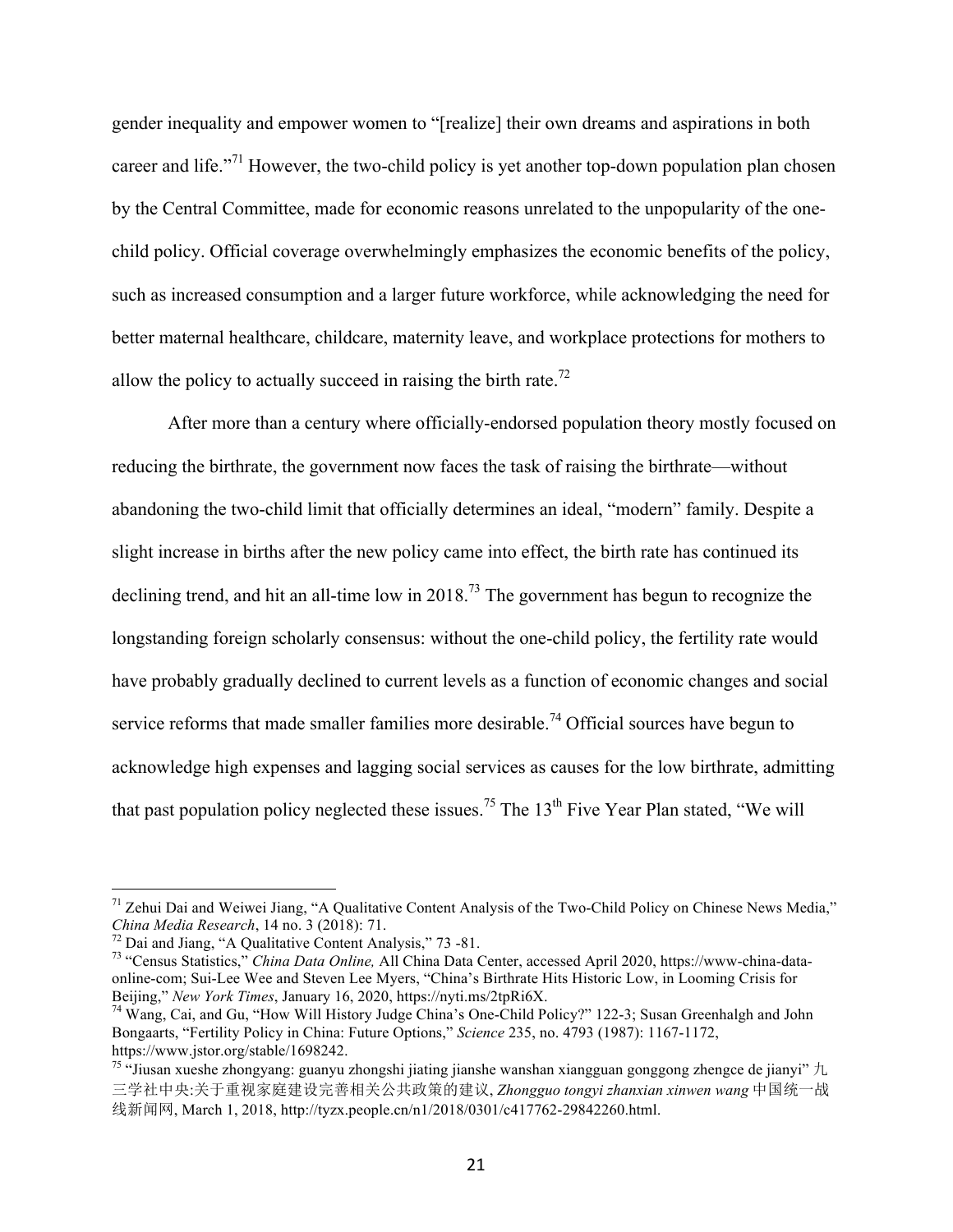provide better public services related to reproductive health and maternal, newborn, and child health as well as to childcare and early childhood education. We will make sure that relevant economic and social policies are effectively adapted to the policy of allowing all couples to have two children."<sup>76</sup> In 2018, a spokesperson from the National Health Commission told journalists, "At present, the masses' willingness and behaviors in child-bearing are more obviously influenced by economic and social factors… We will... promote a coordinating linkage between birth policy and related economic and social policy.<sup>"77</sup> Accordingly, local governments and Women's Federation chapters have created programs to support the costs and challenges of childcare, including constructing workplace daycares, training family planning officials to teach parents fundamentals of early childhood education, and offering subsidies to parents.<sup>78</sup> Such programs are not coordinated on a national level, do not supply enough quality childcare to meet demand, and have not alleviated economic pressures enough to raise the birthrate.<sup>79</sup> Instead, the bulk of domestic work and childcare still falls on women. Some women reject having a first or second child as too personally draining, expensive, and professionally detrimental, while others

https://www.inkstonenews.com/society/chinas-liaoning-province-plans-reward-people-having-morechildren/article/2155157; Steven Lee Myers and Olivia Mitchell Ryan, "Burying 'One Child' Limits, China Pushes Women to Have More Babies," *New York Times*, August 11, 2018; Matt Sheehan, "Can China's One-Child Policy Enforcers Transform Rural Education?" *Huffington Post,* October 12, 2015, https://www.huffpost.com/entry/chinarural-education-reap\_n\_55df2fdee4b029b3f1b1cc9f?nc7syvi=; "Funü zuzhi zai weihu funü quanyi zhong fahui dute er zhongyao zuoyong" 妇联组织在维护妇女权益中发挥独特而重要作用, *Zhongguo funü bao* 中国妇女报, November 6, 2019, http://paper.cnwomen.com.cn/content/2019-11/06/064577.html. <sup>79</sup> Ni Dandan, "Shanghai's Underground Child Care Market," *Sixth Tone*, May 14, 2017,

<sup>&</sup>lt;sup>76</sup> *The 13th Five Year Plan,* 185.<br><sup>77</sup> "Guojia weisheng jishengwei zhidaosi fuzeren jiu 2017 nian chusheng renkou da Jiankang bao, Zhongguo renkou bao jizhe wen" 国家卫生计生委指导司负责人就 2017 年出生人口答健康报、中国人口报记者问, January 18, 2018, http://www.nhc.gov.cn/jczds/s3582r/201801/b2e4fa203b7a475bb3649e33425807f8.shtml. <sup>78</sup> Orange Wang and Jane Li, "From one-child policy to 'baby bonus,'" *Inkstone,* July 13, 2018,

https://www.sixthtone.com/news/1000171/shanghais-underground-child-care-market; Wee and Myers, "China's Birthrate Hits Historic Low."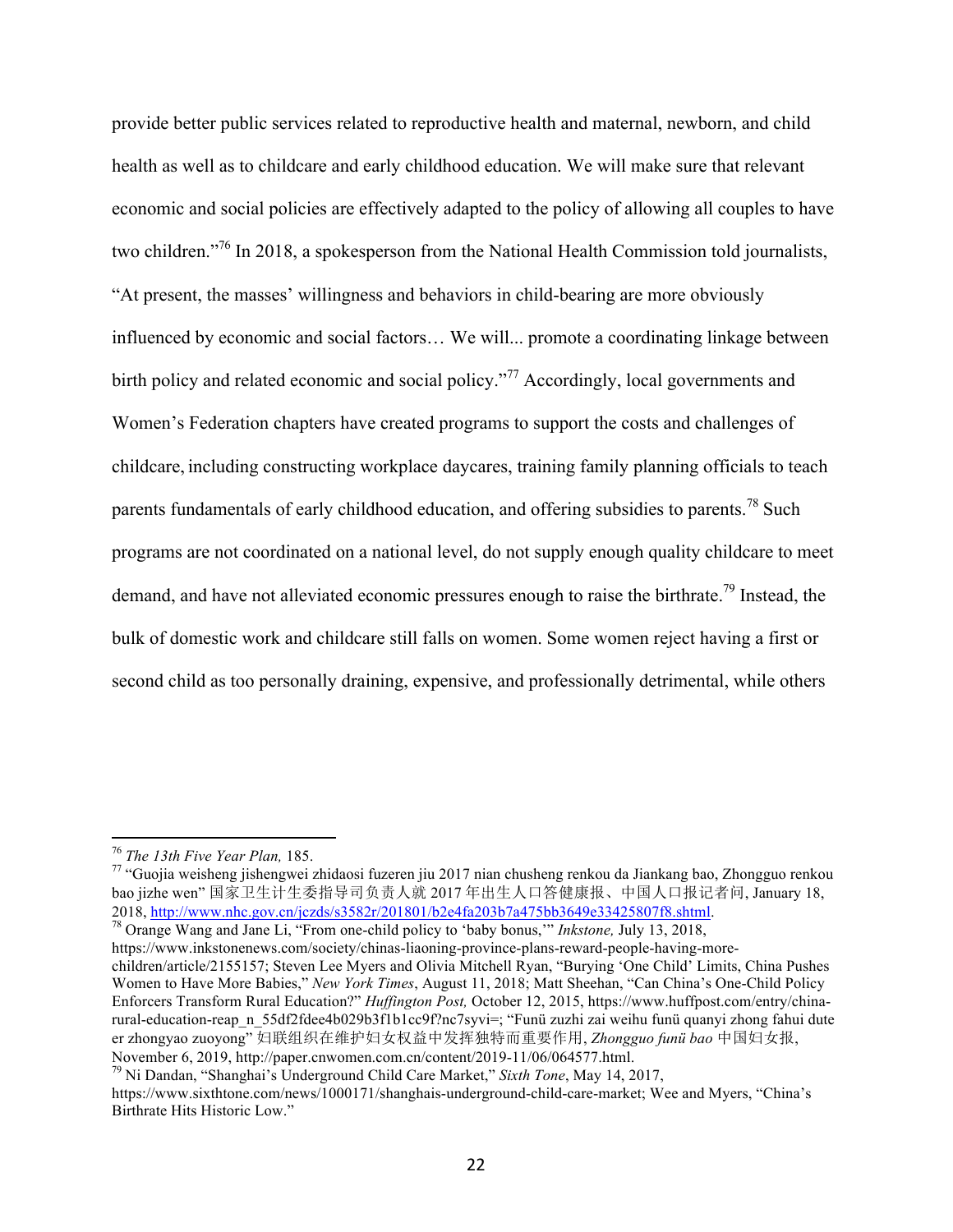depend on the labor of migrant domestic workers whose own professional interests and reproductive rights are restricted by labor and residency policies.<sup>80</sup>

The primary official tactic for raising the birthrate is focused on social services and economic conditions for prospective parents, but changing culture, gender relations, and generational dynamics also play a role in the low birthrate. The demographic crisis has therefore also given rise to policies and official rhetoric seeking to pressure heterosexual women into marriage and having children. One 2018 *People's Daily* article called reproductive decisionmaking "a state affair," arguing it is citizens' duty to raise the birthrate. Health officials in the city of Yichang directly called on cadres to have two children as their duty to the nation, setting a precedent for increased pro-childbearing propaganda at local levels.<sup>81</sup> In the past five years, articles in state-affiliated media have promoted the viewpoint that urban college-educated women should marry and have children early as a way to avoid hiring discrimination, rather than take issue with workplaces for viewing all women as future mothers and mothers as bad employees. Though such hiring discrimination against women is illegal and vocally opposed by the CCP and ACFW, it is common in practice, and the law is rarely enforced.<sup>82</sup> There is a selfreinforcing quality to women's reproductive lives and low professional status: women who earn less are more likely to be pressured into having more children, and the expectation that women should have children and devote much of their time to their care is a main factor in the

 <sup>80</sup> Hong Fincher, *Betraying Big Brother,* 175-8; Chen Jingnan, "How Chinese Education Leaves Mothers Overburdened," *Sixth Tone,* February 28, 2017, http://www.sixthtone.com/news/1999/how-chinese-educationleaves-mothers-overburdened; Dong Yige, "Feminism and Queer Activism in China," (panel discussion, Gongchao.org and Made In China Journal, virtually hosted, September 19, 2020).

<sup>&</sup>lt;sup>81</sup> Myers and Ryan, "Burying 'One Child' Limits"; Yan Jie, "Hubei Cadres Told to Lie Back and Think of Falling Birth Rates," *Sixth Tone,* September 20, 2016, http://www.sixthtone.com/news/1350/hubei-cadres-told-to-lie-backand-think-of-falling-birth-rates-/. <sup>82</sup> Hong Fincher, *Betraying Big Brother,* 174-5; Myers and Ryan, "Burying 'One Child' Limits."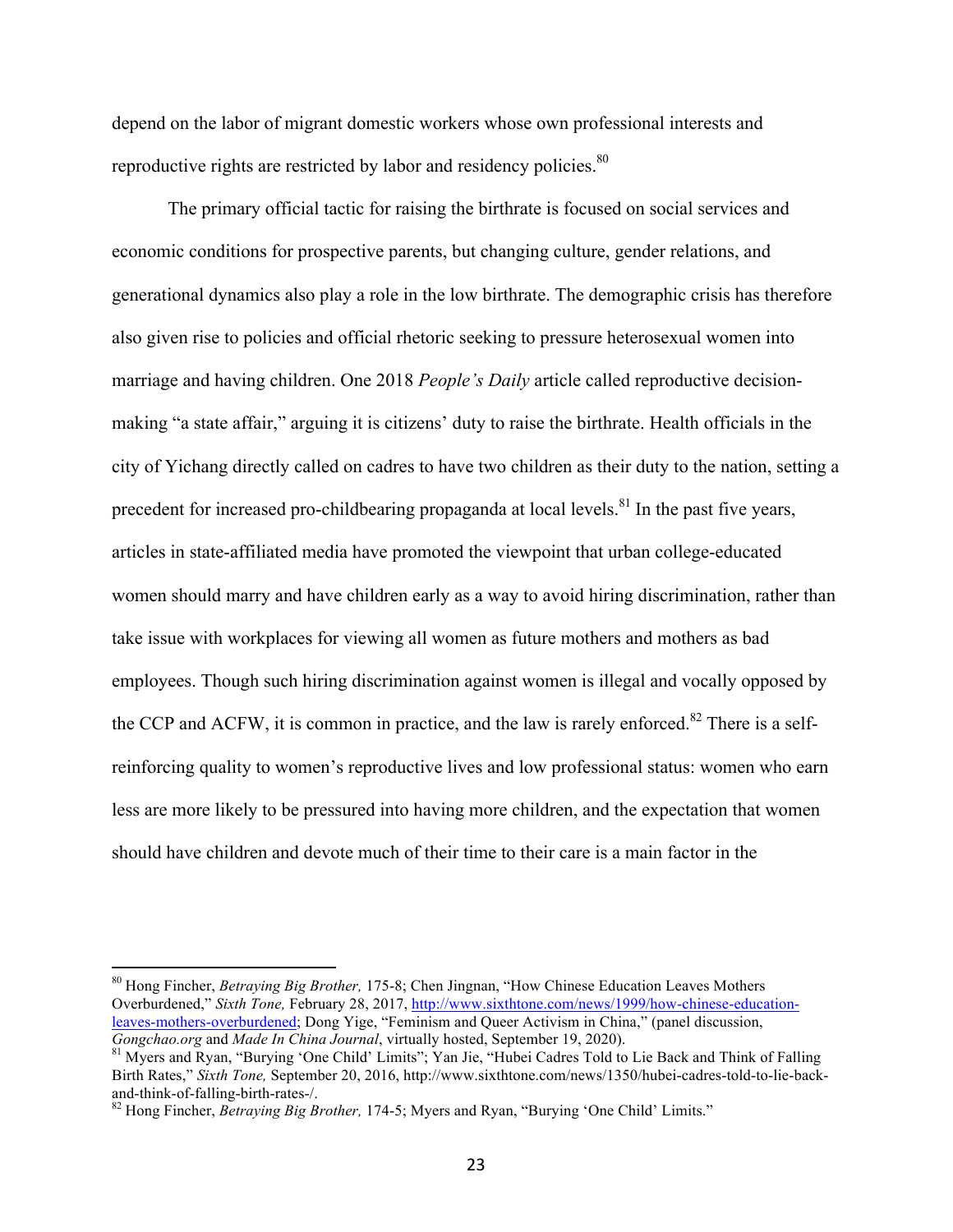discrimination that limits their status in the workplace.<sup>83</sup> Authorities have also sought to make divorce more difficult: the new civil code institutes a mandatory thirty-day "cooling-off" counselling period for divorce applications and encourages attempts at reconciliation. <sup>84</sup> Official *People's Daily* commentary argued that this will prevent "reckless divorce," benefitting public order, marital stability, and the wellbeing of children.<sup>85</sup> A 2016 domestic violence law excludes sexual violence within marriage and is poorly enforced on a local level, with police routinely rejecting victims' claims and harassing activists working on the issue.<sup>86</sup> In the autumn of 2020, several high-profile instances of domestic violence went viral, prompting large numbers of Internet users to call for better enforcement of the domestic violence law and a new law to increase protections for victims, such as allowing for quick unilateral divorce on the grounds of personal safety. The latter suggestion was censored.<sup>87</sup> Additionally, some provinces have imposed stricter restrictions on abortion.<sup>88</sup>

The government's goal to raise the birthrate could be helped by lifting the two-child restriction, as proposed in 2017 by the Shaanxi statistics department and a vice dean at the Central Party School.<sup>89</sup> Such an idea seems to be an obvious next step: if not enough parents are having even one child, why not allow three or more children to couples who want them? The

<sup>&</sup>lt;sup>83</sup> Yue Qian and Yongai Jin, "Women's Fertility Autonomy in Urban China: The Role of Couple Dynamics Under the Universal Two-Child Policy," *Chinese Sociological Review* 50 no. 3 (2018): 275–309.

<sup>84</sup> "Chapter 4, Divorce," in "Zhonghua minzu gongheguo minfadian" 中华人民共和国民法典*, China Law Translate,* May 29, 2020, https://www.chinalawtranslate.com/civilcode/.

<sup>85</sup> "Minfadian: shehui shenghuo baikequanshu" 民法典:社会生活百科全书, *People's Daily,* May 28, 2020,

<sup>&</sup>lt;sup>86</sup> Hong Fincher, *Betraying Big Brother*, 159-186.<br><sup>87</sup> Manya Koetse, "Justice for Lamu: Death of Chinese Vlogger Sparks Online Movement against Domestic Violence," *What's On Weibo,* October 7, 2020, https://www.whatsonweibo.com/justice-for-lamu-death-of-chinesevlogger-sparks-online-movement-against-domestic-violence/; Sui-Lee Wee, "Her Husband Abused Her. But Getting a Divorce Was an Ordeal," *New York Times,* September 16, 2020,

https://www.nytimes.com/2020/09/16/world/asia/china-domestic-abuse.html.<br><sup>88</sup> Myers and Ryan, "Burying 'One Child' Limits."<br><sup>89</sup> Xi Yue, "Chinese Province Suggests Ending Birth Restrictions," *Sixth Tone, July 23, 2018*,

http://www.sixthtone.com/news/1002666/chinese-province-suggests-ending-birth-restrictions.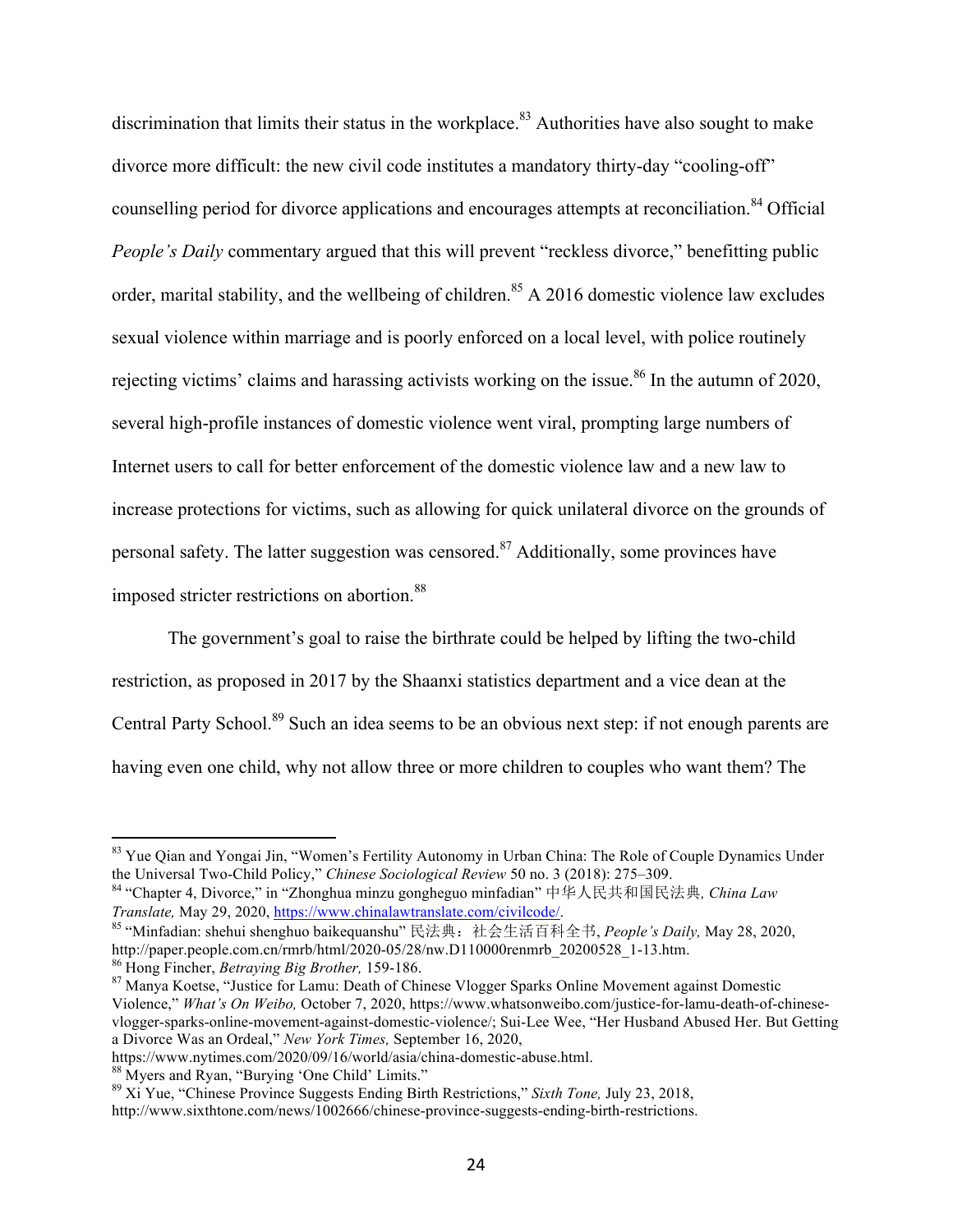government could stop enforcing penalties for three-child parents, fining single mothers and refusing to allow them assisted reproductive technologies, and making it impossible for same-sex couples to legally marry, artificially conceive, use surrogates, or adopt. Instead, the government continues to legally restrict and punish reproduction outside of heterosexual marriage, eugenic health restrictions, and the birth planning limit.<sup>90</sup> Moreover, rather than continue following legal family planning allowances for minority ethnicities, the government of Xinjiang has begun to harshly enforce the two-child policy among Uighur women through forced abortions and sterilizations, part of the recent genocidal crackdown on Uighurs.<sup>91</sup> Policies in Xinjiang make it particularly clear that birth planning policy is less concerned with the *size* of national population and more concerned with the population's ethnic composition and culture, conformity to mainstream ideals of family structure, and submission to centralized political control.

Modern limitations for reproduction ultimately draw on Republican intellectuals' ideal of a "modern" family: marriage should be between a consenting adult man and woman, balance traditional filial piety with modern independence from the extended family, and produce an appropriate number of children for the benefit of the nation and Han people, the household's living conditions, and the eugenic suitability of the parents. Historically, the CCP criticized aspects of this ideal, such as eugenics and filial piety, but the importance of heterosexual, ablebodied monogamous marriage and state control over reproduction was further codified in the PRC legal system through the Marriage Law of 1950 (amended 1981), 1994 "Maternal and

 <sup>90</sup> Wee and Myers, "China's Birthrate Hits Historic Low"; McMillian, *Sex, Science and Morality,* <sup>70</sup>*;* Huizhong Wu, "Unmarried Chinese woman sues hospital over refusal to freeze eggs," *Reuters*, December 23, 2019, https://www.reuters.com/article/us-china-health-fertility/chinese-woman-sues-hospital-over-egg-freezing-in-first-

<sup>&</sup>lt;sup>91</sup> Mei Fong, "China's Xinjiang Policy: Less About Births, More About Control," *Atlantic*, July 11, 2020, https://www.theatlantic.com/international/archive/2020/07/china-xinjiang-one-child-birth-control/614014/; Lyman Stone, "The Chinese Communist Party Wants a Han Baby Boom That Isn't Coming," *Foreign Policy,* June 30, 2020, https://foreignpolicy.com/2020/06/30/chinese-communist-party-han-baby-boom-sterilization-ethnicminorities/.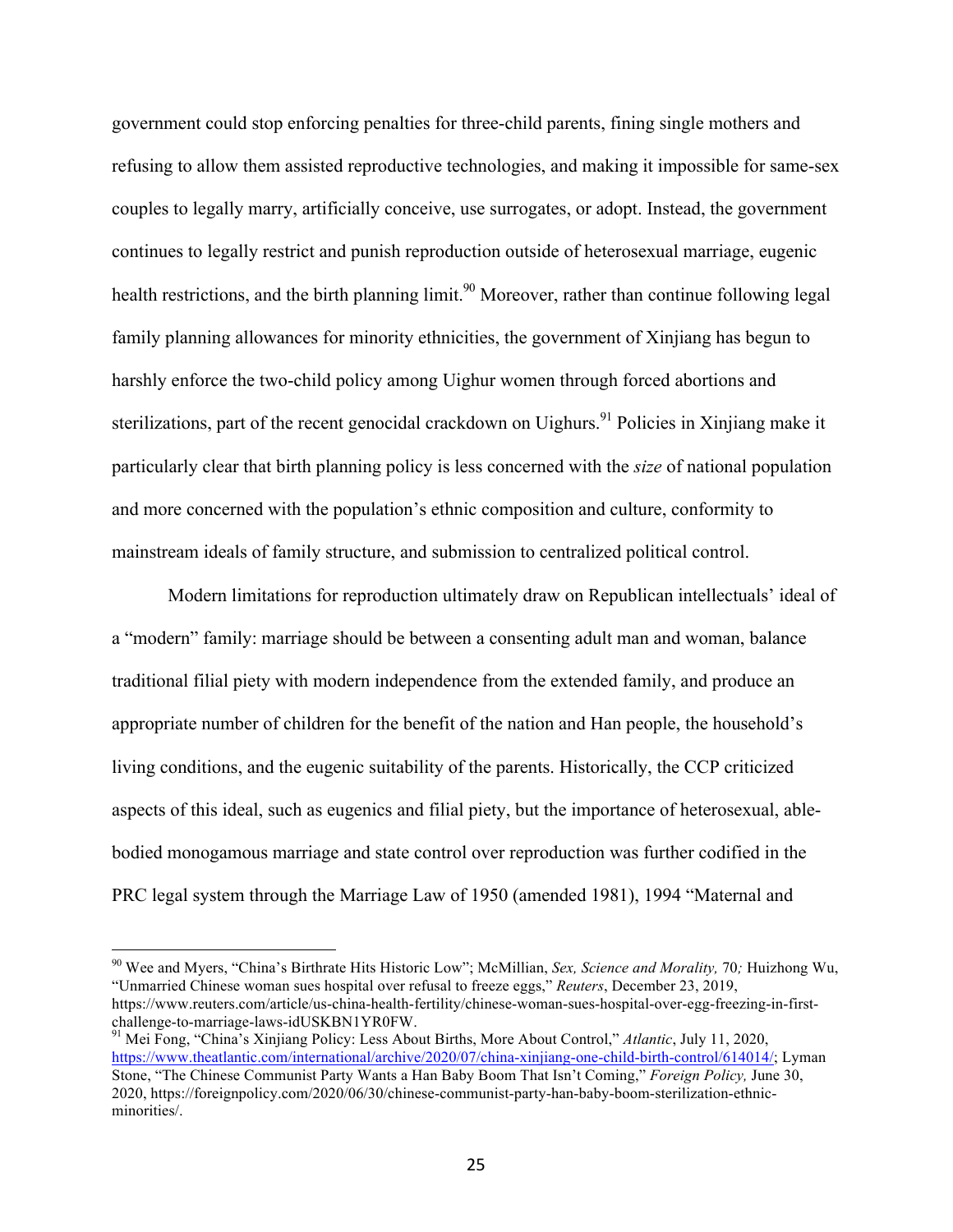Infant Health Care" law on eugenics, and the official implementation of birth planning programs.92 While many countries recognize and support non-traditional families, the current Chinese legal definition of family is only progressive by early twentieth century standards. State media commentaries refer to the heterosexual family unit as "the basic cell of society," and suggest that some traditional Confucian beliefs on family are compatible with "socialist morality" and should be encouraged.<sup>93</sup> A flood of public comments supporting same-sex marriage were insufficient in the civil code's drafting process, and authorities are largely ambivalent or hostile towards same-sex relationships and parents.<sup>94</sup> Much like how the Nationalist government sought to redefine "traditional values" for modern society in the New Life Movement, the current Chinese government considers traditional gender roles a source of social stability while upholding state authority over reproduction, in the biopolitical dimension of Xi's centralization of power.<sup>95</sup>

To this end, the CCP has specifically targeted feminist advocacy in recent years. The recent proliferation of both official and popular articles promoting traditional gender roles coincides with a crackdown on LGBT and feminist media and activism, demonstrating how the government prefers the "social stability" offered by patriarchy to the critical perspective of the

 <sup>92</sup> Rachel T. Hare-Mustin, "China's Marriage Law: A Model for Family Responsibilities and Relationships," *Family Process* 21, no. 4 (1982): 477-481, https://doi.org/10.1111/j.1545-5300.1982.00477.x; David Mirela, "China," *The Eugenics Archive,* Social Sciences and Humanities Research Council of Canada, modified February 24, 2014, http://eugenicsarchive.ca/discover/connections/530b949576f0db569b000005.

<sup>93</sup> Hong Yiya 洪谊雅 and Huang Hengfen 黄亨奋, "*Renmin Ribao* xinzhi xinjue: lianghao jiajiao jiafeng zhuli jiceng shehui zhili"人民日报新知新觉:良好家教家风助力基层社会治理, *People's Daily,* January 14, 2020, http://opinion.people.com.cn/n1/2020/0114/c1003-31546653.html; Shufang Wu, "The Revival of Confucianism and the CCP's Struggle for Cultural Leadership: a content analysis of the People's Daily, 2000–2009," *Journal of* 

<sup>&</sup>lt;sup>94</sup> Darius Longarino, "Could Same-Sex Marriage Advocacy in China Be Poised for a Breakthrough?" *ChinaFile*, September 17, 2020, https://www.chinafile.com/reporting-opinion/viewpoint/could-same-sex-marriage-advocacychina-be-poised-breakthrough. <sup>95</sup> Yen, "Body Politics"; Rocha, "A Small Business of Sexual Enlightenment."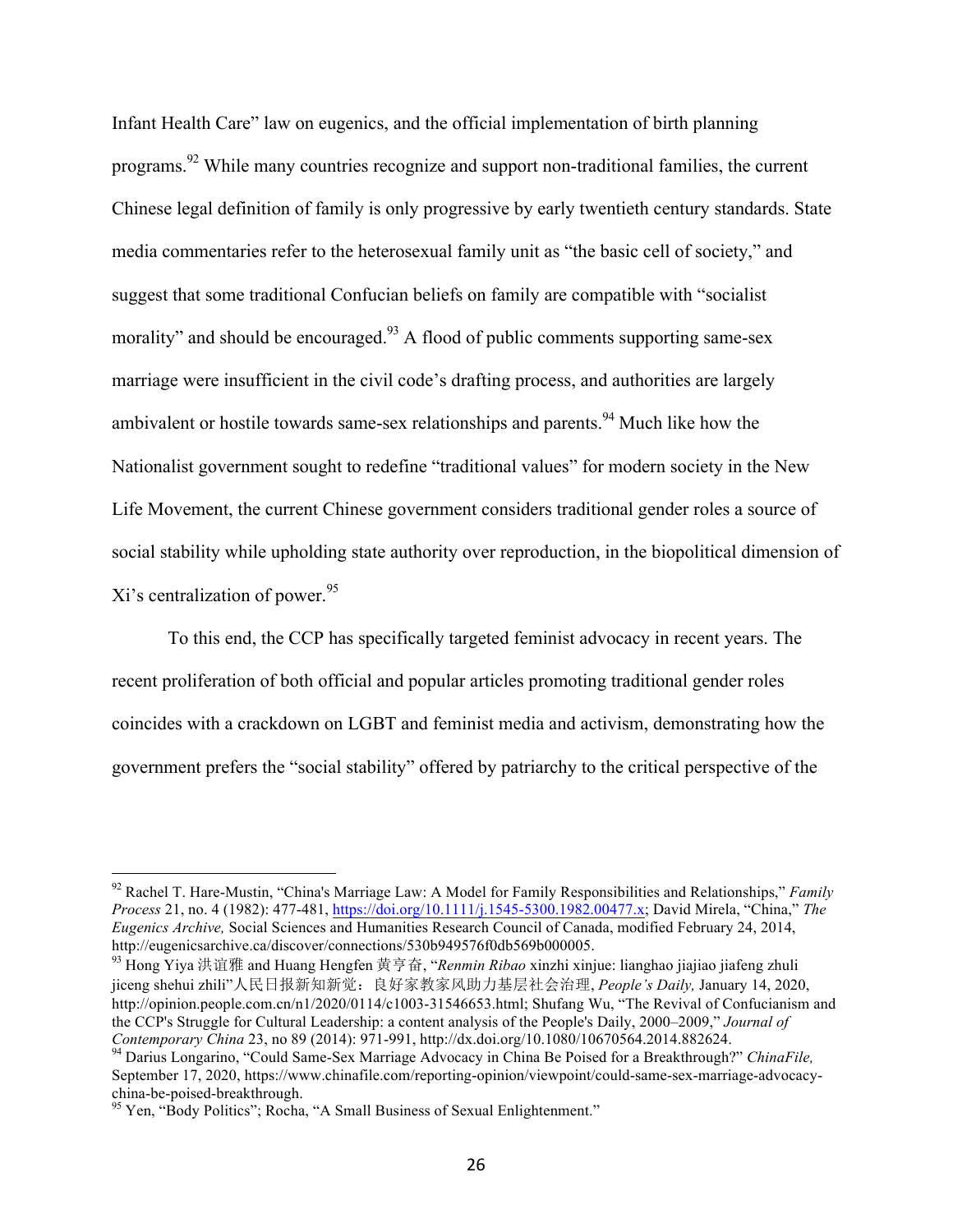feminist attitudes it ostensibly supports.<sup>96</sup> The 2015 arrest of five feminist activists, 2016 Foreign NGO Law, 2017 shutdown of online feminist groups, and increased political supervision of academia have all drastically narrowed possibilities for feminist advocacy and discussion outside of state channels.<sup>97</sup> The seeming contradiction of the state persecuting feminists while claiming to stand for women's rights and progressive modernity has precedent in the GMD's crackdown on leftist feminists after the Shanghai Massacre of 1927 and the CCP's denunciation of "bourgeois" feminists in the Anti-Rightist Campaign of  $1957$ .<sup>98</sup> In both these historical instances and the present day, Chiang Kai-shek, Mao Zedong, and Xi Jinping specifically targeted feminism as a potential source of subversion during their consolidation of power against perceived internal enemies. By advocating for women's autonomy and political power and offering an alternate way to conceptualize power and oppression, feminism challenges authoritarian governance's legitimacy.<sup>99</sup> Independent feminist advocacy for reproductive rights and justice further challenges the state's control of the population, highlighting the hypocrisies of state-coopted feminism.<sup>100</sup>

### Conclusion

While formal policies regulating family size were not enacted until the Maoist Era, the justification for such a policy in China was first articulated and propagated in the Republican Era. The era's popular press, institutions of authority, and government all drew upon the

 <sup>96</sup> Hong Fincher, *Betraying Big Brother*; Frankie Huang, "Get Ready for China's Baby Quotas," *Foreign Policy*,

<sup>&</sup>lt;sup>97</sup> Lü Pin, "Finding a Voice," *Logic* no. 7 (2019): 69-86; Wei Tingting, "Feminism and Queer Activism in China," (panel discussion, *Gongchao.org* and *Made In China Journal*, virtually hosted, September 19. 2020).

<sup>&</sup>lt;sup>98</sup> Wang Zheng, *Finding Women in the State*, 242-264.<br><sup>99</sup> Hong Fincher, *Betraying Big Brother*, 159-186.<br><sup>100</sup> "Reproductive justice" is a theoretical framework for reproductive rights advocacy focused on addressing h structural constraints on reproductive choice rather than addressing legal restrictions alone. It emphasizes the freedom to safely and affordably bear and raise children if desired, as well as freedom from unwanted childbearing. See: "A New Vision," Forward Together/Asian Communities for Reproductive Justice, 2005, https://forwardtogether.org/tools/a-new-vision/.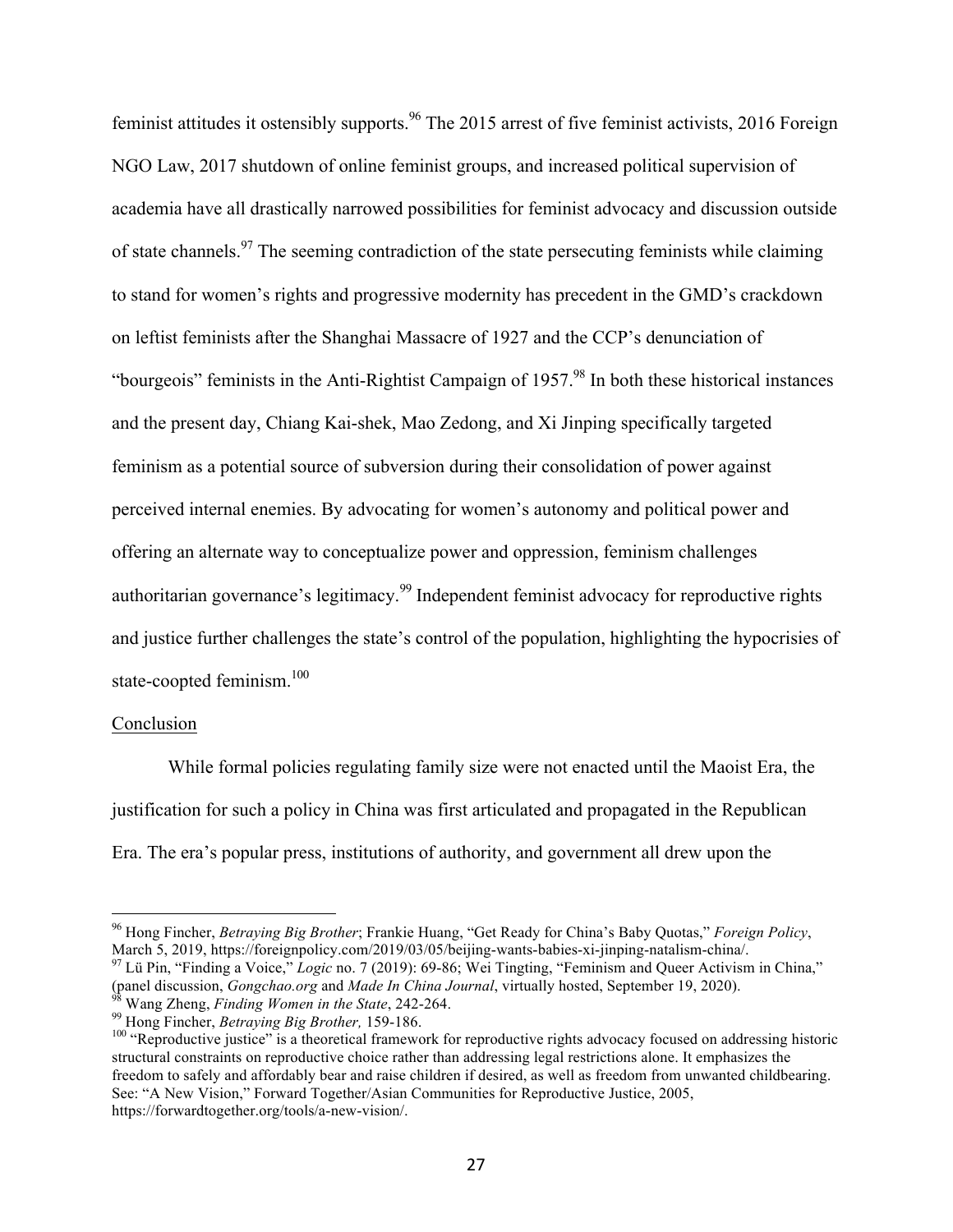international birth control movement and its use of feminism, eugenics, and nationalism to make a political and economic argument for state-planned birth control. In an elite intellectual sphere where it was taboo for women to discuss sexuality and reproduction beyond the abstract academic level, individual women's reproductive interests were often overlooked, assumed to be the same as the highly-educated professional women who advocated for birth control, or subsumed to the national interest. The emerging scholarly and political consensus therefore focused on birth control as a tool for national population control and (limited) reform to the patriarchal social system, rather than a practical means of individual women's reproductive choice. Nationalist authorities further asserted power to control the population and women's traditional domestic sphere through programs to "modernize" domestic life, childbirth, and motherhood. The era's theories of population and the state's role in supporting a limited, nationalist concept of women's rights were inherited by the CCP, and influenced CCP understandings of population theory, gender equality, and economic development. Even when Maoist officials argued against birth control, they made their argument with the same premise as pro-birth control intellectuals of the Republican Era: that it is the government's responsibility to determine ideal family size and birth control access on behalf of women. Whether Nationalist or Communist, authorities argued they would liberate women from reproductive coercion by reforming traditional culture and controlling women's access to contraception, abortion, and sterilization—with little regard for women's actual wishes. Their pro- and anti-birth control arguments were merely two sides of the same coin, and the CCP eventually turned to a policy of enforced birth control more coercive and limiting than Republican theorists had ever imagined.

In the present day, the CCP has decided it must raise the birth rate, but does not want to sacrifice the control over reproduction and family size that it has asserted for over fifty years as a

28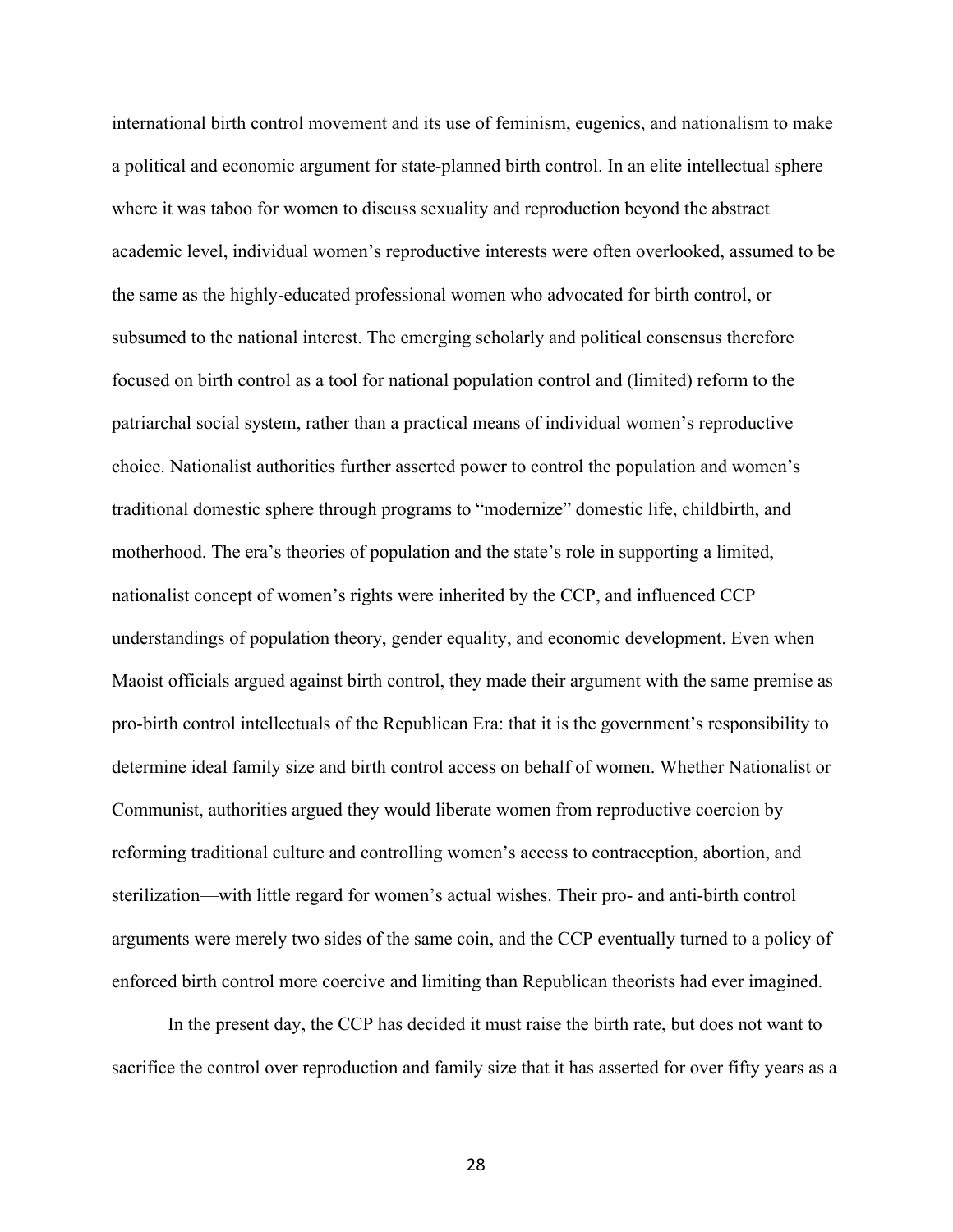critical component of central planning and development. It has therefore attempted to combine a restrictive birth-planning policy with policies to encourage non-disabled, heterosexual married couples (especially well-educated, urban Han ones) to fulfil their duty as citizens by having two children. Rather than fully addressing the economic pressures and workplace discrimination that have led women to have fewer or no children, the government and official media on both central and local levels have appropriated "traditional values" and encouraged women to prioritize childbearing and childcare over professional careers. Additionally, the CCP has resisted calls to support single mothers and same-sex couples' access to reproductive technologies and legal recognition, and ceased allowing Uighur women exemptions for larger families. Though this approach has attracted criticism from feminists and online backlash from a younger generation more vocally assertive about sexism and individual freedoms, the police and Internet censors have specifically targeted feminist activism and online feminist community.<sup>101</sup> This demonstrates a key theme in the history of Chinese population policy: regardless of stated intentions to support women's interests, national population policies were part of a broader cooptation of feminist ideas and repression of independent feminist activism. By legally restricting the definition and reproductive activity of a family, the state merely replaced the reproductive coercion of traditional patriarchy with authoritarian coercion. The modern Chinese government is unique in that it determines precisely two children as both a minimum and maximum for the ideal family size, but it is not unique in its assertion of control overpopulation and reproduction. State reproductive coercion is an international phenomenon in both left- and right-wing governments, stemming from birth control debates of the early twentieth century and influenced by domestic

 <sup>101</sup> Frankie Huang, "Why China's Millennials Are at War with Marriage and Having Babies," *Radii,* September 11, 2019, https://radiichina.com/why-chinas-millennials-are-at-war-with-marriage-and-having-babies/.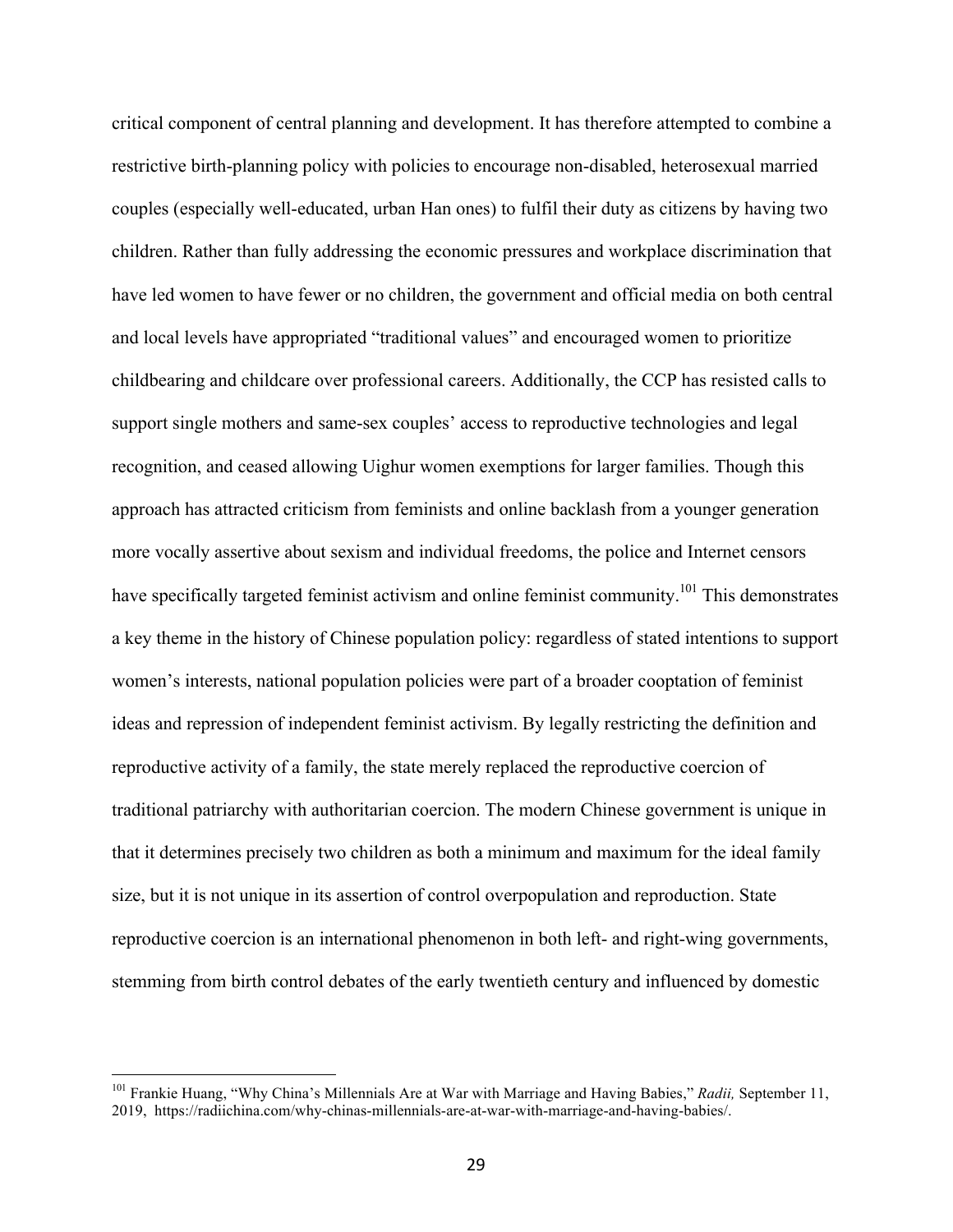political context. The two-child policy can be best understood from this long-term historical perspective.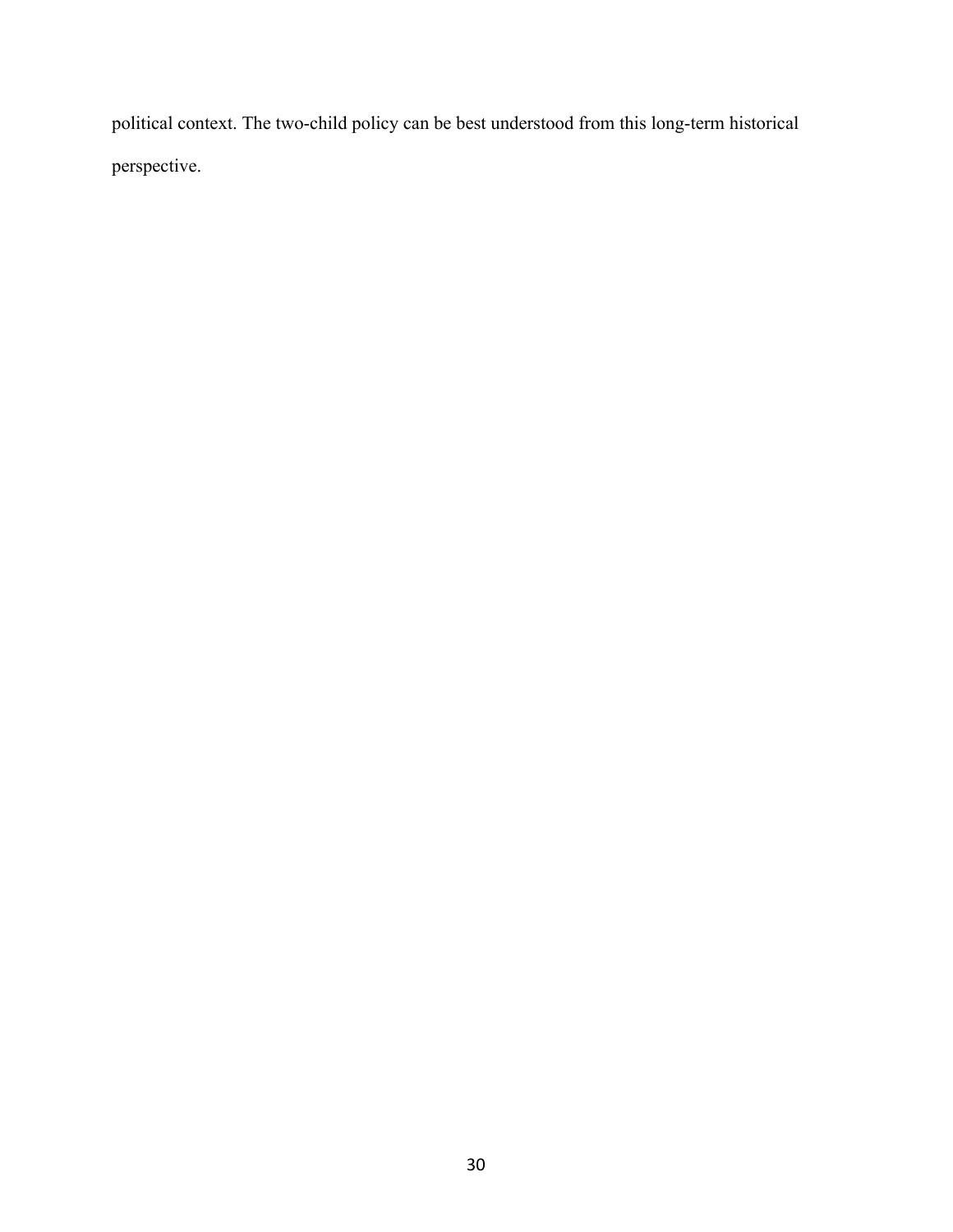#### Works Cited

- "A New Vision." Forward Together/Asian Communities for Reproductive Justice*,* 2005. https://forwardtogether.org/tools/a-new-vision/.
- Bailey, Paul J. *Gender and Education in China: Gender Discourses and Women's Schooling in the Early Twentieth Century.* New York: Routledge, 2007.
- Bailey, Paul J. *Women and Gender in Twentieth-Century China.* New York: Palgrave Macmillan, 2012.
- Barlow, Tani E. "Wanting Some: Commodity Desire and the Eugenic Modern Girl." In *Women in China: The Republican Period in Historical Perspective*, edited by Mechthild Leutner and Nicola Spakowski, 312-350. Münster: Lit Verlag, 2005.
- Brown, Melissa J. "Dutiful Help: Masking Rural Women's Economic Contributions." In *Transforming Patriarchy: Chinese Families in the Twenty-First Century*, edited by Gonçalo Santos and Stevan Harrell, 39-58. Seattle: University of Washington Press, 2017.
- Brownell, Susan. Review of *Sex, Culture, and Modernity in China: Medical Science and the Construction of Sexual Identities in the Early Republican Period,* by Frank Dikötter. *The American Historical Review* 102, no. 5 (1997): 1548-1549. doi:10.2307/2171197.
- "Census Statistics." *China Data Online,* All China Data Center. Accessed April 2020, https://www-china-data-online-com.
- Chen Jingnan. "How Chinese Education Leaves Mothers Overburdened." *Sixth Tone,* February 28, 2017 http://www.sixthtone.com/news/1999/how-chinese-education-leaves-mothersoverburdened.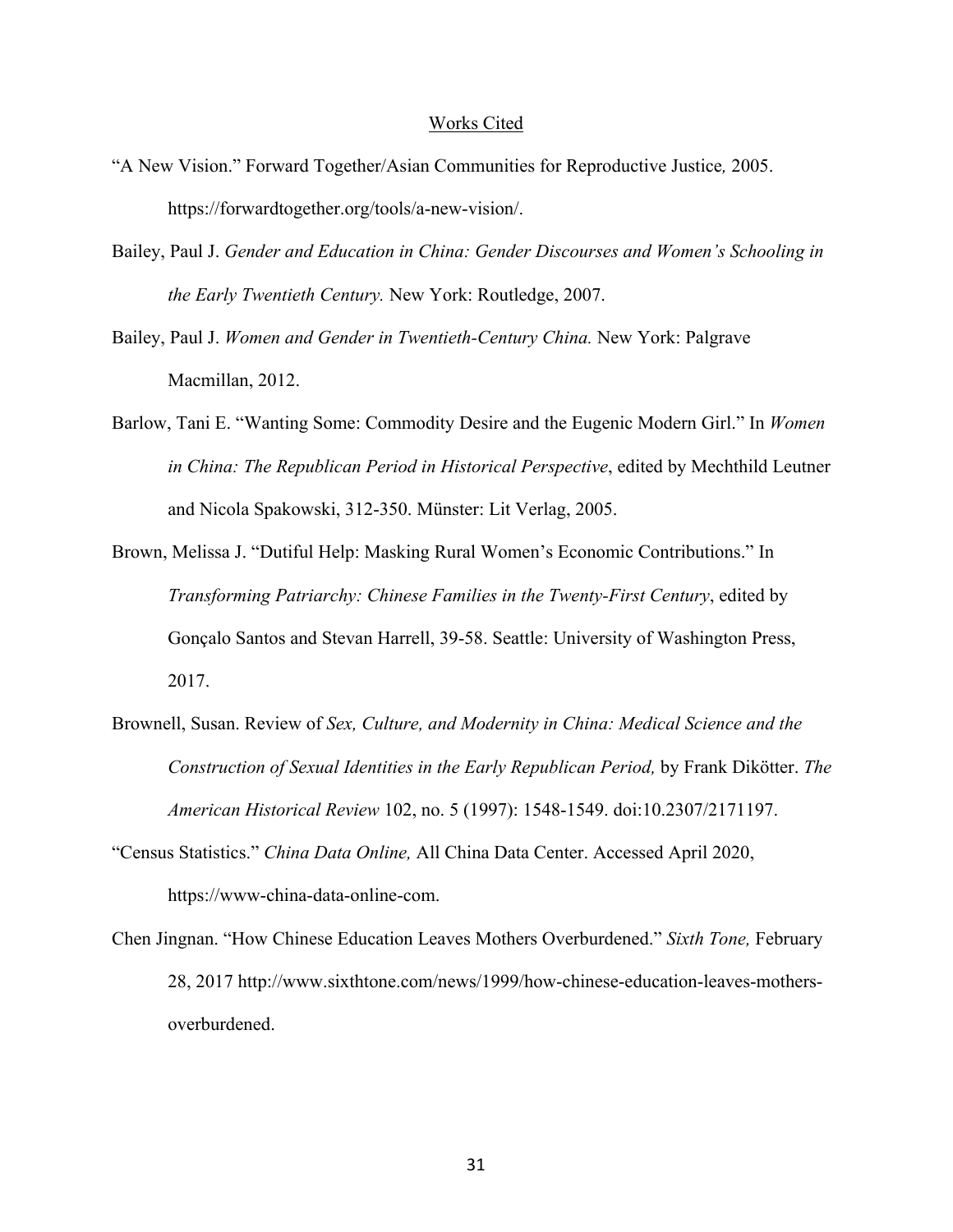- Dai, Zehui and Weiwei Jiang. "A Qualitative Content Analysis of the Two-Child Policy on Chinese News Media." *China Media Research* 14, no. 3 (2018).
- Dikötter, Frank. "The Discourse of Race in Twentieth-Century China." In *Race and Racism in Modern East Asia: Western and Eastern Constructions,* edited by Rotem Kowner and Walter Demel, 351-368. Leiden: BRILL, 2012.
- Dong Yige and Wei Tingting. "Feminism and Queer Activism in China." Panel discussion by *Gongchao.org* and *Made In China Journal*, virtually hosted September 19, 2020.
- Duara, Prasenjit. *Sovereignty and Authenticity: Manchukuo and the East Asia Modern.* Lanham: Rowman & Littlefield, 2003.
- Edwards, Louise. "The Shanghai Modern Woman's American Dreams: Imagining America's Depravity to Produce China's 'Moderate Modernity.'" *Pacific Historical Review* 81, no. 4 (2012): 567-601.
- Evans, Harriet. "Past, Perfect or Imperfect: Changing Images of the Real Wife." In *Chinese Femininities/Chinese Masculinities,* edited by Susan Brownell and Jeffrey Wasserstrom, 335-360. Berkeley: UCLA Press, 2002.
- Fong, Mei. "China's Xinjiang Policy: Less About Births, More About Control." *Atlantic*, July 11, 2020. https://www.theatlantic.com/international/archive/2020/07/china-xinjiang-onechild-birth-control/614014/.
- "Funü zuzhi zai weihu funü quanyi zhong fahui dute er zhongyao zuoyong" 妇联组织在维护妇 女权益中发挥独特而重要作用 [ACWF Groups Display a Unique and Important Use in Upholding Women's Rights and Interests]. *Zhongguo funü bao* 中国妇女报, November 6, 2019. http://paper.cnwomen.com.cn/content/2019-11/06/064577.html.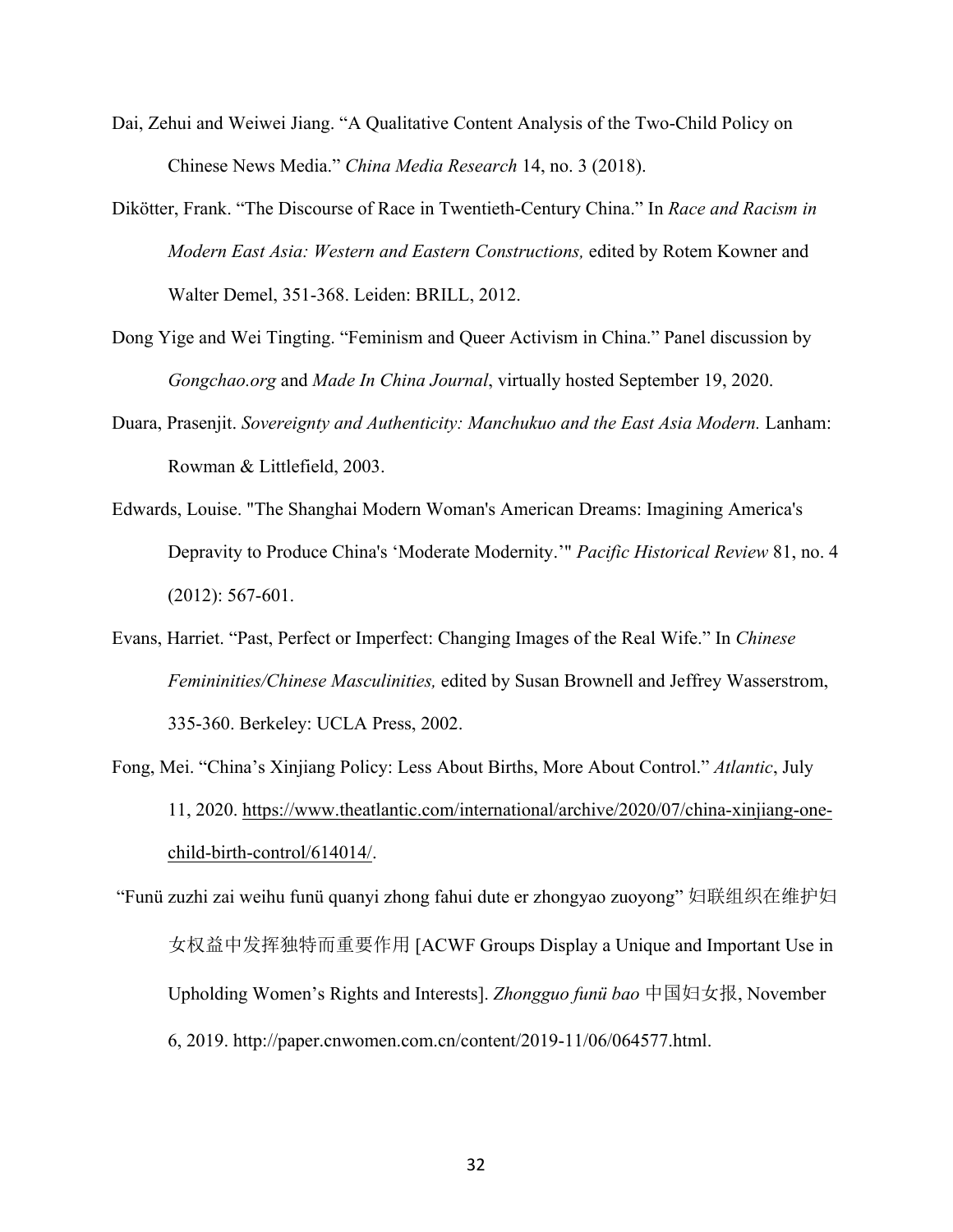- Gao Min 高敏. "Minguo shiqi shengyu jiezhi sixiang tan wei" 民国时期生育节制思想探微 [A Glimpse of Republican-Era Thinking on Birth Control]. *Shang* 商 4, no. 18 (2014).
- Glosser, Susan L. "'The Truths I Have Learned': Nationalism, Family Reform, and Male Identity in China's New Culture Movement, 1915-1923." In *Chinese Femininities/Chinese Masculinities,* edited by Susan Brownell and Jeffrey Wasserstrom, 120-148. Berkeley: UCLA Press, 2002.
- Greenhalgh, Susan and John Bongaarts. "Fertility Policy in China: Future Options." *Science* 235, no. 4793 (1987): 1167-1172. https://www.jstor.org/stable/1698242.
- Greenhalgh, Susan. "Planned Births, Unplanned Persons: "Population" in the Making of Chinese Modernity." *American Ethnologist* 30, no. 2 (2003): 196-215.
- Greenhalgh, Susan. "Fresh Winds in Beijing: Chinese Feminists Speak Out on the One-Child Policy and Women's Lives." *Signs* 26, no. 3 (2001): 847-886. https://www.jstor.org/stable/3175541.
- Greenhalgh, Susan. "Science, Modernity, and the Making of China's One-Child Policy." *Population and Development Review* 29, no. 2 (2003): 163-196.

https://www.jstor.org/stable/3115224.

Greenhalgh, Susan. *Cultivating Global Citizens: Population in the Rise of China.* Cambridge, Mass: Harvard University Press, 2010.

"Guojia weisheng jishengwei zhidaosi fuzeren jiu 2017 nian chusheng renkou da Jiankang bao, Zhongguo renkou bao jizhe wen" 国家卫生计生委指导司负责人就 2017 年出生人口 答健康报、中国人口报记者问 [State Health Birth Planning Committee Guidance Office Answers Questions from *Health, Chinese Population* Journalists on 2017 Births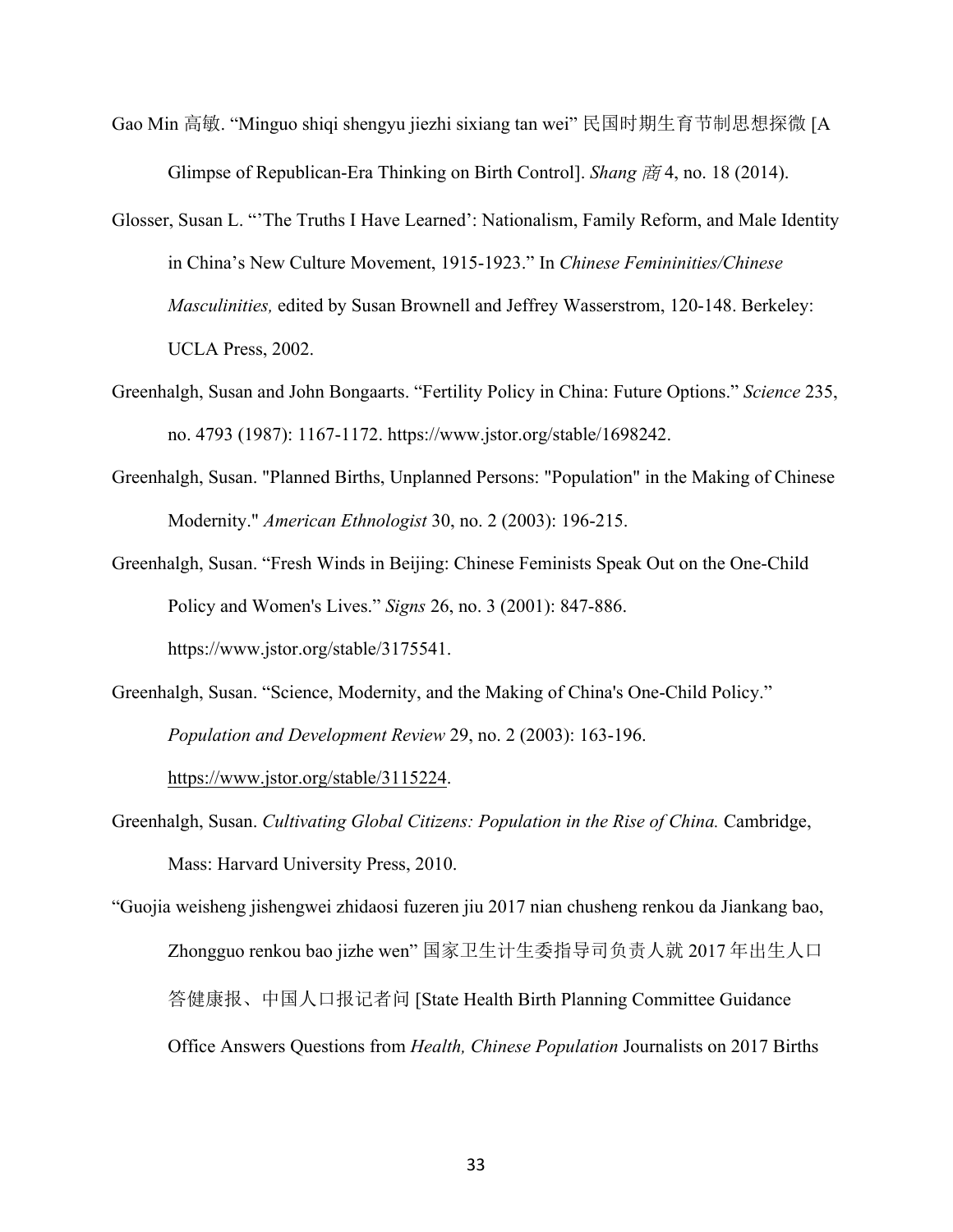and Population]. Birth Planning Grassroots Guidance Department, January 18, 2018. http://www.nhc.gov.cn/jczds/s3582r/201801/b2e4fa203b7a475bb3649e33425807f8.shtml

- Hare-Mustin, Rachel T. "China's Marriage Law: A Model for Family Responsibilities and Relationships." *Family Process* 21, no. 4 (1982): 477-481. https://doi.org/10.1111/j.1545- 5300.1982.00477.x
- Hershatter, Gail. *Women in China's Long Twentieth Century.* Berkeley: University of California Press, 2007.
- Hong Fincher, Leta. *Betraying Big Brother: The Feminist Awakening in China.* New York: Verso, 2018.
- Hong Yiya 洪谊雅 and Huang Hengfen 黄亨奋. "*Renmin Ribao* xinzhi xinjue: lianghao jiajiao jiafeng zhuli jiceng shehui zhili"人民日报新知新觉:良好家教家风助力基层社会治 理 [*People's Daily* New Wisdom, New Awareness: Good Family Education and Family Style Helps Grassroots Social Governance]. *People's Daily,* January 14, 2020. http://opinion.people.com.cn/n1/2020/0114/c1003-31546653.html.
- Huang, Frankie. "Get Ready for China's Baby Quotas." *Foreign Policy*, March 5, 2019. https://foreignpolicy.com/2019/03/05/beijing-wants-babies-xi-jinping-natalism-china/.
- Huang, Frankie. "Why China's Millennials Are at War with Marriage and Having Babies." *Radii,* September 11, 2019. https://radiichina.com/why-chinas-millennials-are-at-warwith-marriage-and-having-babies/.
- "Jiusan xueshe zhongyang: guanyu zhongshi jiating jianshe wanshan xiangguan gonggong zhengce de jianyi" 九三学社中央:关于重视家庭建设完善相关公共政策的建议 [Jiusan Society Central Committee: Suggestions on Valuing Family Construction and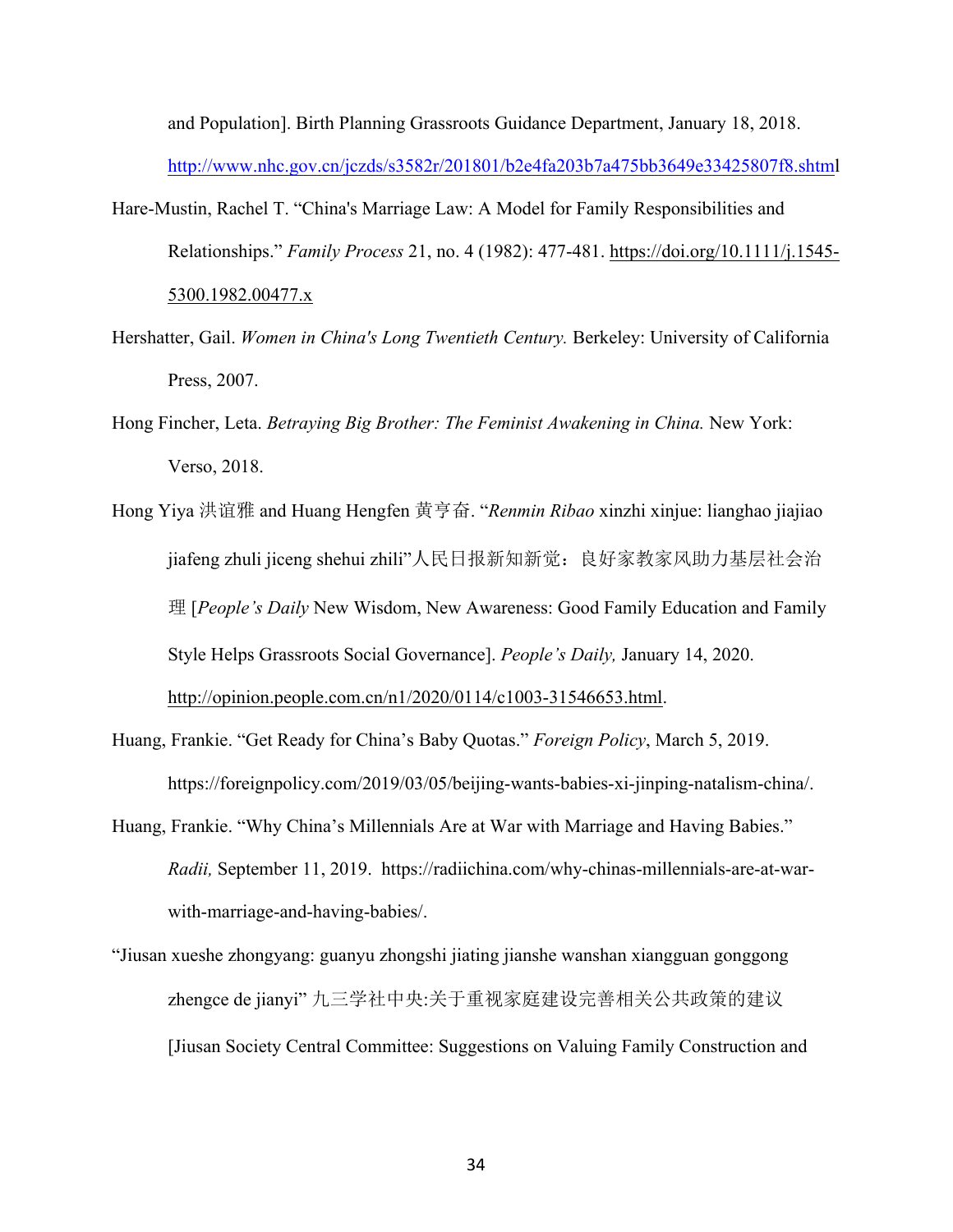Improving Related Public Policy]. *Zhongguo tongyi zhanxian xinwen wang* 中国统一战 线新闻网, March 1, 2018. http://tyzx.people.cn/n1/2018/0301/c417762-29842260.html.

Joanna McMillan. *Sex, Science and Morality in China.* Oxfordshire: Taylor and Francis, 2006.

- Johnson, Tina. *Childbirth in Republican China: Delivering Modernity.* Lanham, MD: Lexington Books, 2011.
- Judd, Ellen. *The Chinese Women's Movement Between State and Market.* Palo Alto: Stanford University Press, 2002*.*
- King, Michelle T. "Margaret Sanger in Translation: Gender, Class, and Birth Control in 1920s China." *Journal of Women's History* 29, no. 3 (2017): 61-83.
- Koetse, Manya. "Justice for Lamu: Death of Chinese Vlogger Sparks Online Movement against Domestic Violence." *What's On Weibo,* October 7, 2020. https://www.whatsonweibo.com/justice-for-lamu-death-of-chinese-vlogger-sparksonline-movement-against-domestic-violence/.
- Lee, Haiyan. "Governmentality and the Aesthetic State: A Chinese Fantasia." *Positions: East Asia Cultures Critique* 14, no. 1 (2006): 99–129. https://doi.org/10.1215/10679847-14-1- 99.
- Lee, Jen-Der. "Sex in School: Educating the Junior High Students in Early Republican China." In *Gender, Health, and History in Modern East Asia*, edited by Leung Angela Ki Che and Nakayama Izumi, 61-91. Hong Kong: HKU Press, 2017.

Longarino, Darius. "Could Same-Sex Marriage Advocacy in China Be Poised for a Breakthrough?" *ChinaFile.* September 17, 2020. https://www.chinafile.com/reportingopinion/viewpoint/could-same-sex-marriage-advocacy-china-be-poised-breakthrough.

Lü Pin. "Finding a Voice." *Logic* no. 7 (2019): 69-86.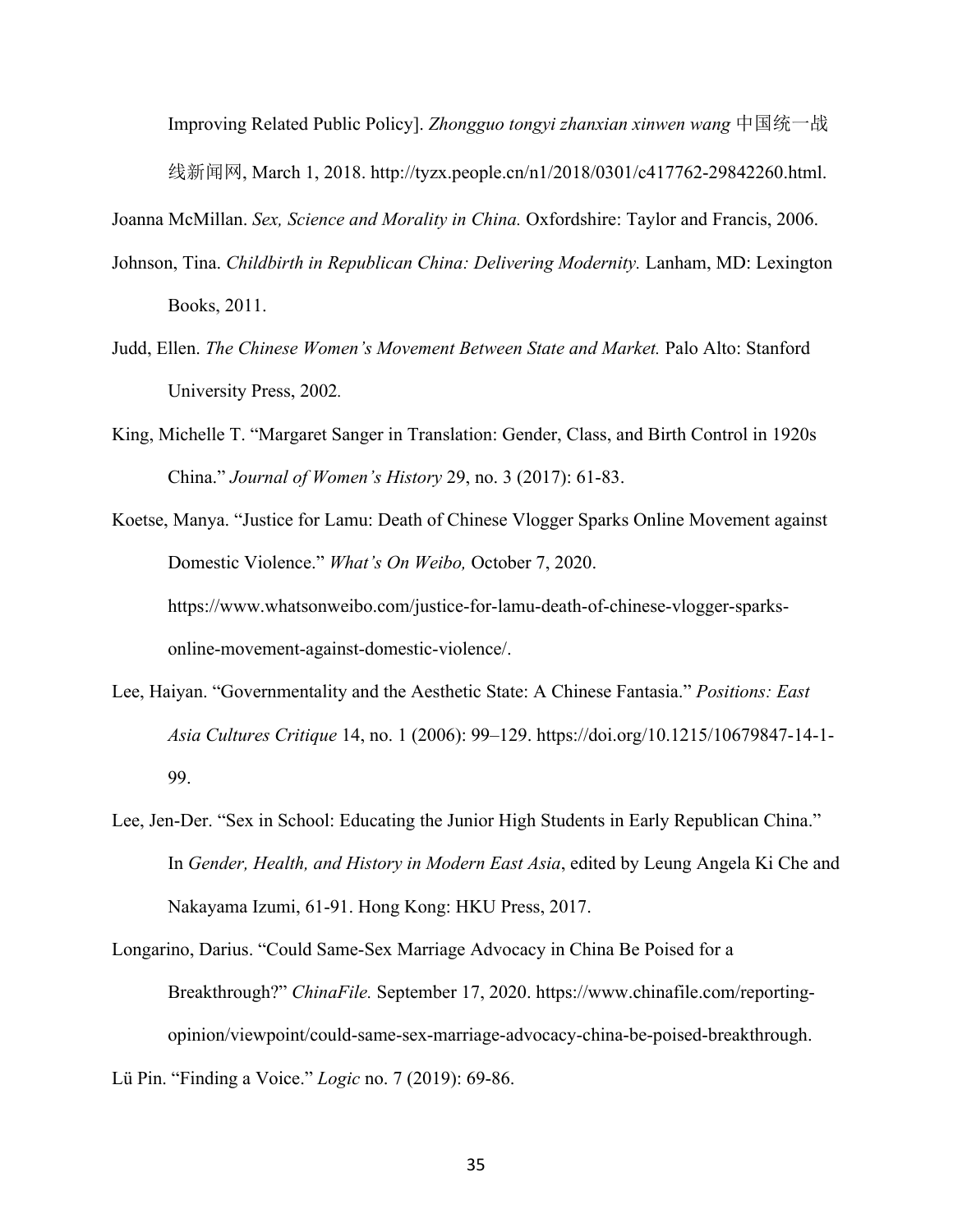- Mellors, Sarah. "Less Reproduction, More Production: Birth Control in the Early People's Republic of China, 1949–1958." *East Asian Science, Technology and Society* 13, no. 3 (2019): 367-389.
- Military History Bureau of the Republic of China. *History of the Sino-Japanese War (1937- 1945),* compiled by Hsu Long-hsuen and Chang Ming-kai, translated by Wen Ha-hsiung. Taipei: Chung Wu Publishing, 1971.
- Mirela, David. "China." *The Eugenics Archive,* Social Sciences and Humanities Research Council of Canada. Modified February 24, 2014.

http://eugenicsarchive.ca/discover/connections/530b949576f0db569b000005.

- Myers, Steven Lee and Olivia Mitchell Ryan, "Burying 'One Child' Limits, China Pushes Women to Have More Babies." *New York Times*, August 11, 2018. https://www.nytimes.com/2018/08/11/world/asia/china-one-child-policy-birthrate.html.
- Ni Dandan. "Shanghai's Underground Child Care Market." *Sixth Tone*, May 14, 2017. https://www.sixthtone.com/news/1000171/shanghais-underground-child-care-market.
- Pan Rulong 潘如龙 and Yang Faxiang 杨发祥. "Ershi shiji sansishi niandai Zhongguo de jieyu lunzheng yu shixian" 二十世纪三四十年代中国的节育论争与实践 [1930s-40s Chinese Birth Control in Debate and Practice]. *Xinan Jiaotong Daxue xuebao* 西南交通大学学报 6, no. 6 (2005).
- Qian, Yue and Yongai Jin. "Women's Fertility Autonomy in Urban China: The Role of Couple Dynamics Under the Universal Two-Child Policy." *Chinese Sociological Review* 50 no. 3 (2018): 275–309.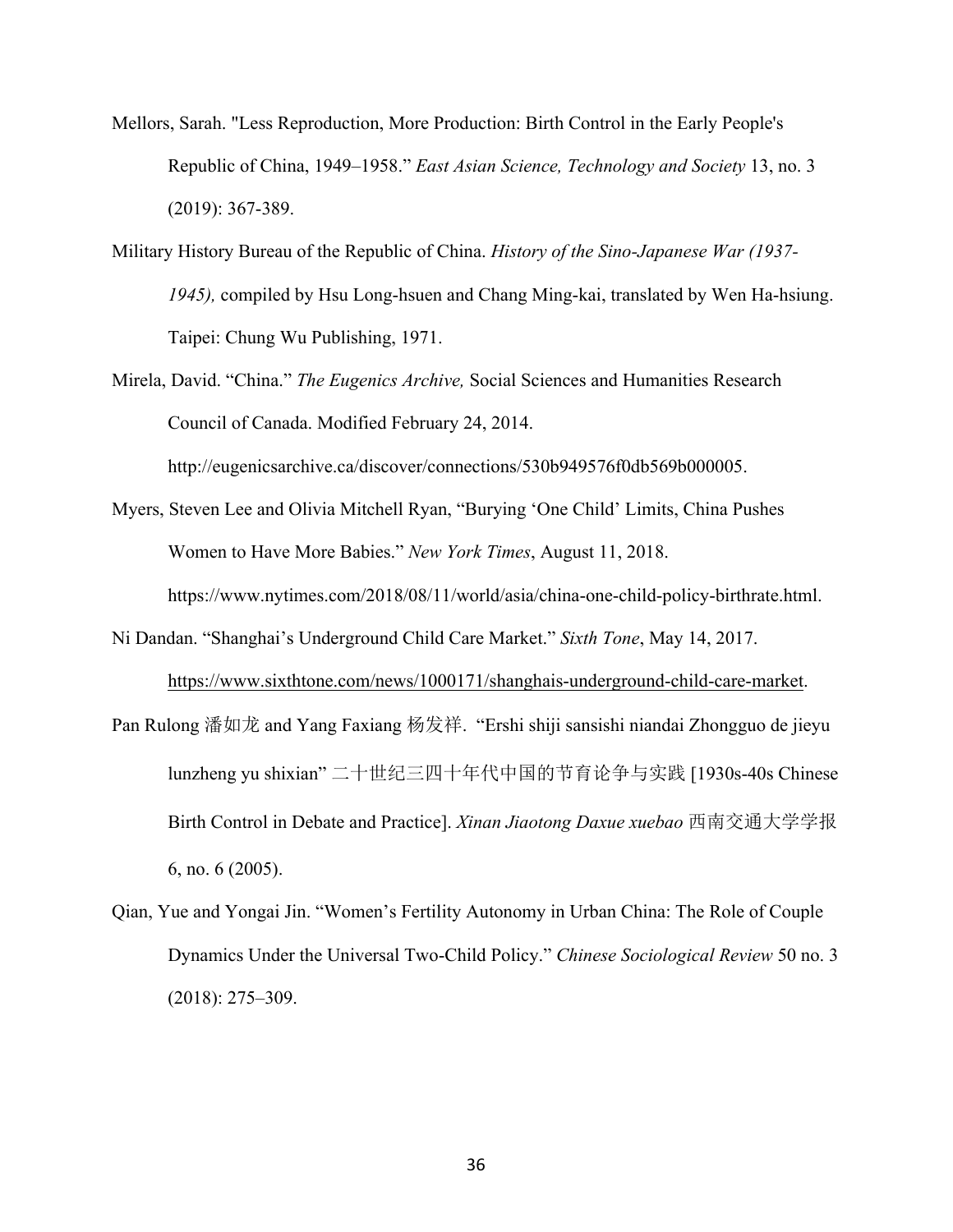- Rocha, Leon. "A Small Business of Sexual Enlightenment: Zhang Jingsheng's 'Beauty Bookshop,' Shanghai 1927-1929." *British Journal of Chinese Studies* 9, no. 2 (2019): 1- 30. https://bjocs.site/index.php/bjocs/article/view/35.
- Sakamoto, Hiroko. "The Cult of 'Love and Eugenics' in May Fourth Movement Discourse." *Positions: Asia Critique* 12, no. 2 (2004): 329-376.
- Santos, Gonçalo and Stevan Harrell. *Transforming Patriarchy: Chinese Families in the Twenty-First Century*. Seattle: University of Washington Press, 2017.
- Schneider, Helen M. "Raising the Standards of Family Life: Ginling Women's College and Christian Social Service in Republican China." In *Divine Domesticities: Christian Paradoxes in Asia and the Pacific*, edited by Hyaeweol Choi and Margaret Jolly, 113- 140. ANU Press, 2014.
- Schneider, Helen M. *Keeping the Nation's House: Domestic Management and the Making of Modern China.* Vancouver: UBC Press, 2008.
- Sha Le 莎樂. "Jiehun yu jiyu" 結婚與節育 [Marriage and Birth Control]. *Linglong* 玲瓏 no.

233, April 22, 1936. University of Heidelberg Archive. Accessed March 30, 2020.

Sheehan, Matt. "Can China's One-Child Policy Enforcers Transform Rural Education?" *Huffington Post,* October 12, 2015. https://www.huffpost.com/entry/china-ruraleducation-reap\_n\_55df2fdee4b029b3f1b1cc9f?nc7syvi.

- Stone, Lyman. "The Chinese Communist Party Wants a Han Baby Boom That Isn't Coming." *Foreign Policy, June 30, 2020. https://foreignpolicy.com/2020/06/30/chinese-communist*party-han-baby-boom-sterilization-ethnic-minorities/.
- Takeuchi-Demirci*,* Aiko. *Contraceptive Diplomacy: Reproductive Politics and Imperial Ambitions in the United States and Japan.* Stanford: Stanford University Press, 2018.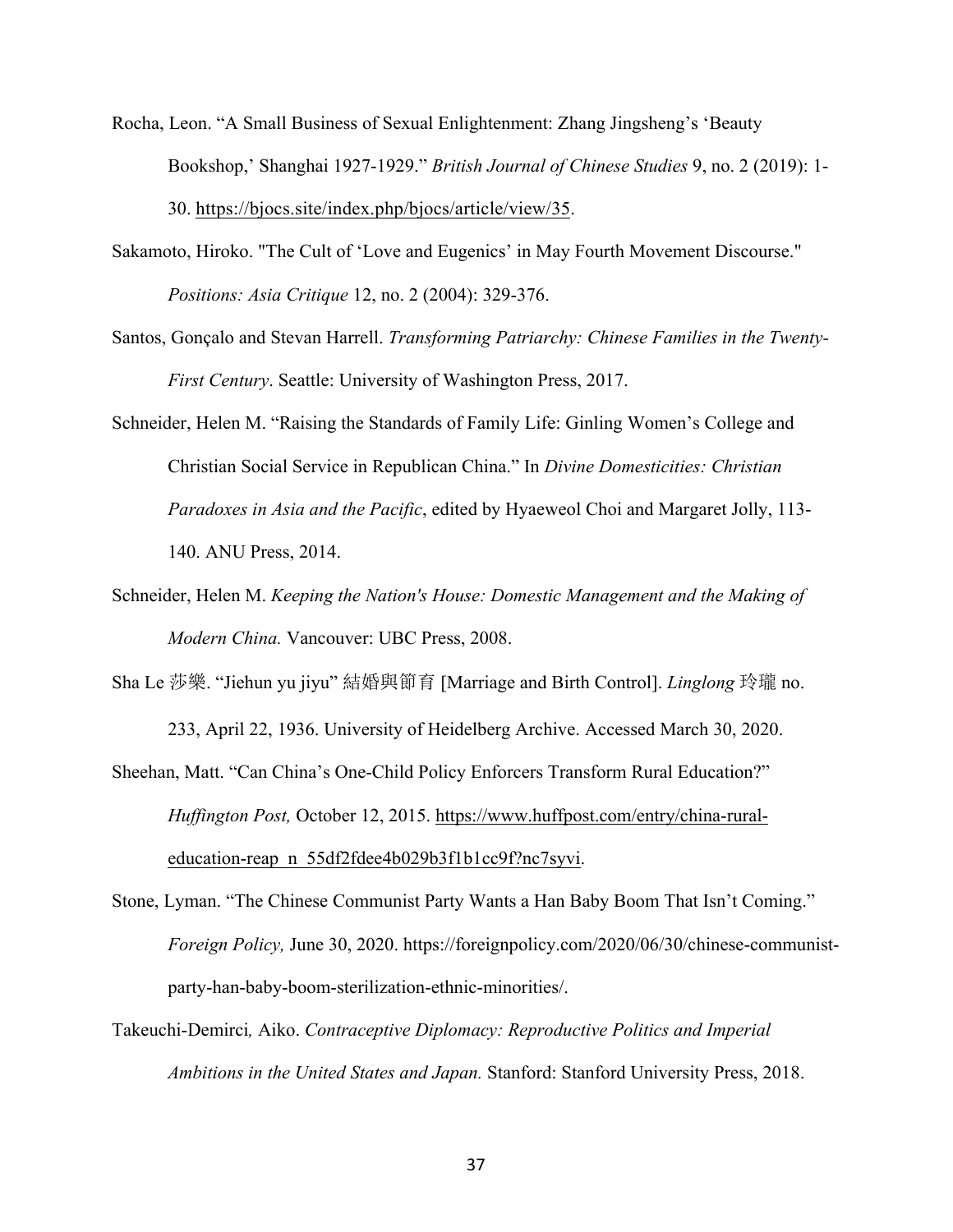- *The 13th Five Year Plan for Economic and Social Development of the People's Republic of China*, translated by the Compilation and Translation Bureau of the Central Committee of the Communist Party of China. Beijing: Central Compilation and Translation Press, 2016.
- The World Bank. *Labor Force Participation Rate, Female.* Retrieved March 1, 2020. https://data.worldbank.org/indicator/SL.TLF.CACT.FE.NE.ZS?locations=CN-OE.
- Wang Feng, Yong Cai, and Baochang Gu. "Population, Policy, and Politics: How Will History Judge China's One-Child Policy?" *Population and Development Review* 38 (2012): 115- 129.
- Wang Zheng. "'State Feminism?' Gender and Socialist State Formation in Maoist China." *Feminist Studies* 31, no. 3 (2005): 519-551.
- Wang Zheng. *Finding Women in the State: A Socialist Feminist Revolution in the People's Republic of China, 1949-1964.* Oakland, California: University of California Press, 2017.
- Wang, Orange and Jane Li, "From one-child policy to 'baby bonus.'" *Inkstone,* July 13, 2018. https://www.inkstonenews.com/society/chinas-liaoning-province-plans-reward-peoplehaving-more-children/article/2155157.
- Wee, Sui-Lee and Steven Lee Myers. "China's Birthrate Hits Historic Low, in Looming Crisis for Beijing." *New York Times*, January 16, 2020. https://nyti.ms/2tpRi6X.
- Wee, Sui-Lee. "Her Husband Abused Her. But Getting a Divorce Was an Ordeal." *New York Times,* September 16, 2020. https://www.nytimes.com/2020/09/16/world/asia/chinadomestic-abuse.html.
- White, Tyrene. *China's Longest Campaign: Birth Planning in the People's Republic, 1949-2005.* Ithaca, N.Y: Cornell University Press, 2006.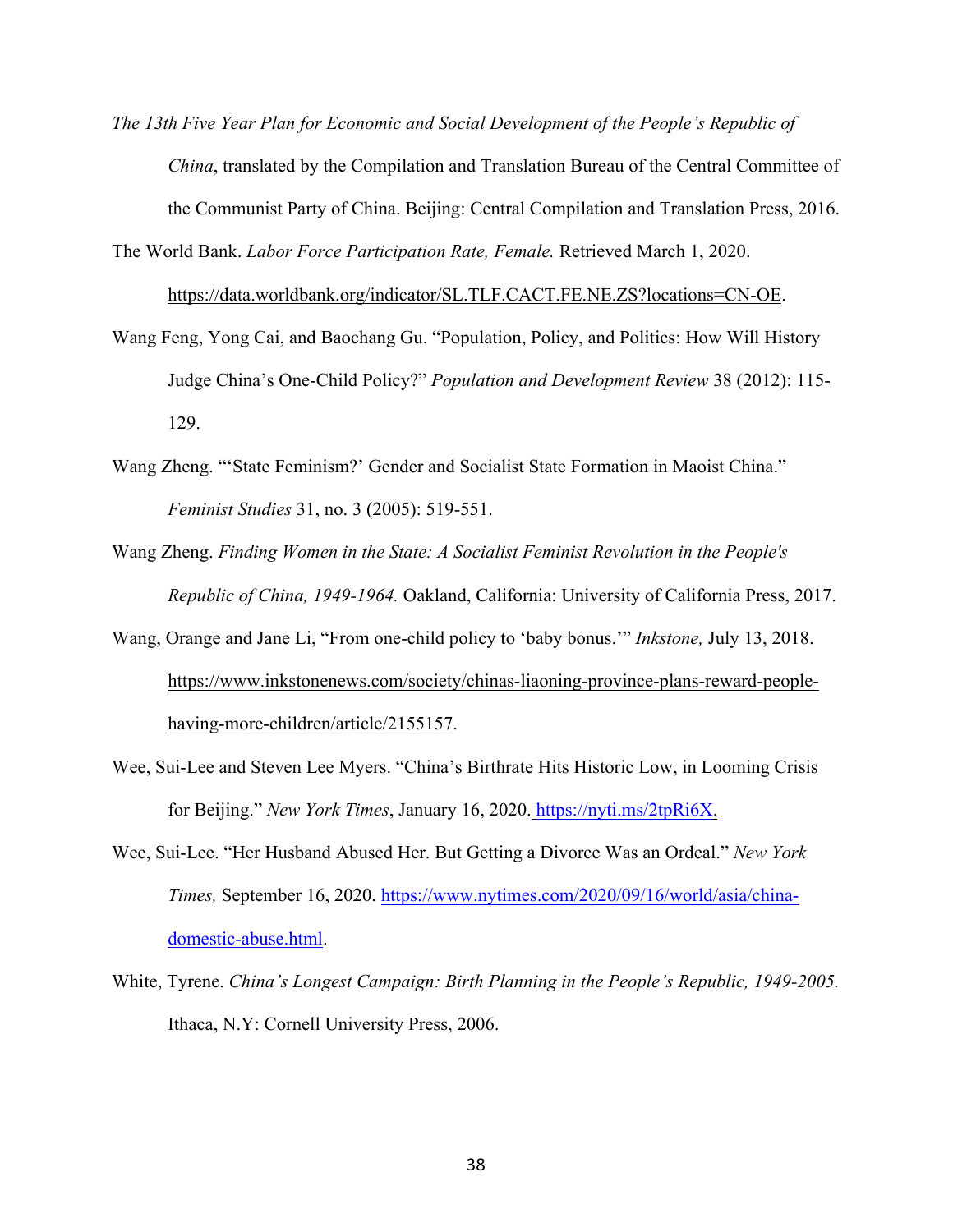- Whyte, Martin King, Wang Feng, and Yong Cai, "Challenging Myths About China's One-Child Policy." *The China Journal* no. 74 (2015): 144-159.
- Wu, Huizhong. "Unmarried Chinese woman sues hospital over refusal to freeze eggs." *Reuters*, December 23, 2019. https://www.reuters.com/article/us-china-health-fertility/chinesewoman-sues-hospital-over-egg-freezing-in-first-challenge-to-marriage-lawsidUSKBN1YR0FW.
- Wu, Shufang. "The Revival of Confucianism and the CCP's Struggle for Cultural Leadership: a Content Analysis of the People's Daily, 2000–2009." *Journal of Contemporary China* 23, no 89 (2014): 971-991. http://dx.doi.org/10.1080/10670564.2014.882624.
- Xi Yue. "Chinese Province Suggests Ending Birth Restrictions." *Sixth Tone,* July 23, 2018. http://www.sixthtone.com/news/1002666/chinese-province-suggests-ending-birthrestrictions.
- Yan Jie. "Hubei Cadres Told to Lie Back and Think of Falling Birth Rates." *Sixth Tone,* September 20, 2016. http://www.sixthtone.com/news/1350/hubei-cadres-told-to-lie-backand-think-of-falling-birth-rates-/.
- Yen, Hsiao-pei. "Body Politics, Modernity and National Salvation: The Modern Girl and the New Life Movement." *Asian Studies Review* 29, no. 2 (2005): 165-186.
- Yu Lianshi 俞莲实. "Minguo shiqi chengshi shengyu jiezhi yundong de yanjiu" 民国时期城市 生育节制运动的研究 [Research on the Republican-Era Urban Birth Control Movement]. Doctoral dissertation, Fudan University, 2008.
- Yu Lianshi 俞莲实. "Minguo shiqi guanyu shengyu jiezhi de si da lunzhan" 民国时期关于生育 节制的四大论战 [Four Major Debates on Birth Control in the Republican Era]. *Shilin* 史 林 5, (2008): 128-146.